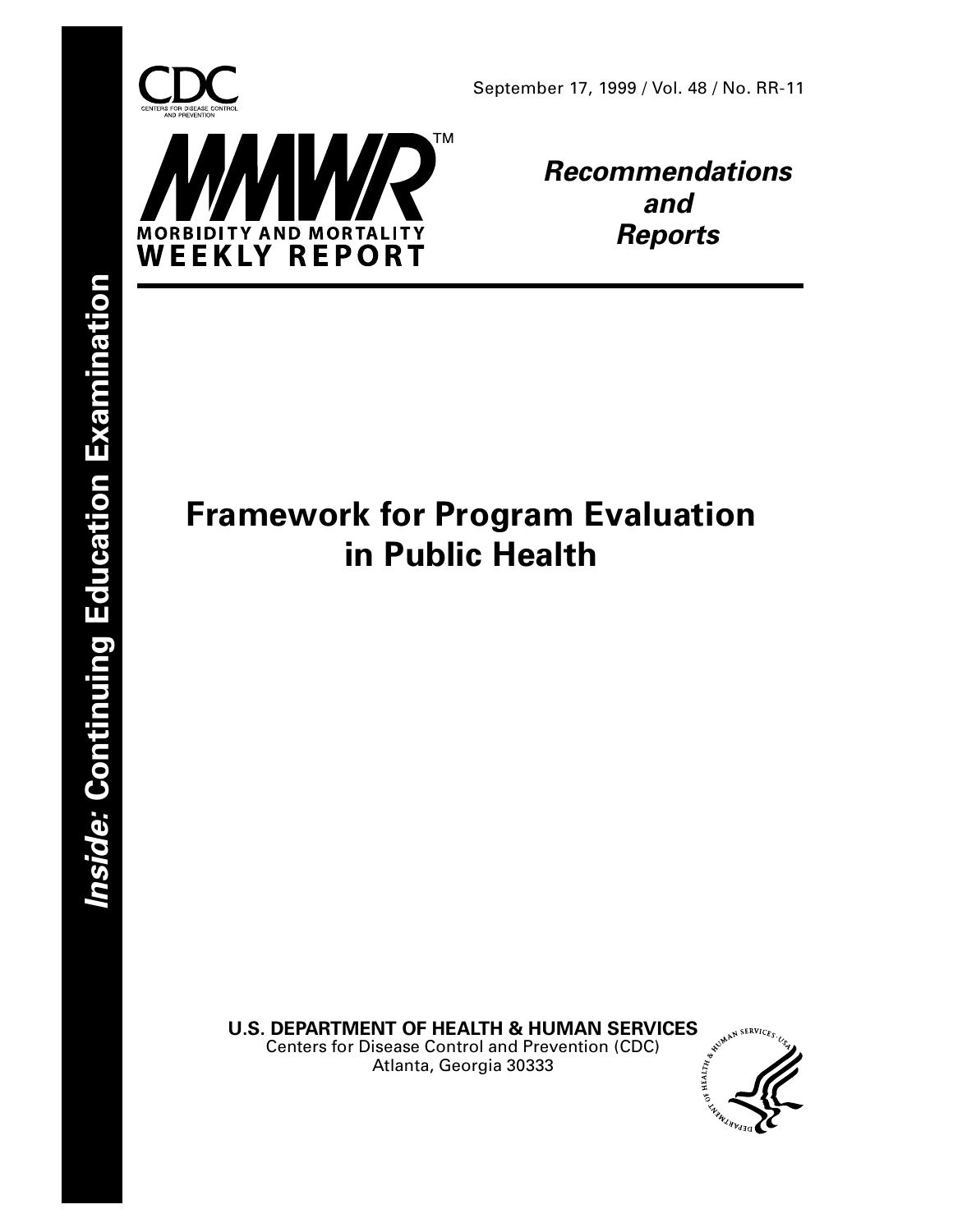The MMWR series of publications is published by the Epidemiology Program Office, Centers for Disease Control and Prevention (CDC), U.S. Department of Health and Human Services, Atlanta, GA 30333.

### **SUGGESTED CITATION**

Centers for Disease Control and Prevention. Framework for program evaluation in public health. MMWR 1999;48(No. RR-11):[inclusive page numbers].

| Centers for Disease Control and Prevention Jeffrey P. Koplan, M.D., M.P.H. |          |
|----------------------------------------------------------------------------|----------|
|                                                                            | Director |

| The production of this report as an <i>MMWR</i> serial publication was coordinated in                       |
|-------------------------------------------------------------------------------------------------------------|
| <b>Acting Director</b>                                                                                      |
| Office of Scientific and Health Communications John W. Ward, M.D.<br>Director<br><b>Editor, MMWR Series</b> |
| Suzanne M. Hewitt, M.P.A.<br><b>Managing Editor</b>                                                         |
| C. Kay Smith-Akin, M.Ed.<br><b>Project Editor</b>                                                           |
| Morie M. Higgins<br>Peter M. Jenkins<br><b>Visual Information Specialists</b>                               |

Use of trade names and commercial sources is for identification only and does not imply endorsement by the U.S. Department of Health and Human Services.

References to sites of **non-CDC** organizations on the Internet are provided as a service to MMWR readers and do not constitute or imply endorsement of these organizations or their programs by CDC or the U.S. Department of Health and Human Services. CDC is not responsible for the content of pages found at these sites.

Copies can be purchased from Superintendent of Documents, U.S. Government Printing Office, Washington, DC 20402-9325. Telephone: (202) 512-1800.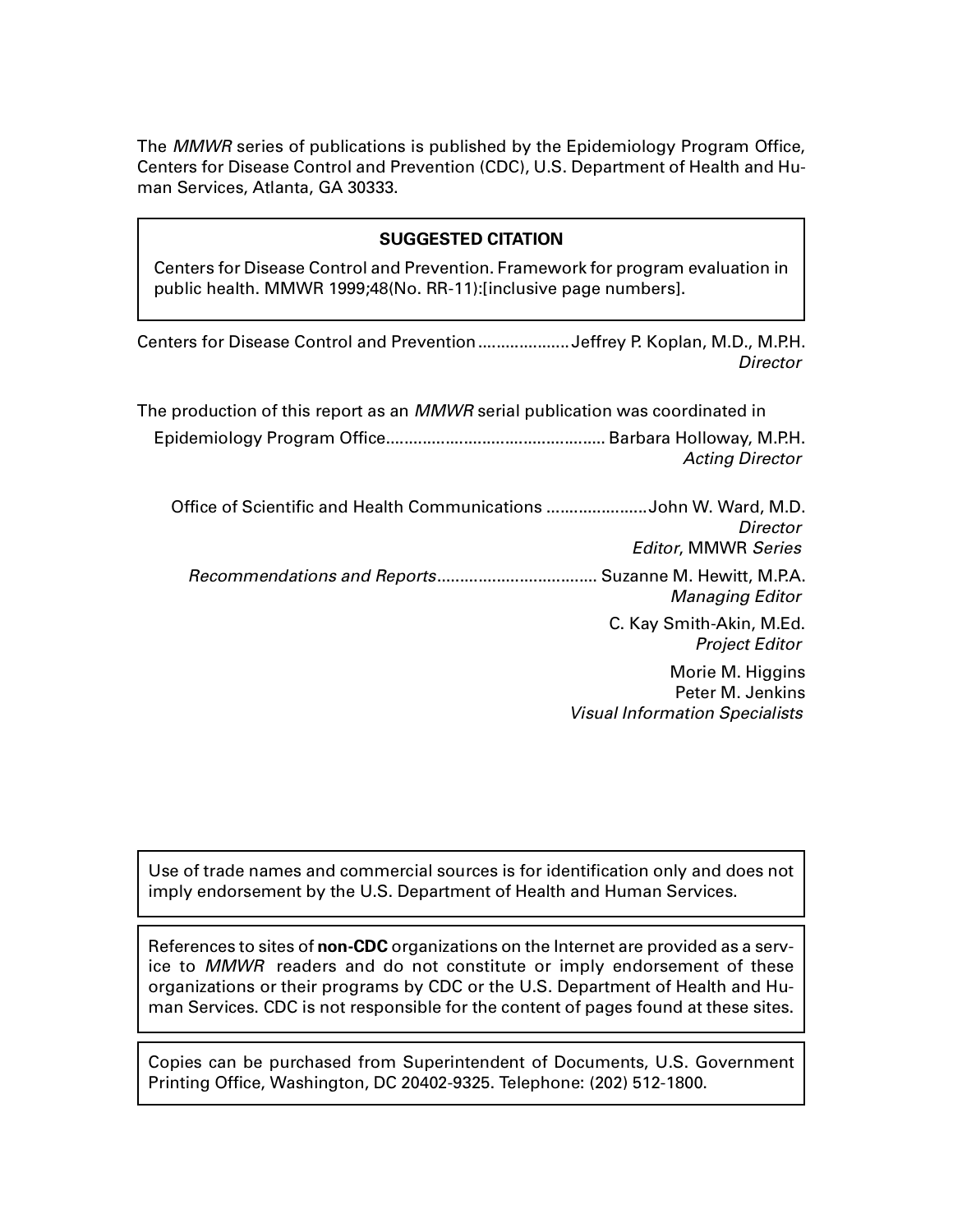# **Contents**

| Integrating Evaluation with Routine Program Practice3 |  |
|-------------------------------------------------------|--|
|                                                       |  |
|                                                       |  |
|                                                       |  |
|                                                       |  |
|                                                       |  |
|                                                       |  |
|                                                       |  |
|                                                       |  |
| Step 6: Ensuring Use and Sharing Lessons Learned 22   |  |
|                                                       |  |
|                                                       |  |
|                                                       |  |
|                                                       |  |
|                                                       |  |
|                                                       |  |
|                                                       |  |
|                                                       |  |
|                                                       |  |
|                                                       |  |
|                                                       |  |
|                                                       |  |
|                                                       |  |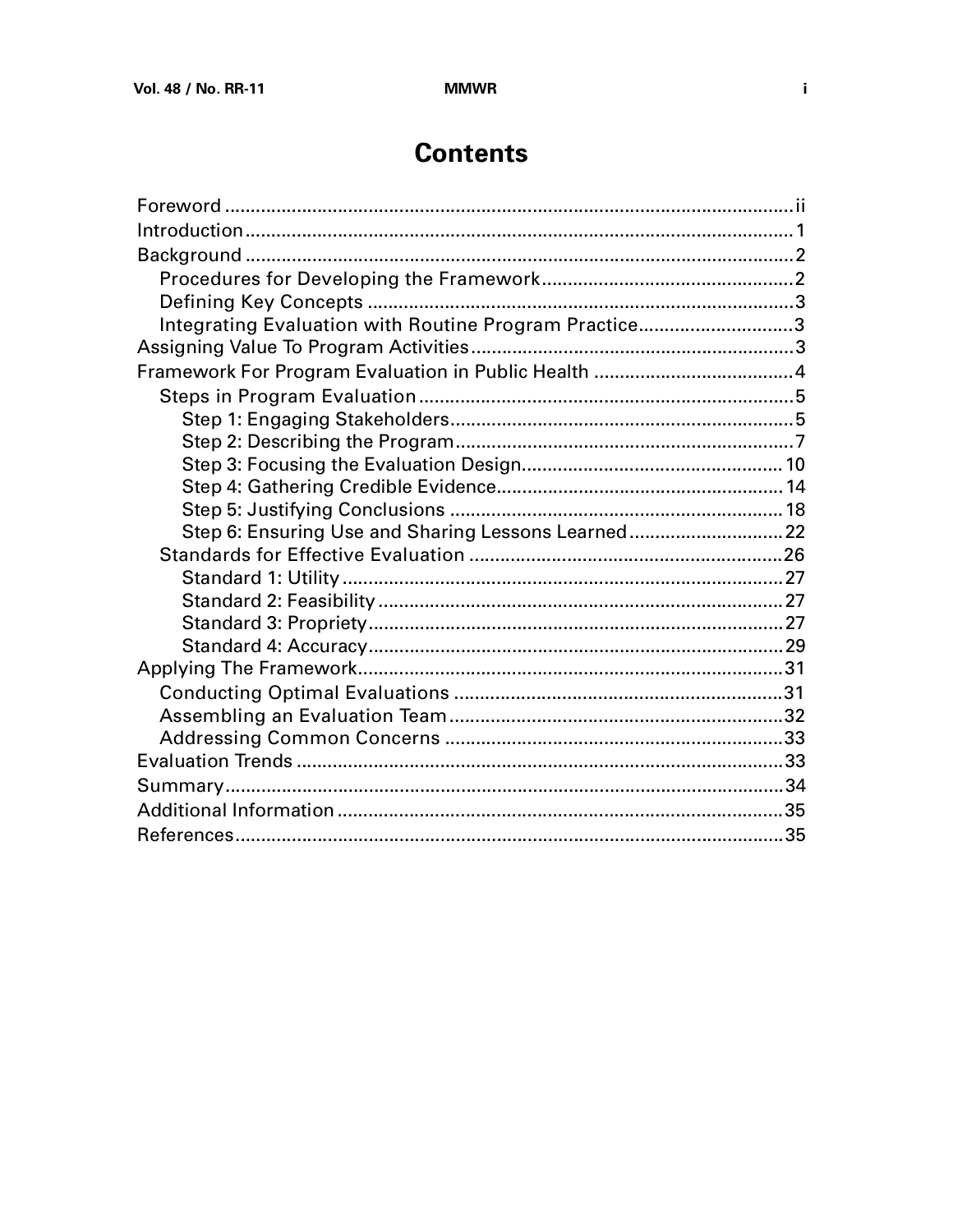#### **FOREWORD**

<span id="page-3-0"></span>Health improvement is what public health professionals strive to achieve. To reach this goal, we must devote our skill — and our will — to evaluating the effects of public health actions. As the targets of public health actions have expanded beyond infectious diseases to include chronic diseases, violence, emerging pathogens, threats of bioterrorism, and the social contexts that influence health disparities, the task of evaluation has become more complex. CDC developed the framework for program evaluation to ensure that amidst the complex transition in public health, we will remain accountable and committed to achieving measurable health outcomes.

By integrating the principles of this framework into all CDC program operations, we will stimulate innovation toward outcome improvement and be better positioned to detect program effects. More efficient and timely detection of these effects will enhance our ability to translate findings into practice. Guided by the steps and standards in the framework, our basic approach to program planning will also evolve. Findings from prevention research will lead to program plans that are clearer and more logical; stronger partnerships will allow collaborators to focus on achieving common goals; integrated information systems will support more systematic measurement; and lessons learned from evaluations will be used more effectively to guide changes in public health strategies.

Publication of this framework also emphasizes CDC's continuing commitment to improving overall community health. Because categorical strategies cannot succeed in isolation, public health professionals working across program areas must collaborate in evaluating their combined influence on health in the community. Only then will we be able to realize and demonstrate the success of our vision — healthy people in a healthy world through prevention.

> Jeffrey P. Koplan, M.D., M.P.H. Director, Centers for Disease Control and Prevention Administrator, Agency for Toxic Substances and Disease Registry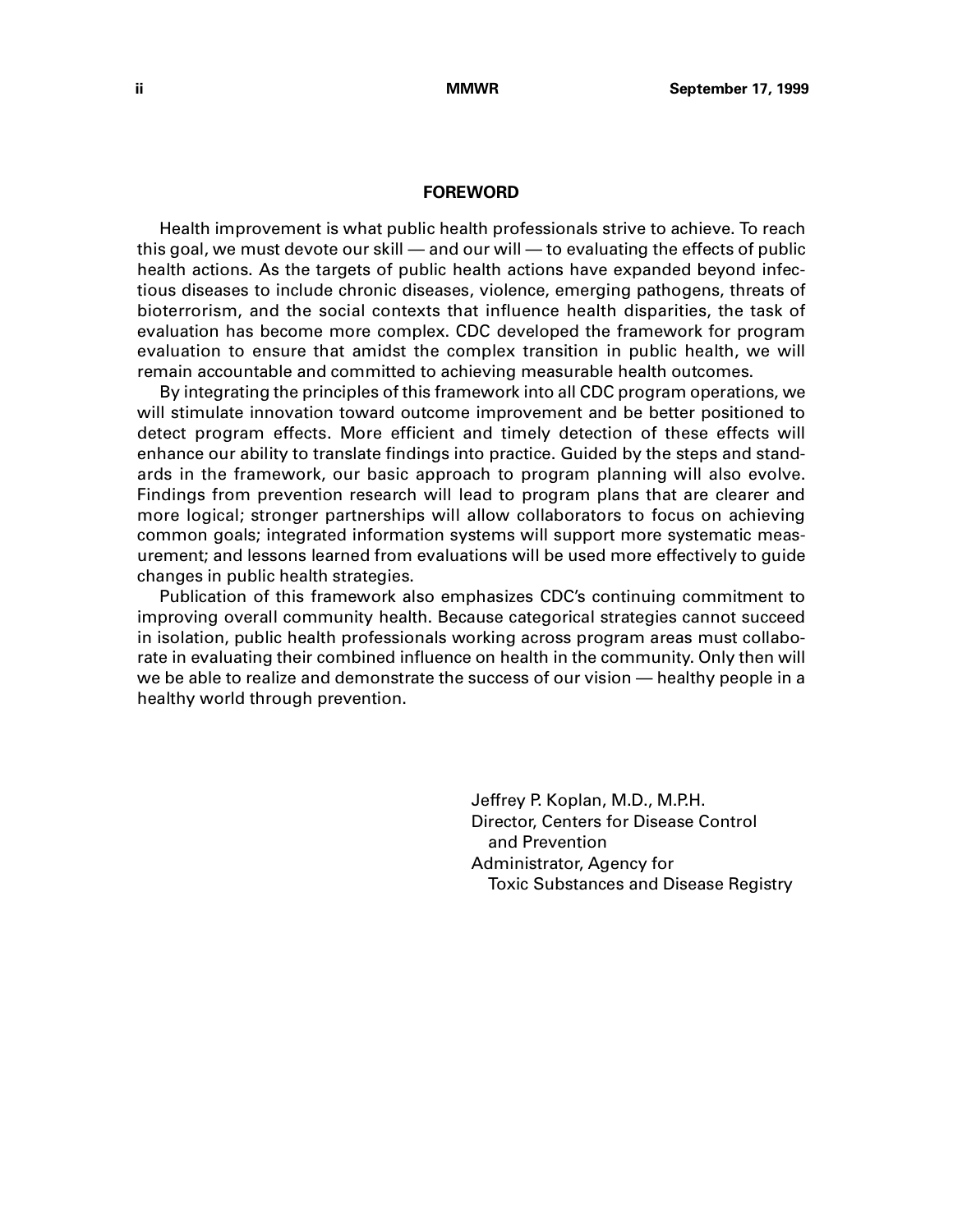#### **The following CDC staff members prepared this report:**

 Robert L. Milstein, M.P.H. Office of Program Planning and Evaluation Office of the Director

 Scott F. Wetterhall, M.D., M.P.H. Chair, CDC Evaluation Working Group Office of Program Planning and Evaluation Office of the Director

#### **in collaboration with CDC Evaluation Working Group Members**

Gregory M. Christenson, Ph.D. Diane Dennis-Flagler Division of Health Education and Promotion Agency for Toxic Substances and Disease Registry

Jeffrey R. Harris, M.D. Donna L. Higgins, Ph.D. Kenneth A. Schachter, M.D., M.B.A. Division of Prevention Research and Analytic Methods Nancy F. Pegg, M.B.A. Office of the Director Epidemiology Program Office

Janet L. Collins, Ph.D., M.S. Division of Adolescent and School Health Diane O. Dunet, M.P.A. Division of Cancer Prevention and Control Aliki A. Pappas, M.P.H., M.S.W. Division of Oral Health National Center for Chronic Disease Prevention and Health Promotion

> Alison E. Kelly, M.P.I.A. Office of the Director National Center for Environmental Health

Paul J. Placek, Ph.D. Office of Data Standards, Program Development, and Extramural Programs National Center for Health Statistics

Michael Hennessy, Ph.D., M.P.H. Division of STD Prevention Deborah L. Rugg, Ph.D. Division of HIV/AIDS Prevention — Intervention, Research, and Support National Center for HIV, STD, and TB Prevention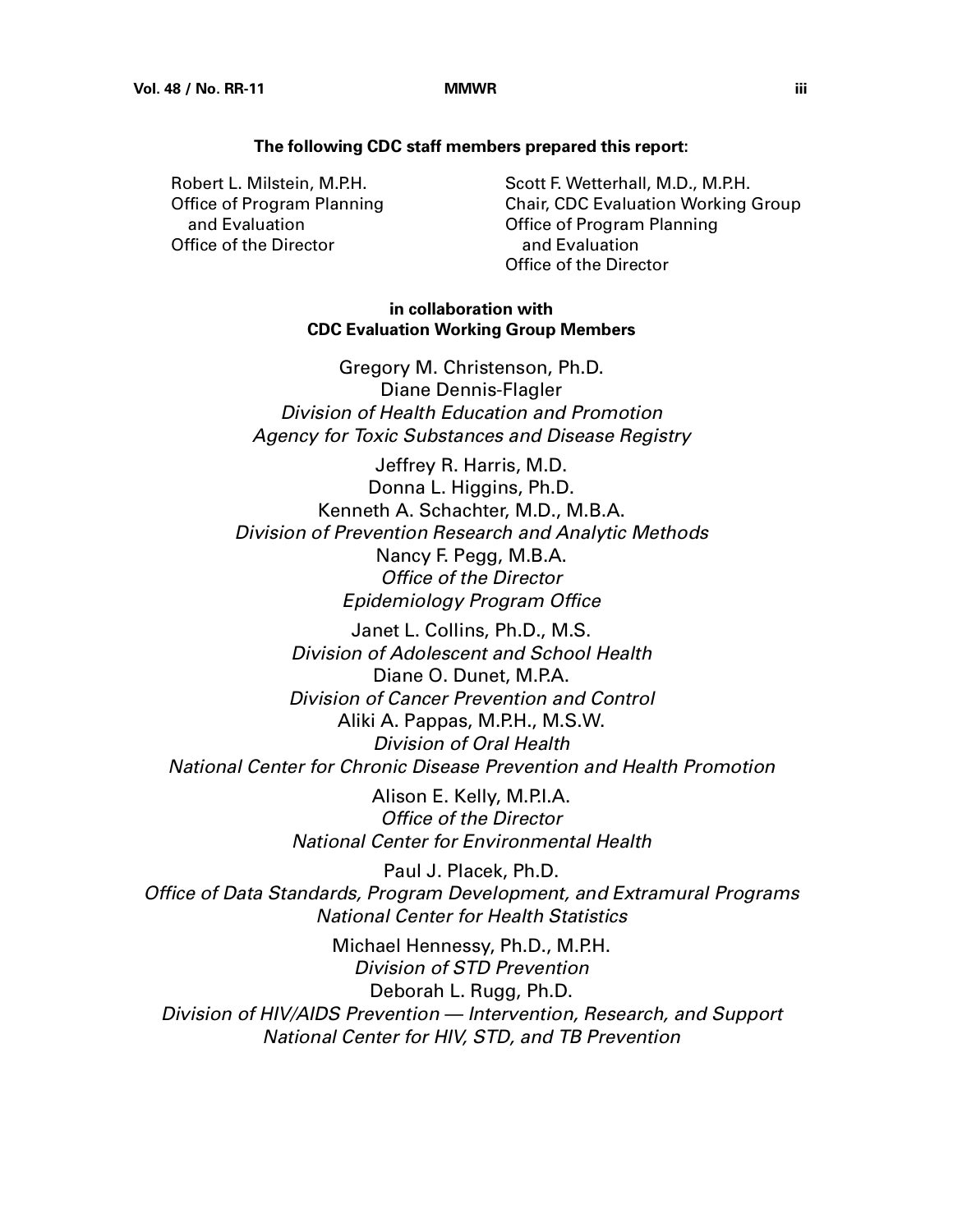April J. Bell, M.P.H. Deborah A. Deppe, M.P.A. Martin I. Meltzer, Ph.D., M.S. Sarah D. Wiley, M.P.H. Office of the Director National Center for Infectious Diseases

Thomas A. Bartenfeld, III, Ph.D. Office of the Director National Center for Injury Prevention and Control

> Roger H. Bernier, Ph.D., M.P.H. Office of the Director National Immunization Program

Max R. Lum, Ed.D. Office of the Director National Institute for Occupational Safety and Health

> Galen E. Cole, Ph.D., M.P.H. Office of Communication

Kathy Cahill, M.P.H. Connie Carmack, M.P.H. Nancy E. Cheal, Ph.D. Office of Program Planning and Evaluation

Hope S. King, M.S. Anthony D. Moulton, Ph.D. Office of the Director Eunice R. Rosner, Ed.D., M.S. Division of Laboratory System Public Health Practice Program Office

William Kassler, M.D. New Hampshire Department of Health and Human Services Concord, New Hampshire

> Joyce J. Neal, Ph.D., M.P.H. Council of State and Territorial Epidemiologists Atlanta, Georgia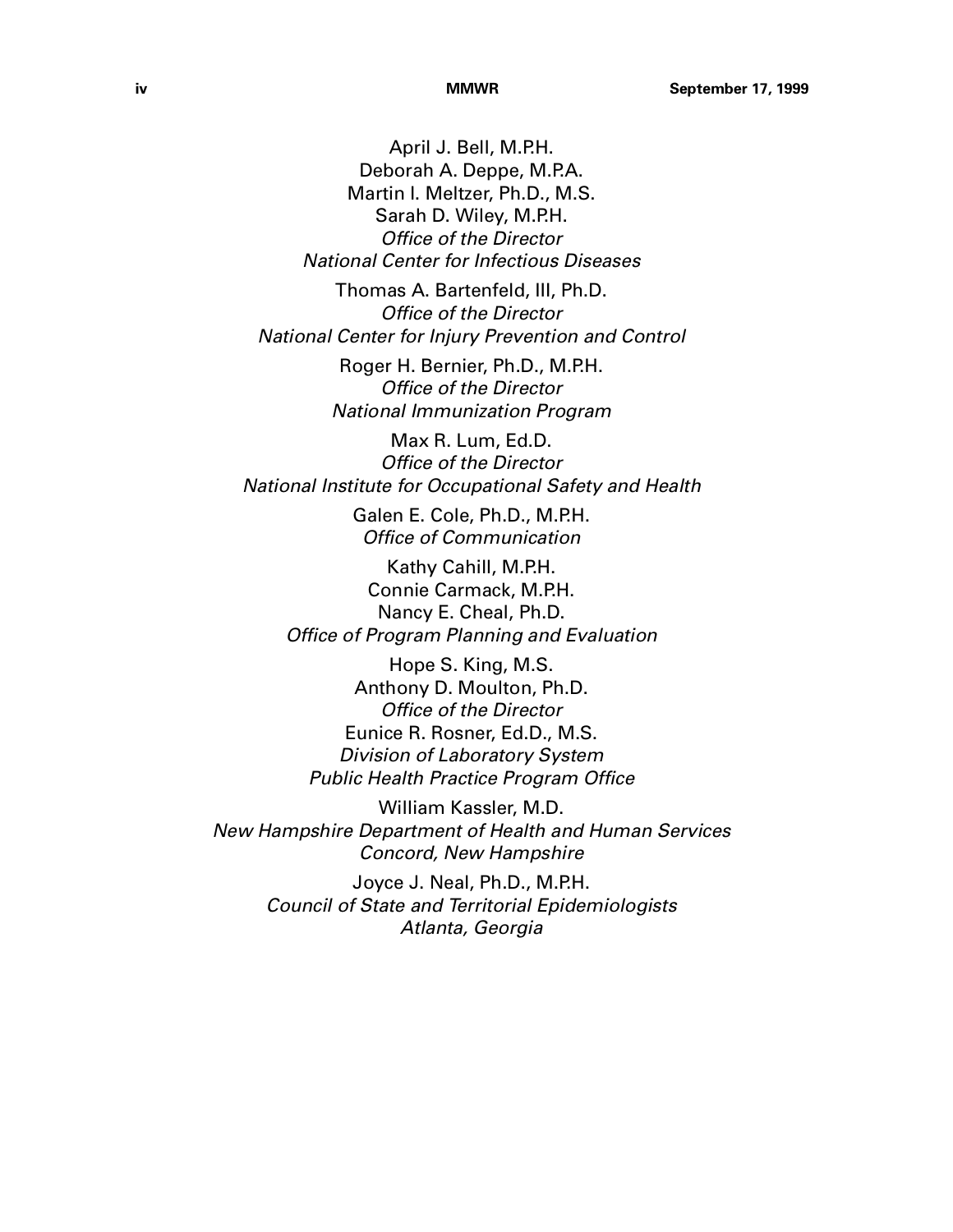#### **Additional CDC Contributors**

**Office of the Director:** Lynda S. Doll, Ph.D., M.A.; Charles W. Gollmar; Richard A. Goodman, M.D., M.P.H.; Wilma G. Johnson, M.S.P.H.; Marguerite Pappaioanou, D.V.M., Ph.D., M.P.V.M.; David J. Sencer, M.D., M.P.H. (Retired); Dixie E. Snider, M.D., M.P.H.; Marjorie A. Speers, Ph.D.; Lisa R. Tylor; and Kelly O'Brien Yehl, M.P.A. (Washington, D.C.).

**Agency for Toxic Substances and Disease Registry:** Peter J. McCumiskey and Tim L. Tinker, Dr.P.H., M.P.H.

**Epidemiology Program Office:** Jeanne L. Alongi, M.P.H. (Public Health Prevention Service); Peter A. Briss, M.D.; Andrew L. Dannenberg, M.D., M.P.H.; Daniel B. Fishbein, M.D.; Dennis F. Jarvis, M.P.H.; Mark L. Messonnier, Ph.D., M.S; Bradford A. Myers; Raul A. Romaguera, D.M.D., M.P.H.; Steven B. Thacker, M.D., M.Sc.; Benedict I. Truman, M.D., M.P.H.; Katherine R. Turner, M.P.H. (Public Health Prevention Service); Jennifer L. Wiley, M.H.S.E. (Public Health Prevention Service); G. David Williamson, Ph.D.; and Stephanie Zaza, M.D., M.P.H.

**National Center for Chronic Disease Prevention and Health Promotion:** Cynthia M. Jorgensen, Dr.P.H.; Marshall W. Kreuter, Ph.D., M.P.H.; R. Brick Lancaster, M.A.; Imani Ma'at, Ed.D., Ed.M., M.C.P.; Elizabeth Majestic, M.S., M.P.H.; David V. McQueen, Sc.D., M.A.; Diane M. Narkunas, M.P.H.; Dearell R. Niemeyer, M.P.H.; and Lori B. de Ravello, M.P.H.

**National Center for Environmental Health:** Jami L. Fraze, M.S.Ed.; Joan L. Morrissey; William C. Parra, M.S.; Judith R. Qualters, Ph.D.; Michael J. Sage, M.P.H.; Joseph B. Smith; and Ronald R. Stoddard.

**National Center for Health Statistics:** Marjorie S. Greenberg, M.A. and Jennfier H. Madans, Ph.D.

**National Center for HIV, STD, and TB Prevention:** Huey-Tsyh Chen, Ph.D.; Janet C. Cleveland, M.S.; Holly J. Dixon; Janice P. Hiland, M.A.; Richard A. Jenkins, Ph.D.; Jill K. Leslie; Mark N. Lobato, M.D.; Kathleen M. MacQueen, Ph.D., M.P.H.; and Noreen L. Qualls, Dr.P.H., M.S.P.H.

**National Center for Injury Prevention and Control:** Christine M. Branche, Ph.D.; Linda L. Dahlberg, Ph.D.; and David A. Sleet, Ph.D., M.A.

**National Immunization Program:** Susan Y. Chu, Ph.D., M.S.P.H. and Lance E. Rodewald, M.D.

**National Institute for Occupational Safety and Health:** Linda M. Goldenhar, Ph.D. and Travis Kubale, M.S.W.

**Public Health Practice Program Office:** Patricia Drehobl, M.P.H.; Michael T. Hatcher, M.P.H.; Cheryl L Scott, M.D., M.P.H.; Catherine B. Shoemaker, M.Ed.; Brian K. Siegmund, M.S.Ed., M.S.; and Pomeroy Sinnock, Ph.D.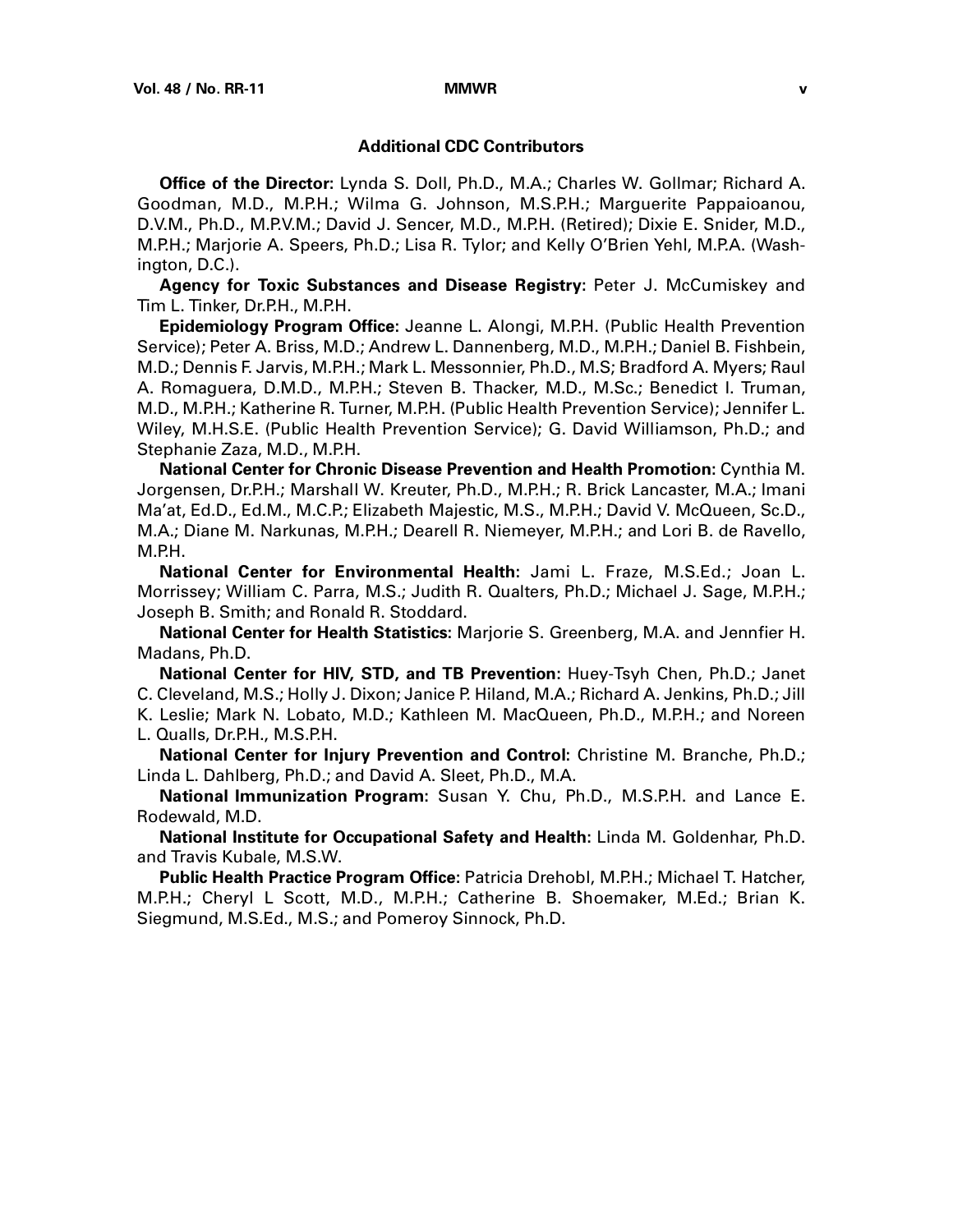#### **Consultants and Contributors**

Suzanne R. Adair, Ph.D., M.A., Texas Department of Health, Austin, Texas; Mary Eden Avery, M.A., American Cancer Society, Atlanta, Georgia; Ronald Bialek, M.P.P., Public Health Foundation, Washington, D.C.; Leonard Bickman, Ph.D., Vanderbilt University, Nashville, Tennessee; Thomas J. Chapel, M.S., M.B.A., Macro International, Atlanta, Georgia; Don Compton, Ph.D., American Cancer Society, Atlanta, Georgia; Ross F. Conner, Ph.D., University of California Irvine, Irvine, California; David A. Cotton, Ph.D., M.P.H., Macro International, Atlanta, Georgia; Bruce Davidson, M.D., M.P.H., National Tuberculosis Controllers Association, Philadelphia, Pennsylvania; Mary V. Davis, Dr.P.H., Association of Teachers of Preventive Medicine, Washington, D.C.; William W. Dyal, DeKalb County Board of Health, Decatur, Georgia; Stephen B. Fawcett, Ph.D., University of Kansas, Lawrence, Kansas; Jane Ford, National Association of City and County Health Officers, Lincoln, Nebraska; Nicholas Freudenberg, Dr.P.H., M.P.H., City University of New York, New York, New York; Jean Gearing, Ph.D., M.P.H., DeKalb County Board of Health, Decatur, Georgia; Kristine Gebbe, Dr.P.H., Columbia University, New York, New York; David N. Gillmore, M.Ed., University of Texas School of Public Health, Houston, Texas; Rebecca M. Glover Kudon, M.S.P.H., American Cancer Society, Atlanta, Georgia; Lynne E. Greabell, M.A.A., National Association of State and Territorial AIDS Directors, Washington, D.C.; Susan R. Griffin, M.P.A., Independent Consultant, Austin, Texas; Sharon Lee Hammond, Ph.D., M.A., Westat, Inc., Atlanta, Georgia; Anne C. Haddix, Ph.D., Rollins School of Pubic Health, Atlanta, Georgia; Susan E. Hassig, Dr.P.H., Tulane School of Public Health and Tropical Medicine, New Orleans, Louisiana; Gary T. Henry, Ph.D., M.A., Georgia State University, Atlanta, Georgia; James C. Hersey, Ph.D., M.S., M.A., Research Triangle Institute, Research Triangle Park, North Carolina; Richard E. Hoffman, M.D., M.P.H., Council of State and Territorial Epidemiologists, Denver, Colorado; Robert C. Hornik, Ph.D., M.A., Annenberg School of Communication, Philadelphia, Pennsylvania; Eric Juzenas, American Public Health Association, Washington, D.C.; Mark R. Keegan, M.B.A., Association of State and Territorial Health Officers, Denver, Colorado; Jeffrey J. Koshel, M.A., Department of Health and Human Services, Washington, D.C.; Amy K. Lewis, M.P.H., North Carolina Department of Health and Human Services, Raleigh, North Carolina; Jennifer M. Lewis, M.Ed., Association of Schools of Public Health, Chapel Hill, North Carolina; Hardy D. Loe, Jr., M.D., M.P.H., University of Texas School of Public Health, Houston, Texas; Anna Marsh, Substance Abuse and Mental Health Service Administration, Washington, D.C.; Pamela Mathison, M.A., Texas Department of Health, Austin, Texas; Dennis McBride, Ph.D., University of Washington, Seattle, Washington; Kathleen R. Miner, Ph.D., M.P.H., Rollins School of Public Health, Atlanta, Georgia; April J. Montgomery, M.H.A., Colorado Department of Health, Denver, Colorado; Genevieve A. Nagy, University of Kansas, Lawrence, Kansas; Dennis P. Murphy, M.A., National Coalition of STD Directors, Albany, New York; Patricia P. Nichols, M.S., Michigan Department of Education, Lansing, Michigan; Mary Odell Butler, Ph.D., M.A., Battelle, Arlington, Virginia; Carol Pitts, Department of Health and Human Services, Washington, D.C.; Hallie Preskill, Ph.D., University of New Mexico, Albuquerque, New Mexico; Carol Roddy, Public Health Service, Washington, D.C.; Ken Duane Runkle, M.A., Illinois Department of Public Health, Springfield, Illinois; James R. Sanders, Ph.D., M.S.Ed., Western Michigan University, Kalamazoo, Michigan; Linda M. Scarpetta, M.P.H.,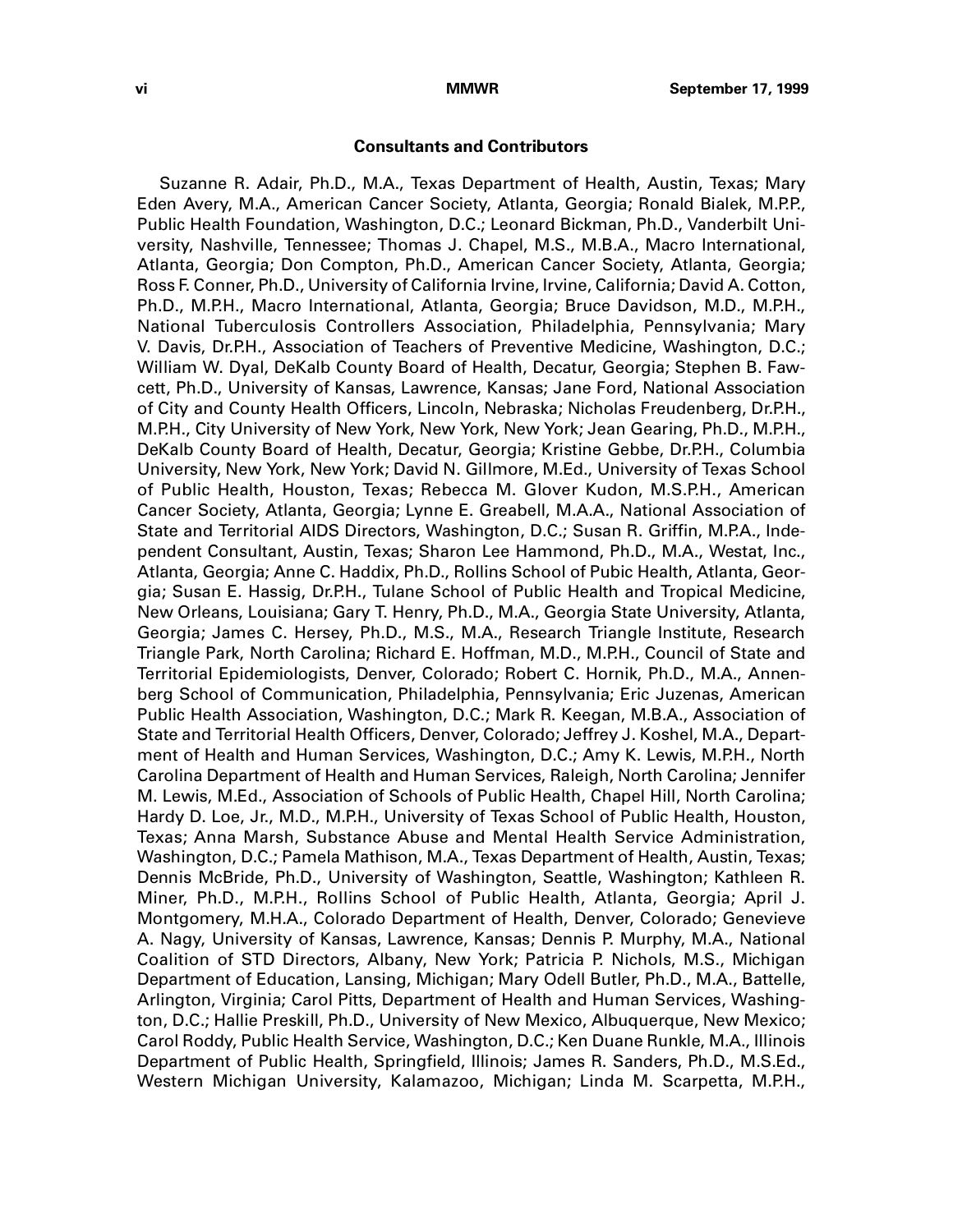Michigan Department of Community Health, Lansing, Michigan; Mark V. Schrader, M.P.A., Georgia Human Resources Department, Atlanta, Georgia; Leonard M. Schwartz, M.A., Michigan Department of Community Health, Lansing, Michigan; Harvey A. Schwartz, Ph.D., M.B.A., M.S., M.Ph., Agency for Health Care Policy and Research, Washington, D.C.; William A. Smith, Ed.D., Academy for Educational Development, Washington, D.C.; Edith M. Sternberg, M.P.H., Illinois Department of Health, Springfield, Illinois; Susan Toal, M.P.H., Independent Consultant, Atlanta, Georgia; Juliana van Olphen, M.P.H., University of Michigan, Ann Arbor, Michigan; Paul J. Wiesner, M.D., DeKalb County Board of Health, Decatur, Georgia; Joseph S. Wholey, Ph.D., University of Southern California, Los Angeles, California; Alice Wojciak, Association of Schools of Public Health, Washington, D.C.; and Robert K. Yin, Ph.D., Cosmos Corporation, Bethesda, Maryland.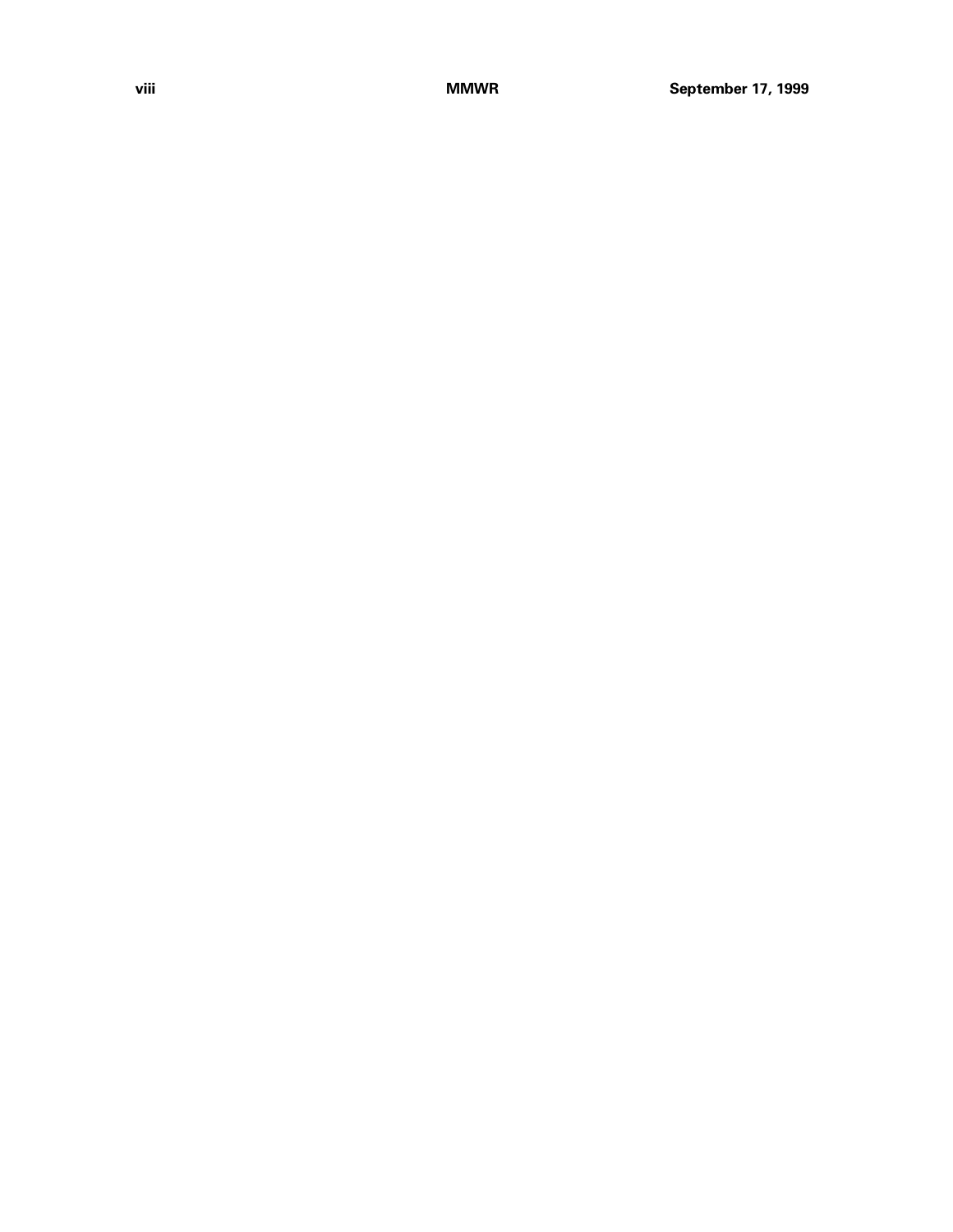# **Framework for Program Evaluation in Public Health**

#### **Summary**

<span id="page-10-0"></span>Effective program evaluation is a systematic way to improve and account for public health actions by involving procedures that are useful, feasible, ethical, and accurate. The framework guides public health professionals in their use of program evaluation. It is a practical, nonprescriptive tool, designed to summarize and organize essential elements of program evaluation. The framework comprises steps in program evaluation practice and standards for effective program evaluation. Adhering to the steps and standards of this framework will allow an understanding of each program's context and will improve how program evaluations are conceived and conducted. Furthermore, the framework encourages an approach to evaluation that is integrated with routine program operations. The emphasis is on practical, ongoing evaluation strategies that involve all program stakeholders, not just evaluation experts. Understanding and applying the elements of this framework can be a driving force for planning effective public health strategies, improving existing programs, and demonstrating the results of resource investments.

### **INTRODUCTION**

Program evaluation is an essential organizational practice in public health  $(1)$ ; however, it is not practiced consistently across program areas, nor is it sufficiently well-integrated into the day-to-day management of most programs. Program evaluation is also necessary for fulfilling CDC's operating principles for guiding public health activities, which include a) using science as a basis for decision-making and public health action; b) expanding the quest for social equity through public health action; c) performing effectively as a service agency; d) making efforts outcomeoriented; and e) being accountable (2 ). These operating principles imply several ways to improve how public health activities are planned and managed. They underscore the need for programs to develop clear plans, inclusive partnerships, and feedback systems that allow learning and ongoing improvement to occur. One way to ensure that new and existing programs honor these principles is for each program to conduct routine, practical evaluations that provide information for management and improve program effectiveness.

This report presents a framework for understanding program evaluation and facilitating integration of evaluation throughout the public health system. The purposes of this report are to

- summarize the essential elements of program evaluation;
- provide a framework for conducting effective program evaluations;
- clarify the steps in program evaluation;
- review standards for effective program evaluation; and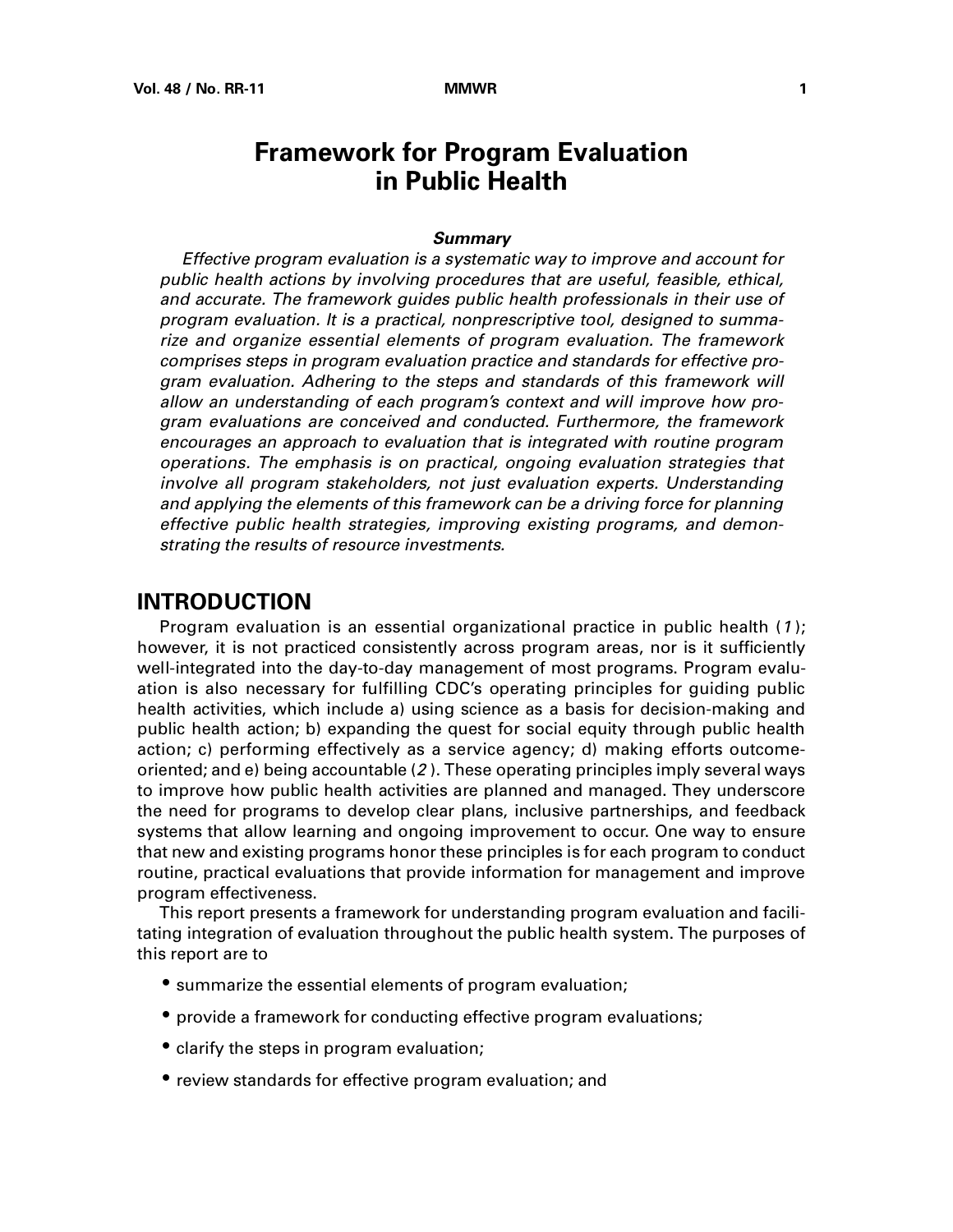<span id="page-11-0"></span>• address misconceptions regarding the purposes and methods of program evaluation.

### **BACKGROUND**

Evaluation has been defined as systematic investigation of the merit, worth, or significance of an object  $(3,4)$ . During the past three decades, the practice of evaluation has evolved as a discipline with new definitions, methods, approaches, and applications to diverse subjects and settings (4–7 ). Despite these refinements, a basic organizational framework for program evaluation in public health practice had not been developed. In May 1997, the CDC Director and executive staff recognized the need for such a framework and the need to combine evaluation with program management. Further, the need for evaluation studies that demonstrate the relationship between program activities and prevention effectiveness was emphasized. CDC convened an Evaluation Working Group, charged with developing a framework that summarizes and organizes the basic elements of program evaluation.

### **Procedures for Developing the Framework**

The Evaluation Working Group, with representatives from throughout CDC and in collaboration with state and local health officials, sought input from eight reference groups during its year-long information-gathering phase. Contributors included

- evaluation experts,
- public health program managers and staff,
- state and local public health officials,
- nonfederal public health program directors,
- public health organization representatives and teachers,
- community-based researchers,
- U.S. Public Health Service (PHS) agency representatives, and
- CDC staff.

In February 1998, the Working Group sponsored the Workshop To Develop a Framework for Evaluation in Public Health Practice. Approximately 90 representatives participated. In addition, the working group conducted interviews with approximately 250 persons, reviewed published and unpublished evaluation reports, consulted with stakeholders of various programs to apply the framework, and maintained a website to disseminate documents and receive comments. In October 1998, a national distance-learning course featuring the framework was also conducted through CDC's Public Health Training Network (8 ). The audience included approximately 10,000 professionals. These information-sharing strategies provided the working group numerous opportunities for testing and refining the framework with public health practitioners.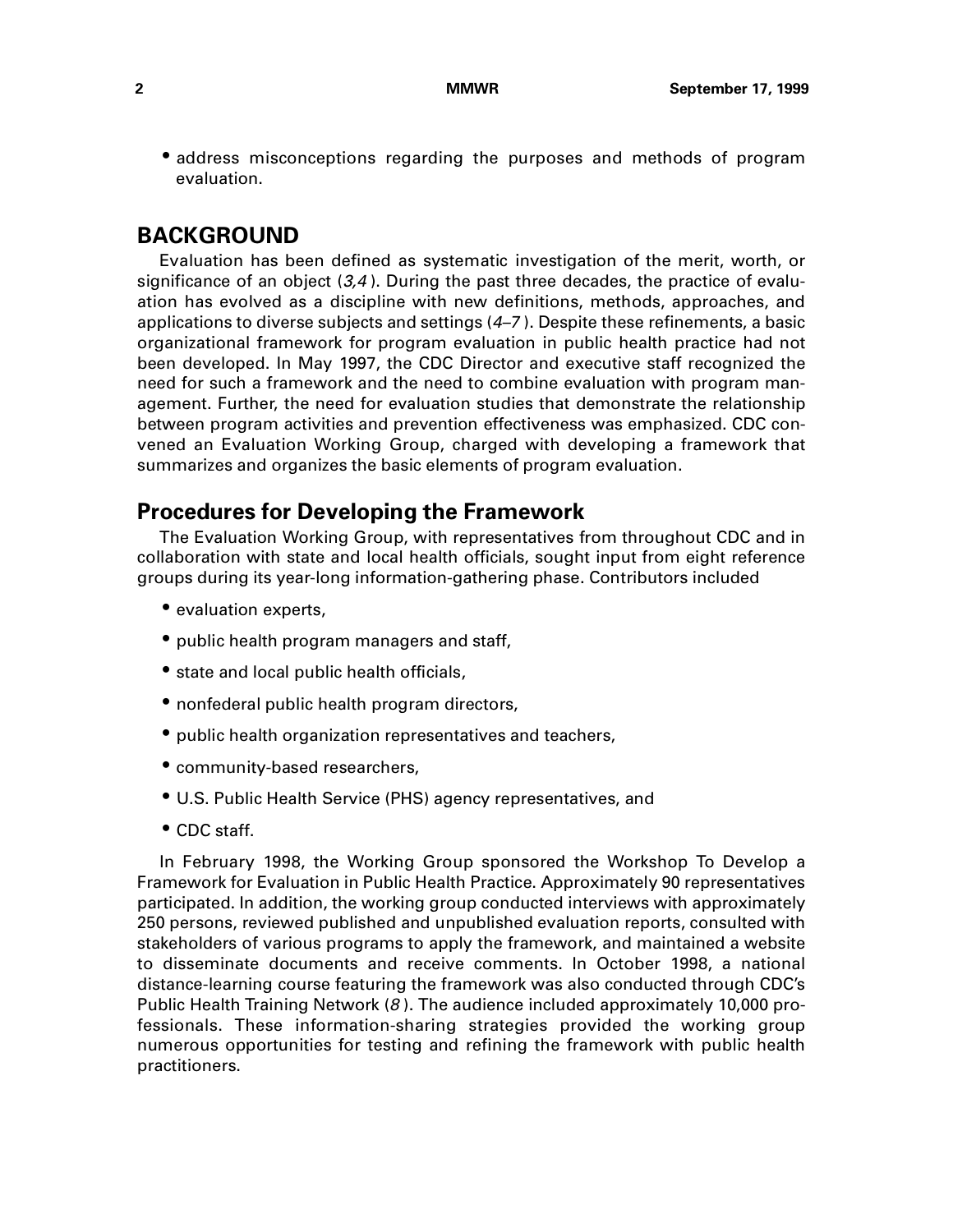# <span id="page-12-0"></span>**Defining Key Concepts**

Throughout this report, the term *program* is used to describe the object of evaluation, which could be any organized public health action. This definition is deliberately broad because the framework can be applied to almost any organized public health activity, including direct service interventions, community mobilization efforts, research initiatives, surveillance systems, policy development activities, outbreak investigations, laboratory diagnostics, communication campaigns, infrastructurebuilding projects, training and educational services, and administrative systems. The additional terms defined in this report were chosen to establish a common evaluation vocabulary for public health professionals.

### **Integrating Evaluation with Routine Program Practice**

Evaluation can be tied to routine program operations when the emphasis is on practical, ongoing evaluation that involves all program staff and stakeholders, not just evaluation experts. The practice of evaluation complements program management by gathering necessary information for improving and accounting for program effectiveness. Public health professionals routinely have used evaluation processes when answering questions from concerned persons, consulting partners, making judgments based on feedback, and refining program operations (9 ). These evaluation processes, though informal, are adequate for ongoing program assessment to guide small changes in program functions and objectives. However, when the stakes of potential decisions or program changes increase (e.g., when deciding what services to offer in a national health promotion program), employing evaluation procedures that are explicit, formal, and justifiable becomes important (10 ).

# **ASSIGNING VALUE TO PROGRAM ACTIVITIES**

Questions regarding values, in contrast with those regarding facts, generally involve three interrelated issues: merit (i.e., quality), worth (i.e., cost-effectiveness), and significance (i.e., importance) (3 ). If a program is judged to be of merit, other questions might arise regarding whether the program is worth its cost. Also, questions can arise regarding whether even valuable programs contribute important differences. Assigning value and making judgments regarding a program on the basis of evidence requires answering the following questions  $(3,4,11)$ :

- What will be evaluated? (That is, what is the program and in what context does it exist?)
- What aspects of the program will be considered when judging program performance?
- What standards (i.e., type or level of performance) must be reached for the program to be considered successful?
- What evidence will be used to indicate how the program has performed?
- What conclusions regarding program performance are justified by comparing the available evidence to the selected standards?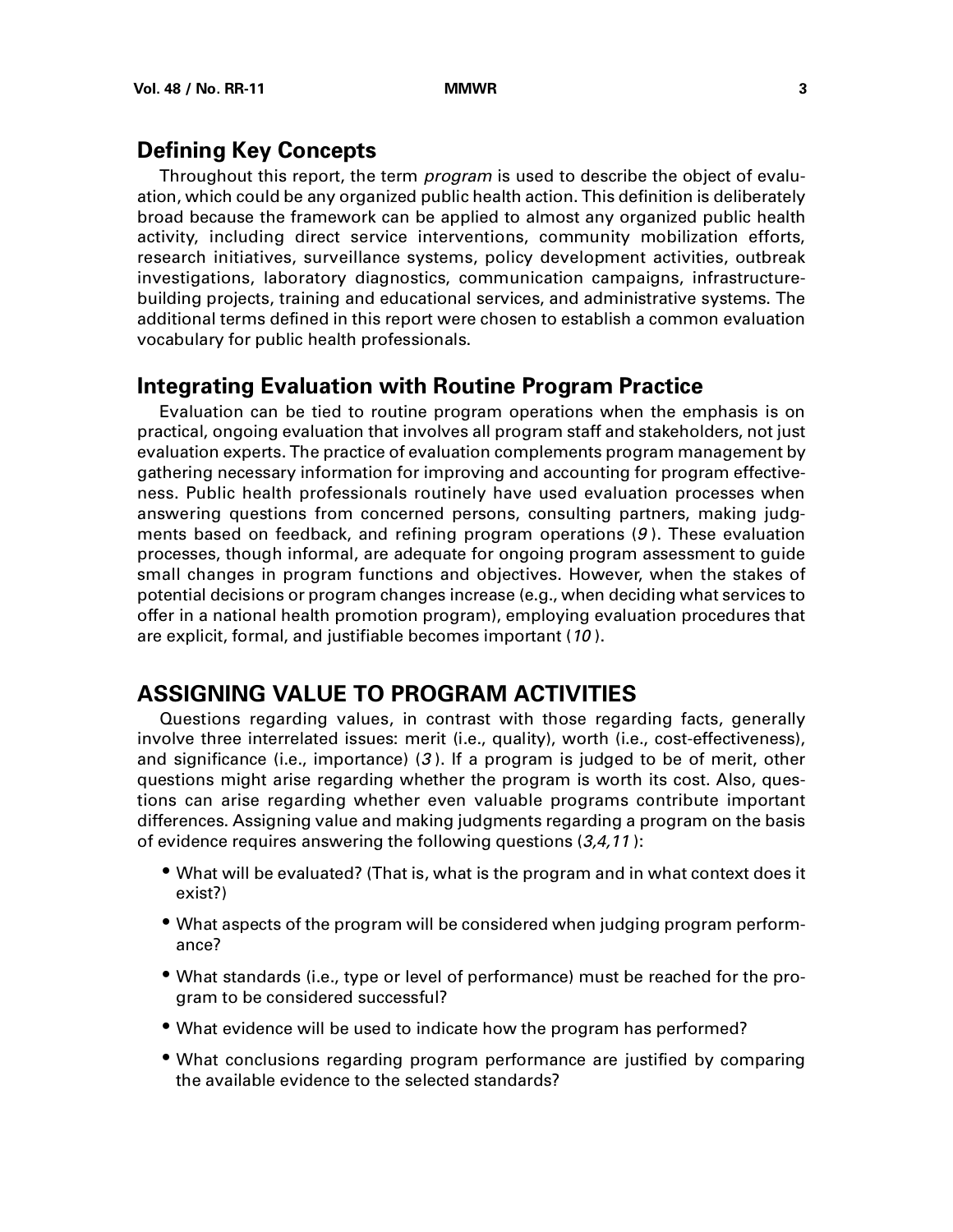<span id="page-13-0"></span>• How will the lessons learned from the inquiry be used to improve public health effectiveness?

These questions should be addressed at the beginning of a program and revisited throughout its implementation. The framework described in this report provides a systematic approach for answering these questions.

# **FRAMEWORK FOR PROGRAM EVALUATION IN PUBLIC HEALTH**

Effective program evaluation is a systematic way to improve and account for public health actions by involving procedures that are useful, feasible, ethical, and accurate. The recommended framework was developed to guide public health professionals in using program evaluation. It is a practical, nonprescriptive tool, designed to summarize and organize the essential elements of program evaluation. The framework comprises steps in evaluation practice and standards for effective evaluation (Figure 1).



**FIGURE 1. Recommended framework for program evaluation**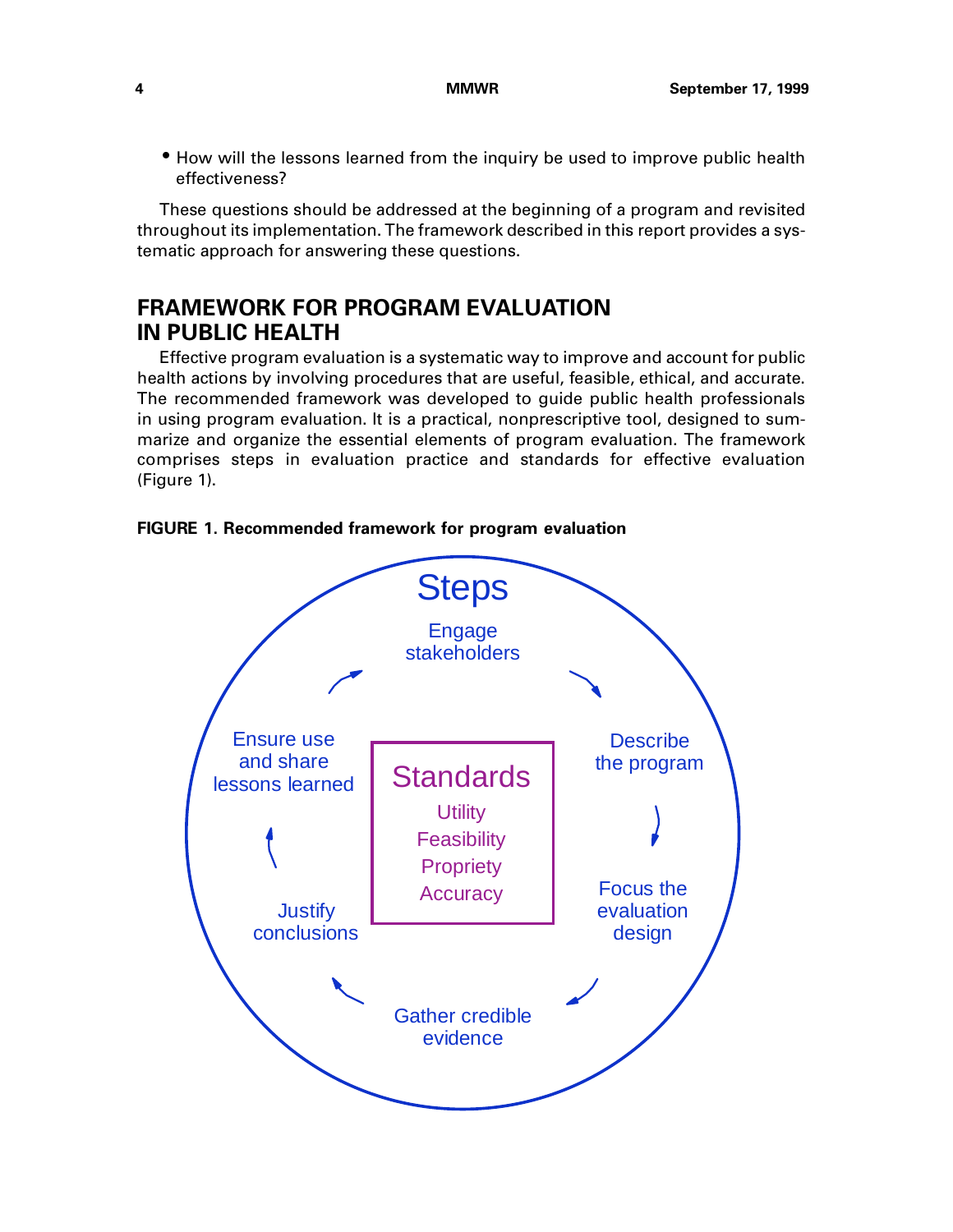<span id="page-14-0"></span>The framework is composed of six steps that must be taken in any evaluation. They are starting points for tailoring an evaluation to a particular public health effort at a particular time. Because the steps are all interdependent, they might be encountered in a nonlinear sequence; however, an order exists for fulfilling each — earlier steps provide the foundation for subsequent progress. Thus, decisions regarding how to execute a step are iterative and should not be finalized until previous steps have been thoroughly addressed. The steps are as follows:

Step 1: Engage stakeholders.

Step 2: Describe the program.

Step 3: Focus the evaluation design.

Step 4: Gather credible evidence.

Step 5: Justify conclusions.

Step 6: Ensure use and share lessons learned.

Adhering to these six steps will facilitate an understanding of a program's context (e.g., the program's history, setting, and organization) and will improve how most evaluations are conceived and conducted.

The second element of the framework is a set of 30 standards for assessing the quality of evaluation activities, organized into the following four groups:

Standard 1: utility,

Standard 2: feasibility,

Standard 3: propriety, and

Standard 4: accuracy.

These standards, adopted from the Joint Committee on Standards for Educational Evaluation  $(12)$ ,\* answer the question, "Will this evaluation be effective?" and are recommended as criteria for judging the quality of program evaluation efforts in public health. The remainder of this report discusses each step, its subpoints, and the standards that govern effective program evaluation (Box 1).

# **Steps in Program Evaluation**

#### **Step 1: Engaging Stakeholders**

The evaluation cycle begins by engaging stakeholders (i.e., the persons or organizations having an investment in what will be learned from an evaluation and what will be done with the knowledge). Public health work involves partnerships; therefore, any assessment of a public health program requires considering the value systems of the partners. Stakeholders must be engaged in the inquiry to ensure that their perspectives are understood. When stakeholders are not engaged, an evaluation might not address important elements of a program's objectives, operations, and outcomes. Therefore, evaluation findings might be ignored, criticized, or resisted because the evaluation did not address the stakeholders' concerns or values (12 ). After becoming involved, stakeholders help to execute the other steps. Identifying and engaging the following three principal groups of stakeholders are critical:

<sup>\*</sup>The program evaluation standards are an approved standard by the American National Standards Institute (ANSI) and have been endorsed by the American Evaluation Association and 14 other professional organizations (ANSI Standard No. JSEE-PR 1994, Approved March 15, 1994).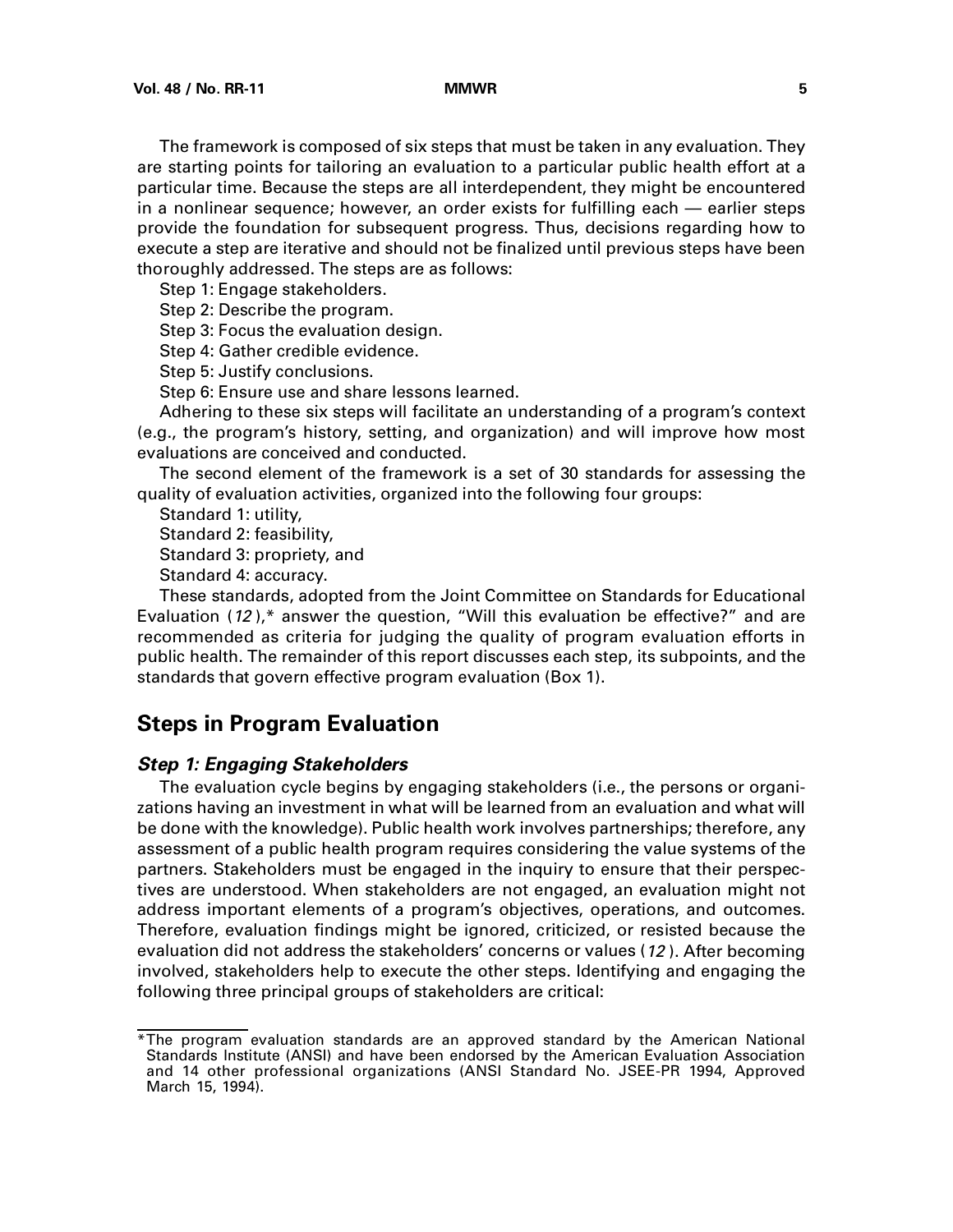- those involved in program operations (e.g., sponsors, collaborators, coalition partners, funding officials, administrators, managers, and staff);
- those served or affected by the program (e.g., clients, family members, neighborhood organizations, academic institutions, elected officials, advocacy groups, professional associations, skeptics, opponents, and staff of related or competing organizations); and
- primary users of the evaluation.

**Those Involved in Program Operations.** Persons or organizations involved in program operations have a stake in how evaluation activities are conducted because the program might be altered as a result of what is learned. Although staff, funding officials, and partners work together on a program, they are not necessarily a single interest group. Subgroups might hold different perspectives and follow alternative agendas; furthermore, because these stakeholders have a professional role in the

### **BOX 1. Steps in evaluation practice and standards for effective evaluation**

| <b>Steps in Evaluation Practice</b>                                                                 |
|-----------------------------------------------------------------------------------------------------|
| <b>• Engage stakeholders</b>                                                                        |
| Those persons involved in or affected by the program and primary users of the<br>evaluation.        |
| • Describe the program                                                                              |
| Need, expected effects, activities, resources, stage, context, logic model.                         |
| • Focus the evaluation design                                                                       |
| Purpose, users, uses, questions, methods, agreements.                                               |
| • Gather credible evidence                                                                          |
| Indicators, sources, quality, quantity, logistics.                                                  |
| • Justify conclusions                                                                               |
| Standards, analysis/synthesis, interpretation, judgment, recommendations.                           |
| • Ensure use and share lessons learned                                                              |
| Design, preparation, feedback, follow-up, dissemination.                                            |
| <b>Standards for Effective Evaluation</b>                                                           |
| • Utility                                                                                           |
| Serve the information needs of intended users.                                                      |
| • Feasibility                                                                                       |
| Be realistic, prudent, diplomatic, and frugal.                                                      |
| • Propriety                                                                                         |
| Behave legally, ethically, and with regard for the welfare of those involved and<br>those affected. |
| • Accuracy                                                                                          |
| Reveal and convey technically accurate information.                                                 |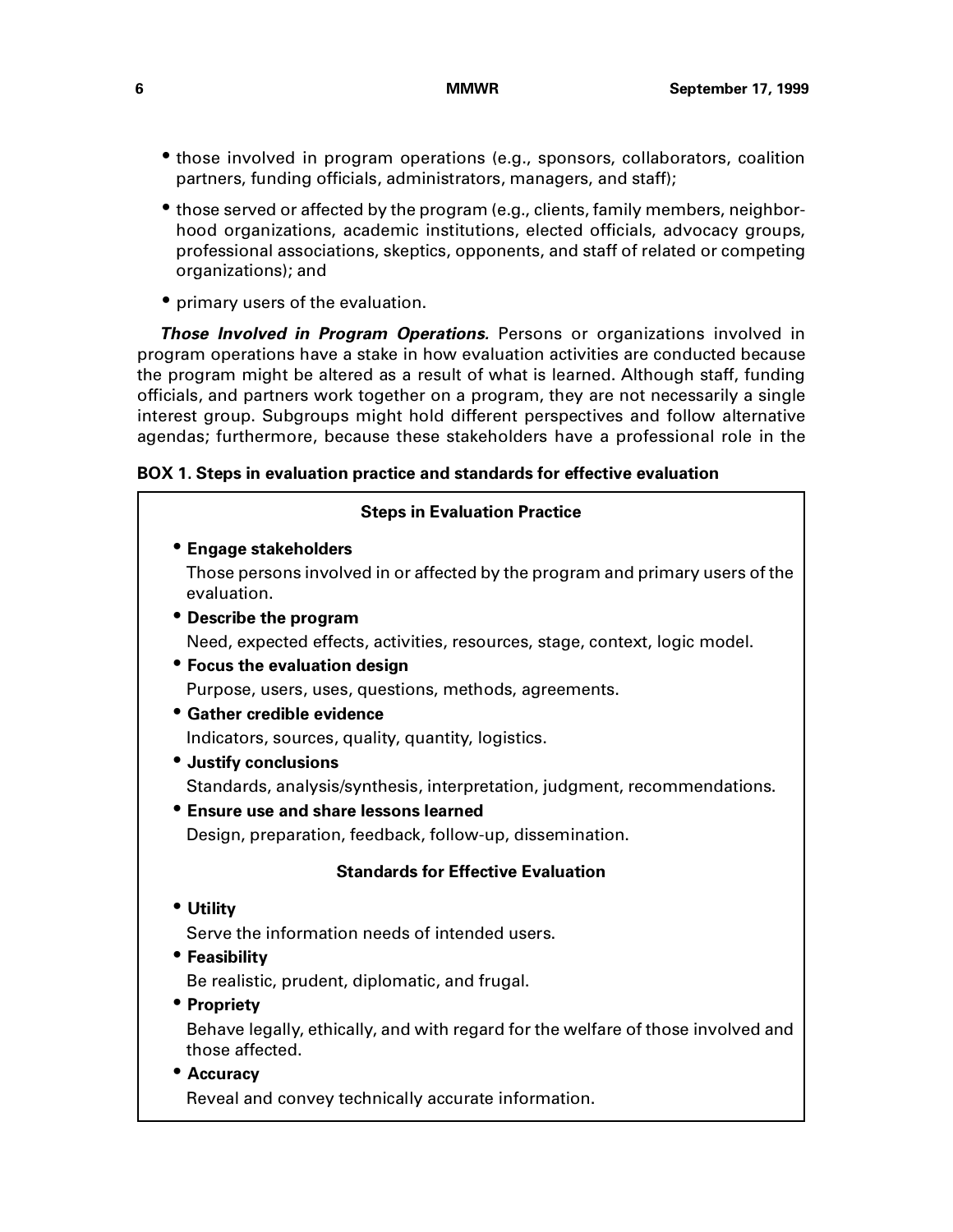<span id="page-16-0"></span>program, they might perceive program evaluation as an effort to judge them personally. Program evaluation is related to but must be distinguished from personnel evaluation, which operates under different standards (13).

**Those Served or Affected by the Program.** Persons or organizations affected by the program, either directly (e.g., by receiving services) or indirectly (e.g., by benefitting from enhanced community assets), should be identified and engaged in the evaluation to the extent possible. Although engaging supporters of a program is natural, individuals who are openly skeptical or antagonistic toward the program also might be important stakeholders to engage. Opposition to a program might stem from differing values regarding what change is needed or how to achieve it. Opening an evaluation to opposing perspectives and enlisting the help of program opponents in the inquiry might be prudent because these efforts can strengthen the evaluation's credibility.

**Primary Users of the Evaluation.** Primary users of the evaluation are the specific persons who are in a position to do or decide something regarding the program. In practice, primary users will be a subset of all stakeholders identified. A successful evaluation will designate primary users early in its development and maintain frequent interaction with them so that the evaluation addresses their values and satisfies their unique information needs (7 ).

The scope and level of stakeholder involvement will vary for each program evaluation. Various activities reflect the requirement to engage stakeholders (Box 2) (14 ). For example, stakeholders can be directly involved in designing and conducting the evaluation. Also, they can be kept informed regarding progress of the evaluation through periodic meetings, reports, and other means of communication. Sharing power and resolving conflicts helps avoid overemphasis of values held by any specific stakeholder (15 ). Occasionally, stakeholders might be inclined to use their involvement in an evaluation to sabotage, distort, or discredit the program. Trust among stakeholders is essential; therefore, caution is required for preventing misuse of the evaluation process.

#### **Step 2: Describing the Program**

Program descriptions convey the mission and objectives of the program being evaluated. Descriptions should be sufficiently detailed to ensure understanding of program goals and strategies. The description should discuss the program's capacity to effect change, its stage of development, and how it fits into the larger organization and community. Program descriptions set the frame of reference for all subsequent decisions in an evaluation. The description enables comparisons with similar programs and facilitates attempts to connect program components to their effects (12 ). Moreover, stakeholders might have differing ideas regarding program goals and purposes. Evaluations done without agreement on the program definition are likely to be of limited use. Sometimes, negotiating with stakeholders to formulate a clear and logical description will bring benefits before data are available to evaluate program effectiveness (7 ). Aspects to include in a program description are need, expected effects, activities, resources, stage of development, context, and logic model.

**Need.** A statement of need describes the problem or opportunity that the program addresses and implies how the program will respond. Important features for describing a program's need include a) the nature and magnitude of the problem or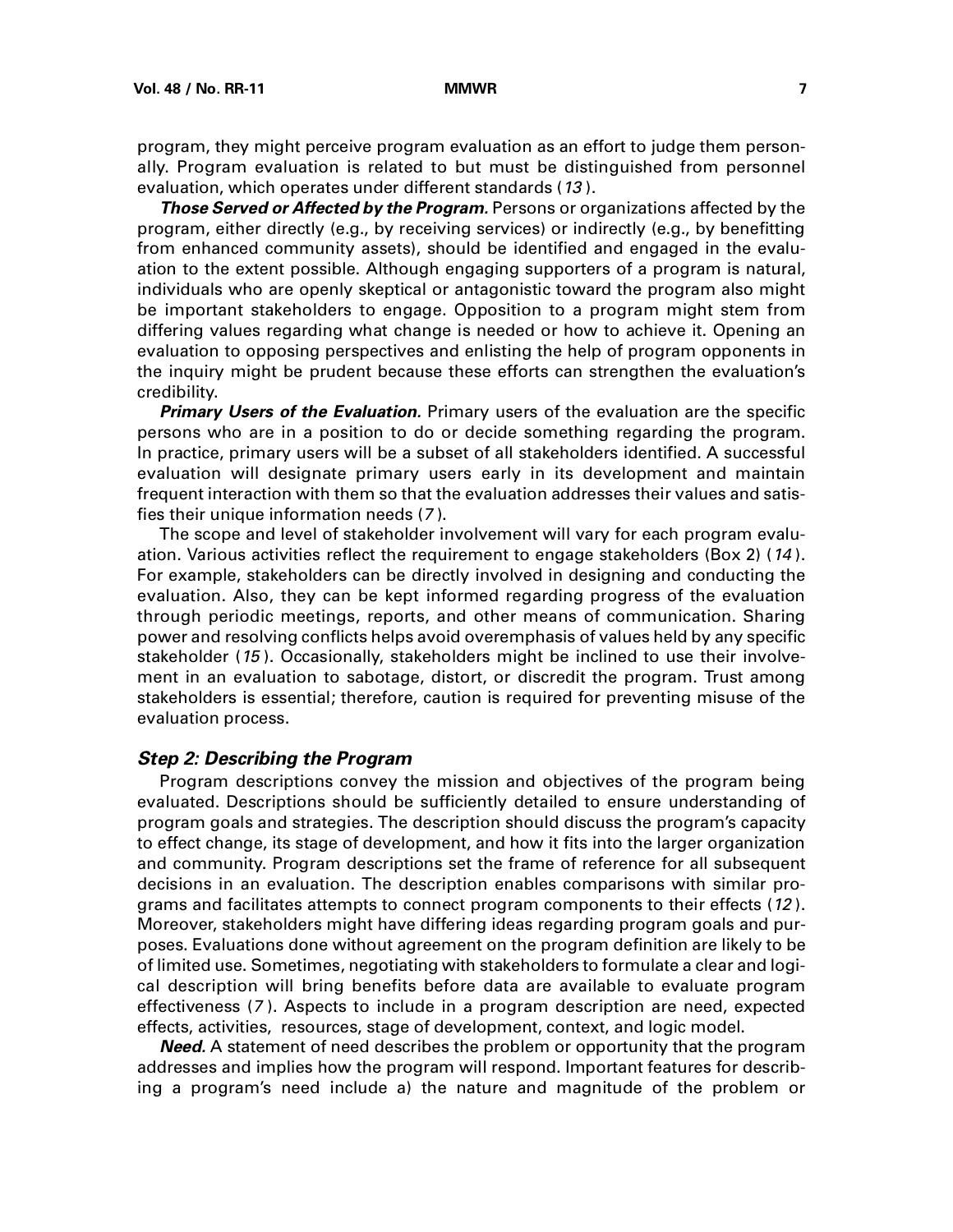opportunity, b) which populations are affected, c) whether the need is changing, and d) in what manner the need is changing.

**Expected Effects.** Descriptions of expectations convey what the program must accomplish to be considered successful (i.e., program effects). For most programs, the effects unfold over time; therefore, the descriptions of expectations should be organized by time, ranging from specific (i.e., immediate) to broad (i.e., long-term) consequences. A program's mission, goals, and objectives all represent varying levels of specificity regarding a program's expectations. Also, forethought should be given to anticipate potential unintended consequences of the program.

**Activities.** Describing program activities (i.e., what the program does to effect change) permits specific steps, strategies, or actions to be arrayed in logical sequence. This demonstrates how each program activity relates to another and clarifies the program's hypothesized mechanism or theory of change (16,17). Also, program activity descriptions should distinguish the activities that are the direct responsibility of the program from those that are conducted by related programs or partners (18 ). External factors that might affect the program's success (e.g., secular trends in the community) should also be noted.

**Resources.** Resources include the time, talent, technology, equipment, information, money, and other assets available to conduct program activities. Program resource descriptions should convey the amount and intensity of program services and highlight situations where a mismatch exists between desired activities and resources available to execute those activities. In addition, economic evaluations require an understanding of all direct and indirect program inputs and costs (19–21 ).

#### **BOX 2. Engaging stakeholders**

| <b>Definition</b>         | Fostering input, participation, and power-sharing among those<br>persons who have an investment in the conduct of the evalation and<br>the findings; it is especially important to engage primary users of the<br>evaluation.                                  |
|---------------------------|----------------------------------------------------------------------------------------------------------------------------------------------------------------------------------------------------------------------------------------------------------------|
| Role                      | Helps increase chances that the evaluation will be useful; can<br>improve the evaluation's credibility, clarify roles and responsibilities,<br>enhance cultural competence, help protect human subjects, and<br>avoid real or perceived conflicts of interest. |
| <b>Example Activities</b> |                                                                                                                                                                                                                                                                |
|                           | • Consulting insiders (e.g., leaders, staff, clients, and program funding sources)<br>and outsiders (e.g., skeptics);                                                                                                                                          |
| viduals;                  | • Taking special effort to promote the inclusion of less powerful groups or indi-                                                                                                                                                                              |
|                           | • Coordinating stakeholder input throughout the process of evaluation design,<br>operation, and use; and                                                                                                                                                       |
|                           | • Avoiding excessive stakeholder identification, which might prevent progress<br>of the evaluation.                                                                                                                                                            |
|                           | Adapted from Joint Committee on Standards for Educational Evaluation.<br>Program evaluation standards: how to assess evaluations of educational                                                                                                                |

programs. 2nd ed. Thousand Oaks, CA: Sage Publications, 1994.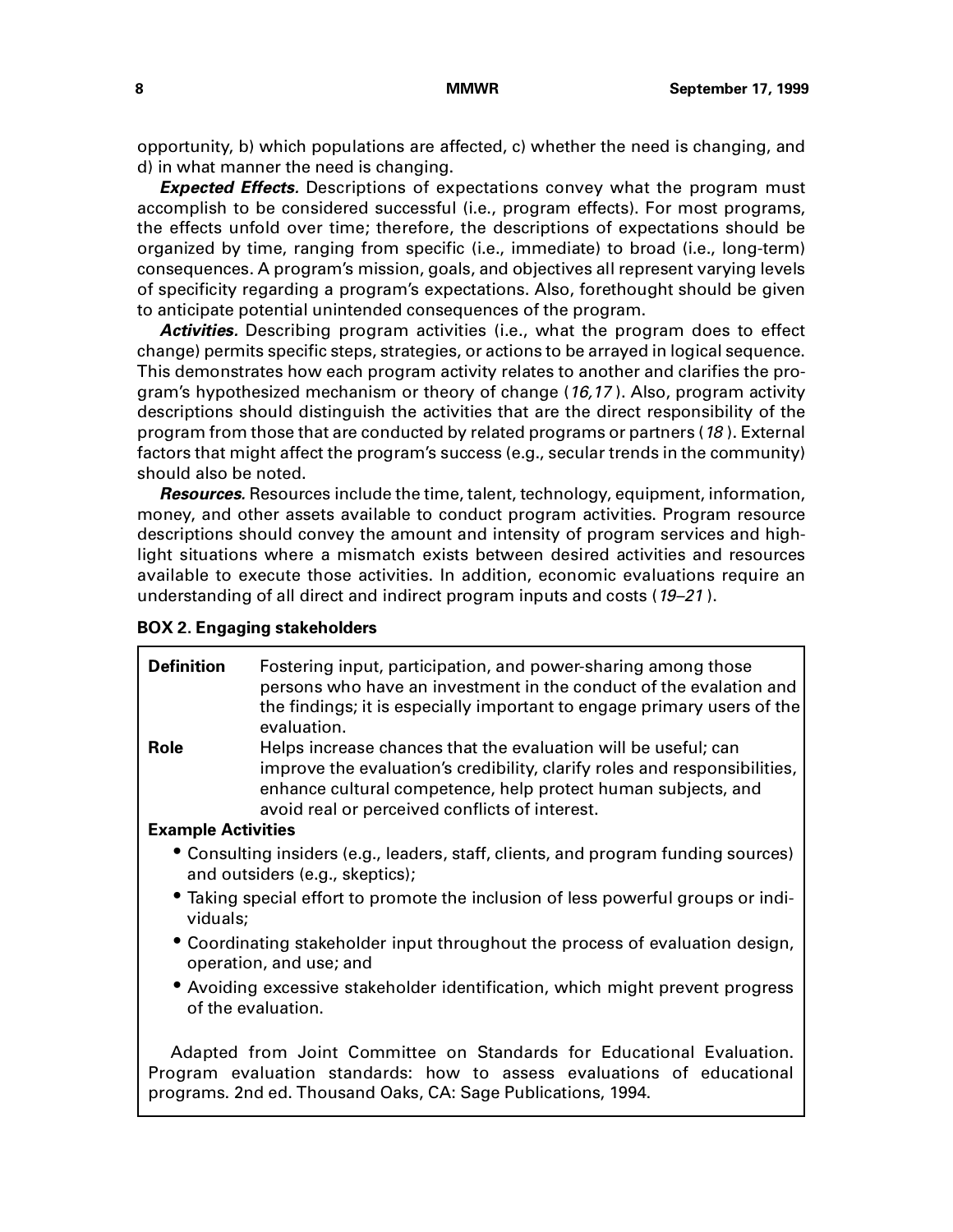**Stage of Development.** Public health programs mature and change over time; therefore, a program's stage of development reflects its maturity. Programs that have recently received initial authorization and funding will differ from those that have been operating continuously for a decade. The changing maturity of program practice should be considered during the evaluation process (22 ). A minimum of three stages of development must be recognized: planning, implementation, and effects. During planning, program activities are untested, and the goal of evaluation is to refine plans. During implementation, program activities are being field-tested and modified; the goal of evaluation is to characterize real, as opposed to ideal, program activities and to improve operations, perhaps by revising plans. During the last stage, enough time has passed for the program's effects to emerge; the goal of evaluation is to identify and account for both intended and unintended effects.

**Context.** Descriptions of the program's context should include the setting and environmental influences (e.g., history, geography, politics, social and economic conditions, and efforts of related or competing organizations) within which the program operates  $(6)$ . Understanding these environmental influences is required to design a context-sensitive evaluation and aid users in interpreting findings accurately and assessing the generalizability of the findings.

**Logic Model.** A logic model describes the sequence of events for bringing about change by synthesizing the main program elements into a picture of how the program is supposed to work (23–35 ). Often, this model is displayed in a flow chart, map, or table to portray the sequence of steps leading to program results (Figure 2). One of the virtues of a logic model is its ability to summarize the program's overall mechanism of change by linking processes (e.g., laboratory diagnosis of disease) to eventual effects (e.g., reduced tuberculosis incidence). The logic model can also display the infrastructure needed to support program operations. Elements that are connected within a logic model might vary but generally include inputs (e.g., trained staff), activities (e.g., identification of cases), outputs (e.g., persons completing treatment), and results ranging from immediate (e.g., curing affected persons) to intermediate (e.g., reduction in tuberculosis rate) to long-term effects (e.g., improvement of population health status). Creating a logic model allows stakeholders to clarify the program's strategies; therefore, the logic model improves and focuses program direction. It also reveals assumptions concerning conditions for program effectiveness and provides a frame of reference for one or more evaluations of the program. A detailed logic model can also strengthen claims of causality and be a basis for estimating the program's effect on endpoints that are not directly measured but are linked in a causal chain supported by prior research (35 ). Families of logic models can be created to display a program at different levels of detail, from different perspectives, or for different audiences.

Program descriptions will vary for each evaluation, and various activities reflect the requirement to describe the program (e.g., using multiple sources of information to construct a well-rounded description) (Box 3). The accuracy of a program description can be confirmed by consulting with diverse stakeholders, and reported descriptions of program practice can be checked against direct observation of activities in the field. A narrow program description can be improved by addressing such factors as staff turnover, inadequate resources, political pressures, or strong community participation that might affect program performance.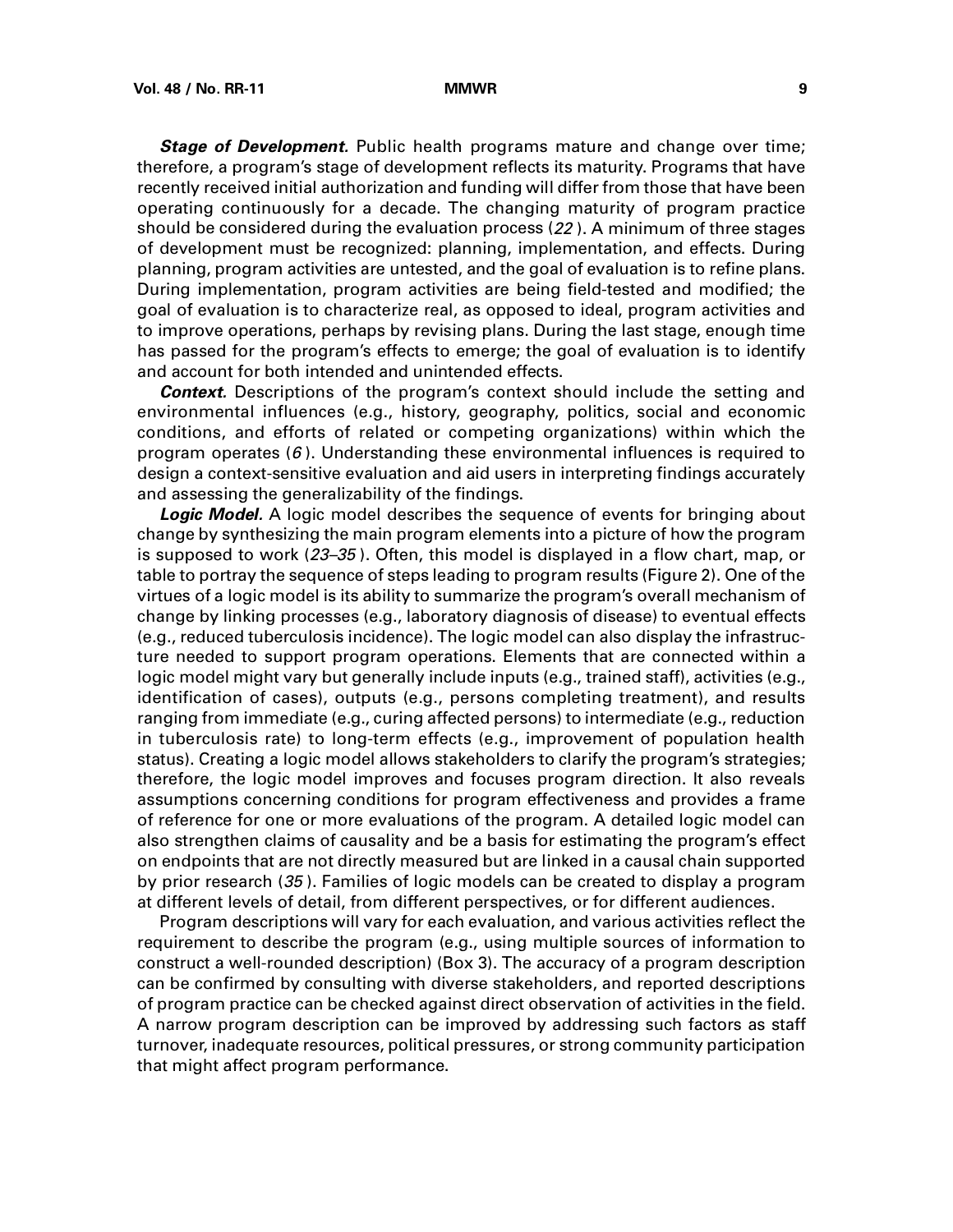

<span id="page-19-0"></span>**FIGURE 2. Logic model for a tuberculosis control program**

### **Step 3: Focusing the Evaluation Design**

The evaluation must be focused to assess the issues of greatest concern to stakeholders while using time and resources as efficiently as possible (7,36,37). Not all design options are equally well-suited to meeting the information needs of stakeholders. After data collection begins, changing procedures might be difficult or impossible, even if better methods become obvious. A thorough plan anticipates intended uses and creates an evaluation strategy with the greatest chance of being useful, feasible, ethical, and accurate. Among the items to consider when focusing an evaluation are purpose, users, uses, questions, methods, and agreements.

**Purpose.** Articulating an evaluation's purpose (i.e., intent) will prevent premature decision-making regarding how the evaluation should be conducted. Characteristics of the program, particularly its stage of development and context, will influence the evaluation's purpose. Public health evaluations have four general purposes. (Box 4). The first is to gain insight, which happens, for example, when assessing the feasibility of an innovative approach to practice. Knowledge from such an evaluation provides information concerning the practicality of a new approach, which can be used to design a program that will be tested for its effectiveness. For a developing program, information from prior evaluations can provide the necessary insight to clarify how its activities should be designed to bring about expected changes.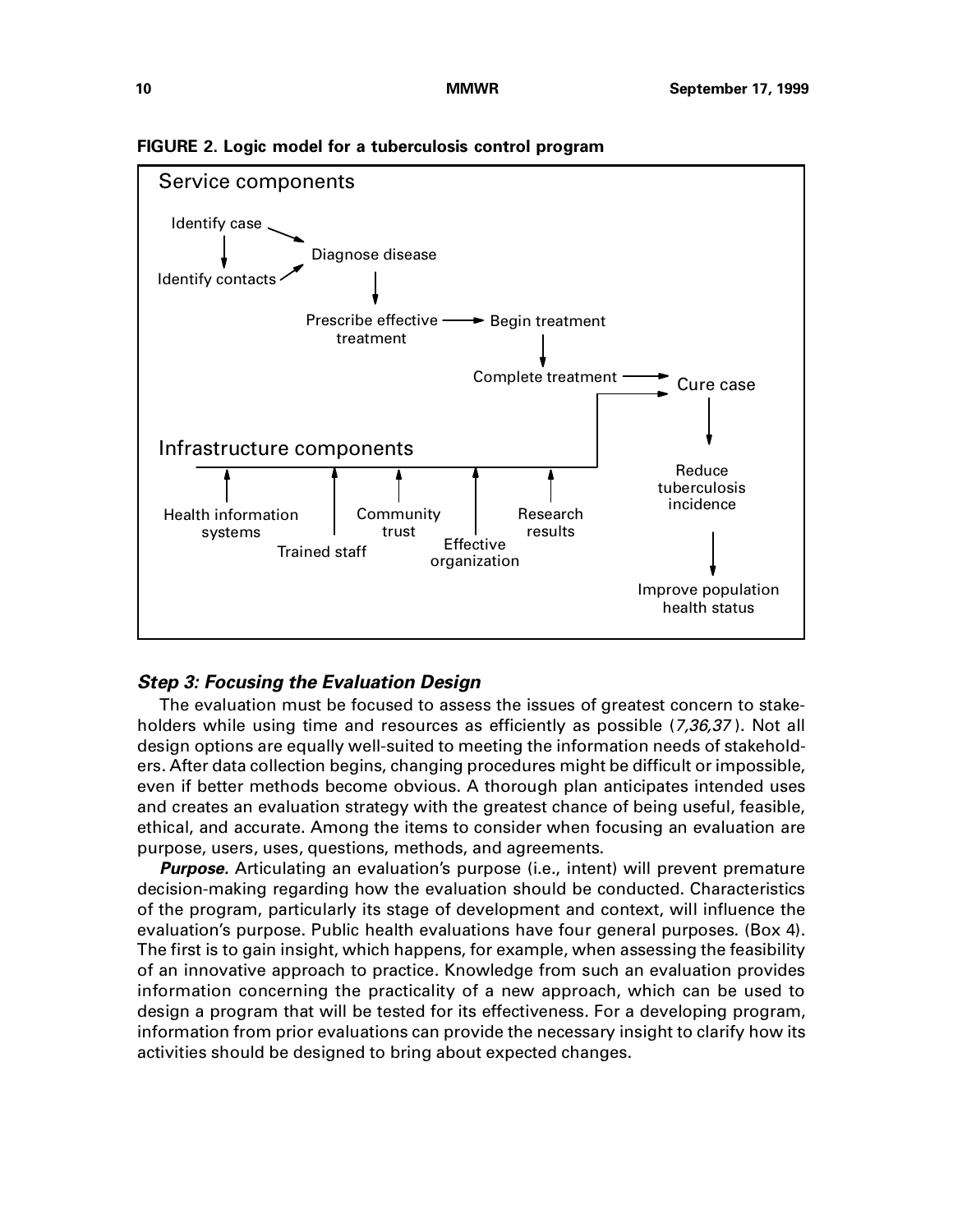A second purpose for program evaluation is to change practice, which is appropriate in the implementation stage when an established program seeks to describe what it has done and to what extent. Such information can be used to better describe program processes, to improve how the program operates, and to fine-tune the overall program strategy. Evaluations done for this purpose include efforts to improve the quality, effectiveness, or efficiency of program activities.

A third purpose for evaluation is to assess effects. Evaluations done for this purpose examine the relationship between program activities and observed consequences. This type of evaluation is appropriate for mature programs that can define what interventions were delivered to what proportion of the target population. Knowing where to find potential effects can ensure that significant consequences are not overlooked. One set of effects might arise from a direct cause-and-effect relationship to the program. Where these exist, evidence can be found to attribute the effects exclusively to the program. In addition, effects might arise from a causal process involving issues of contribution as well as attribution. For example, if a program's activities are aligned with those of other programs operating in the same setting, certain effects (e.g., the creation of new laws or policies) cannot be attributed solely to one program or another. In such situations, the goal for evaluation is to gather credible

#### **BOX 3. Describing the program**

| <b>Definition</b><br>Role | Scrutinizing the features of the program being evaluated, including<br>its purpose and place in a larger context. Description includes<br>information regarding the way the program was intended to<br>function and the way that it actually was implemented. Also includes<br>features of the program's context that are likely to influence<br>conclusions regarding the program.<br>Improves evaluation's fairness and accuracy; permits a balanced<br>assessment of strengths and weaknesses and helps stakeholders<br>understand how program features fit together and relate to a larger<br>context. |
|---------------------------|------------------------------------------------------------------------------------------------------------------------------------------------------------------------------------------------------------------------------------------------------------------------------------------------------------------------------------------------------------------------------------------------------------------------------------------------------------------------------------------------------------------------------------------------------------------------------------------------------------|
| <b>Example Activities</b> |                                                                                                                                                                                                                                                                                                                                                                                                                                                                                                                                                                                                            |
|                           | • Characterizing the need (or set of needs) addressed by the program;                                                                                                                                                                                                                                                                                                                                                                                                                                                                                                                                      |
|                           | • Listing specific expectations as goals, objectives, and criteria for success;                                                                                                                                                                                                                                                                                                                                                                                                                                                                                                                            |
|                           | • Clarifying why program activities are believed to lead to expected changes;                                                                                                                                                                                                                                                                                                                                                                                                                                                                                                                              |
|                           | • Drawing an explicit logic model to illustrate relationships between program<br>elements and expected changes;                                                                                                                                                                                                                                                                                                                                                                                                                                                                                            |
|                           | • Assessing the program's maturity or stage of development;                                                                                                                                                                                                                                                                                                                                                                                                                                                                                                                                                |
|                           | • Analyzing the context within which the program operates;                                                                                                                                                                                                                                                                                                                                                                                                                                                                                                                                                 |
|                           | • Considering how the program is linked to other ongoing efforts; and                                                                                                                                                                                                                                                                                                                                                                                                                                                                                                                                      |
| development.              | • Avoiding creation of an overly precise description for a program that is under                                                                                                                                                                                                                                                                                                                                                                                                                                                                                                                           |

Adapted from Joint Committee on Standards for Educational Evaluation. Program evaluation standards: how to assess evaluations of educational programs. 2nd ed. Thousand Oaks, CA: Sage Publications, 1994.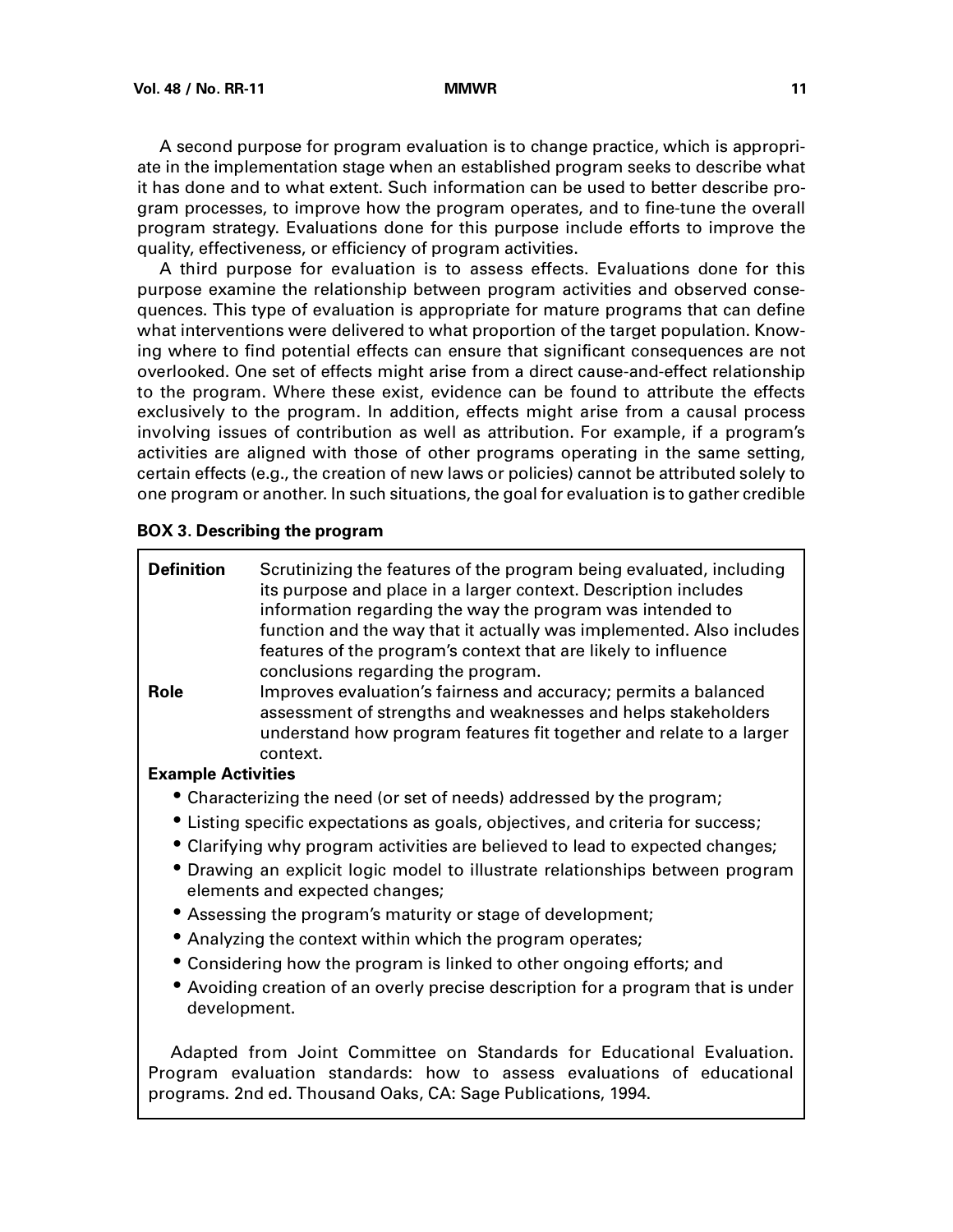evidence that describes each program's contribution in the combined change effort. Establishing accountability for program results is predicated on an ability to conduct evaluations that assess both of these kinds of effects.

A fourth purpose, which applies at any stage of program development, involves using the process of evaluation inquiry to affect those who participate in the inquiry. The logic and systematic reflection required of stakeholders who participate in an evaluation can be a catalyst for self-directed change. An evaluation can be initiated

#### **BOX 4. Selected uses for evaluation in public health practice by category of purpose**

#### **Gain insight**

- Assess needs, desires, and assets of community members.
- Identify barriers and facilitators to service use.
- Learn how to describe and measure program activities and effects.

#### **Change practice**

- Refine plans for introducing a new service.
- Characterize the extent to which intervention plans were implemented.
- Improve the content of educational materials.
- Enhance the program's cultural competence.
- Verify that participants' rights are protected.
- Set priorities for staff training.
- Make midcourse adjustments to improve patient/client flow.
- Improve the clarity of health communication messages.
- Determine if customer satisfaction rates can be improved.
- Mobilize community support for the program.

### **Assess effects**

- Assess skills development by program participants.
- Compare changes in provider behavior over time.
- Compare costs with benefits.
- Find out which participants do well in the program.
- Decide where to allocate new resources.
- Document the level of success in accomplishing objectives.
- Demonstrate that accountability requirements are fulfilled.
- Aggregate information from several evaluations to estimate outcome effects for similar kinds of programs.
- Gather success stories.

### **Affect participants**

- Reinforce intervention messages.
- Stimulate dialogue and raise awareness regarding health issues.
- Broaden consensus among coalition members regarding program goals.
- Teach evaluation skills to staff and other stakeholders.
- Support organizational change and development.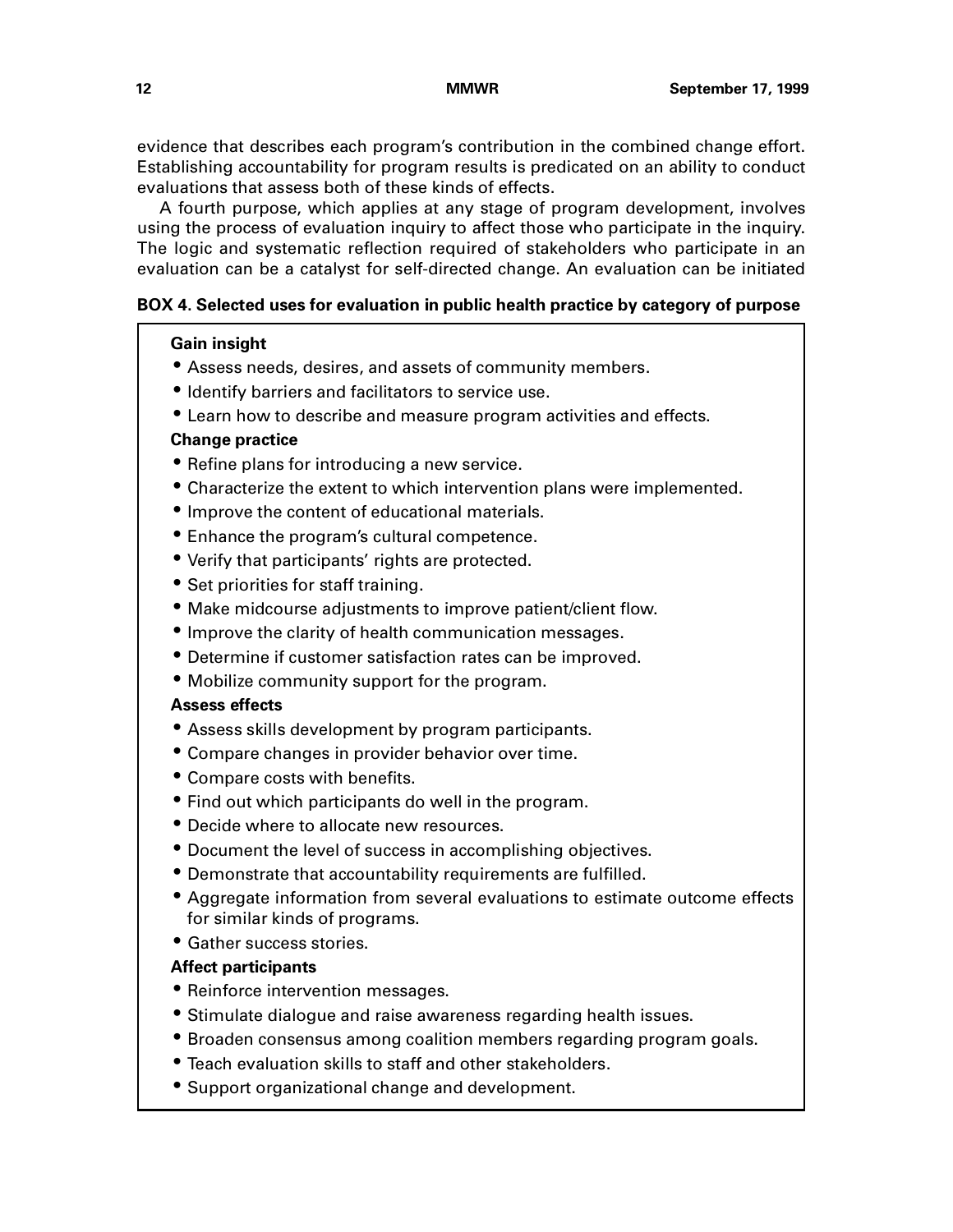with the intent of generating a positive influence on stakeholders. Such influences might be to supplement the program intervention (e.g., using a follow-up questionnaire to reinforce program messages); empower program participants (e.g., increasing a client's sense of control over program direction); promote staff development (e.g., teaching staff how to collect, analyze, and interpret evidence); contribute to organizational growth (e.g., clarifying how the program relates to the organization's mission); or facilitate social transformation (e.g., advancing a community's struggle for self-determination) (7,38–42 ).

**Users.** Users are the specific persons that will receive evaluation findings. Because intended users directly experience the consequences of inevitable design trade-offs, they should participate in choosing the evaluation focus (7 ). User involvement is required for clarifying intended uses, prioritizing questions and methods, and preventing the evaluation from becoming misguided or irrelevant.

**Uses.** Uses are the specific ways in which information generated from the evaluation will be applied. Several uses exist for program evaluation (Box 4). Stating uses in vague terms that appeal to many stakeholders increases the chances the evaluation will not fully address anyone's needs. Uses should be planned and prioritized with input from stakeholders and with regard for the program's stage of development and current context. All uses must be linked to one or more specific users.

**Questions.** Questions establish boundaries for the evaluation by stating what aspects of the program will be addressed (5–7 ). Creating evaluation questions encourages stakeholders to reveal what they believe the evaluation should answer. Negotiating and prioritizing questions among stakeholders further refines a viable focus. The question-development phase also might expose differing stakeholder opinions regarding the best unit of analysis. Certain stakeholders might want to study how programs operate together as a system of interventions to effect change within a community. Other stakeholders might have questions concerning the performance of a single program or a local project within a program. Still others might want to concentrate on specific subcomponents or processes of a project. Clear decisions regarding the questions and corresponding units of analysis are needed in subsequent steps of the evaluation to guide method selection and evidence gathering.

**Methods.** The methods for an evaluation are drawn from scientific research options, particularly those developed in the social, behavioral, and health sciences (5– 7,43–48 ). A classification of design types includes experimental, quasi-experimental, and observational designs (43,48). No design is better than another under all circumstances. Evaluation methods should be selected to provide the appropriate information to address stakeholders' questions (i.e., methods should be matched to the primary users, uses, and questions). Experimental designs use random assignment to compare the effect of an intervention with otherwise equivalent groups (49 ). Quasiexperimental methods compare nonequivalent groups (e.g., program participants versus those on a waiting list) or use multiple waves of data to set up a comparison (e.g., interrupted time series) (50,51). Observational methods use comparisons within a group to explain unique features of its members (e.g., comparative case studies or cross-sectional surveys) (45,52–54 ). The choice of design has implications for what will count as evidence, how that evidence will be gathered, and what kind of claims can be made (including the internal and external validity of conclusions) (55 ). Also, methodologic decisions clarify how the evaluation will operate (e.g., to what extent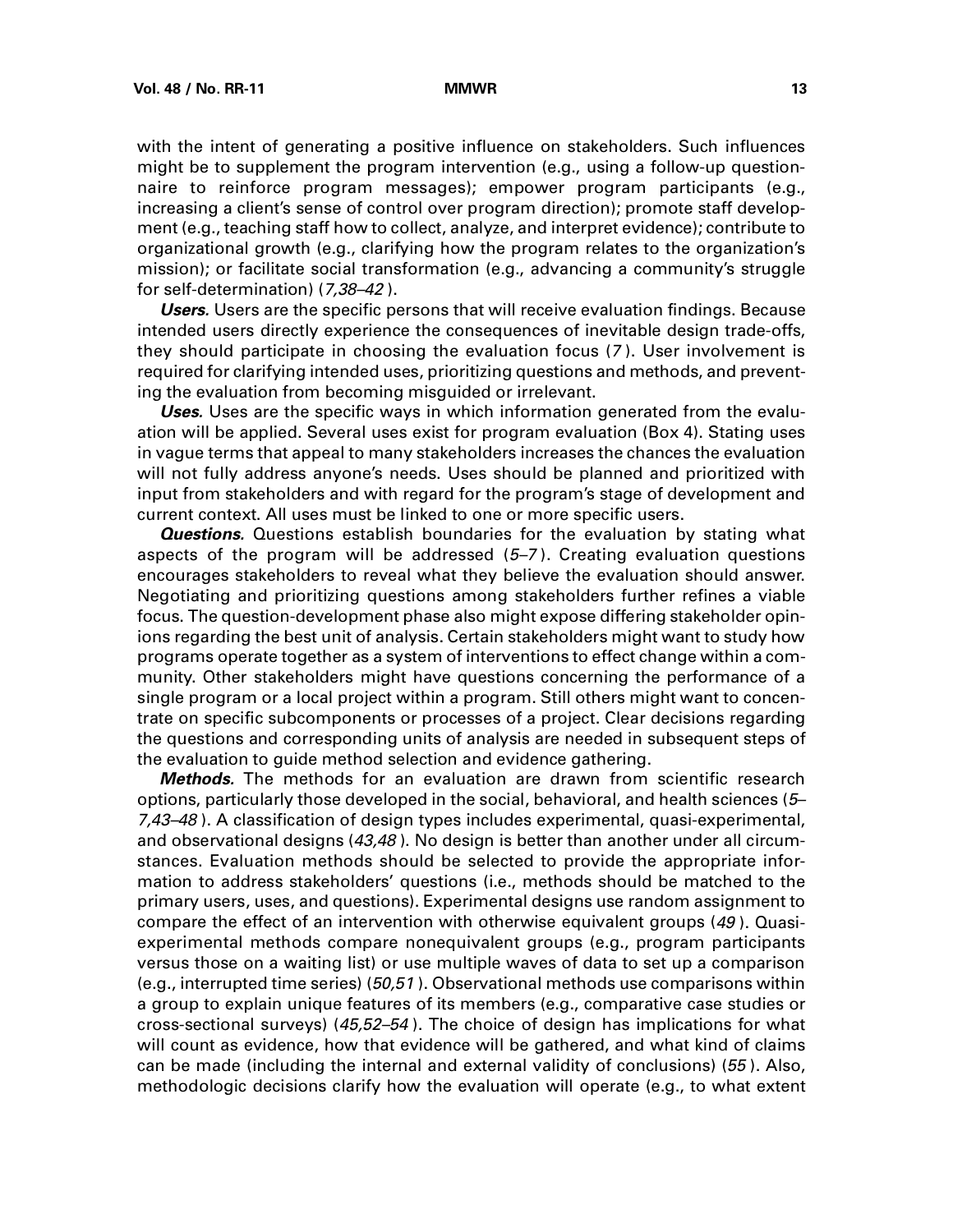<span id="page-23-0"></span>program participants will be involved; how information sources will be selected; what data collection instruments will be used; who will collect the data; what data management systems will be needed; and what are the appropriate methods of analysis, synthesis, interpretation, and presentation). Because each method option has its own bias and limitations, evaluations that mix methods are generally more effective  $(44,56-58)$ . During the course of an evaluation, methods might need to be revised or modified. Also, circumstances that make a particular approach credible and useful can change. For example, the evaluation's intended use can shift from improving a program's current activities to determining whether to expand program services to a new population group. Thus, changing conditions might require alteration or iterative redesign of methods to keep the evaluation on track (22 ).

**Agreements.** Agreements summarize the procedures and clarify roles and responsibilities among those who will execute the evaluation plan  $(6,12)$ . Agreements describe how the evaluation plan will be implemented by using available resources (e.g., money, personnel, time, and information) (36,37 ). Agreements also state what safeguards are in place to protect human subjects and, where appropriate, what ethical (e.g., institutional review board) or administrative (e.g., paperwork reduction) approvals have been obtained  $(59,60)$ . Elements of an agreement include statements concerning the intended purpose, users, uses, questions, and methods, as well as a summary of the deliverables, time line, and budget. The agreement can include all engaged stakeholders but, at a minimum, it must involve the primary users, any providers of financial or in-kind resources, and those persons who will conduct the evaluation and facilitate its use and dissemination. The formality of an agreement might vary depending on existing stakeholder relationships. An agreement might be a legal contract, a detailed protocol, or a memorandum of understanding. Creating an explicit agreement verifies the mutual understanding needed for a successful evaluation. It also provides a basis for modifying or renegotiating procedures if necessary.

Various activities reflect the requirement to focus the evaluation design (Box 5). Both supporters and skeptics of the program could be consulted to ensure that the proposed evaluation questions are politically viable (i.e., responsive to the varied positions of interest groups). A menu of potential evaluation uses appropriate for the program's stage of development and context could be circulated among stakeholders to determine which is most compelling. Interviews could be held with specific intended users to better understand their information needs and time line for action. Resource requirements could be reduced when users are willing to employ more timely but less precise evaluation methods.

#### **Step 4: Gathering Credible Evidence**

An evaluation should strive to collect information that will convey a well-rounded picture of the program so that the information is seen as credible by the evaluation's primary users. Information (i.e., evidence) should be perceived by stakeholders as believable and relevant for answering their questions. Such decisions depend on the evaluation questions being posed and the motives for asking them. For certain questions, a stakeholder's standard for credibility might require having the results of a controlled experiment; whereas for another question, a set of systematic observations (e.g., interactions between an outreach worker and community residents) would be the most credible. Consulting specialists in evaluation methodology might be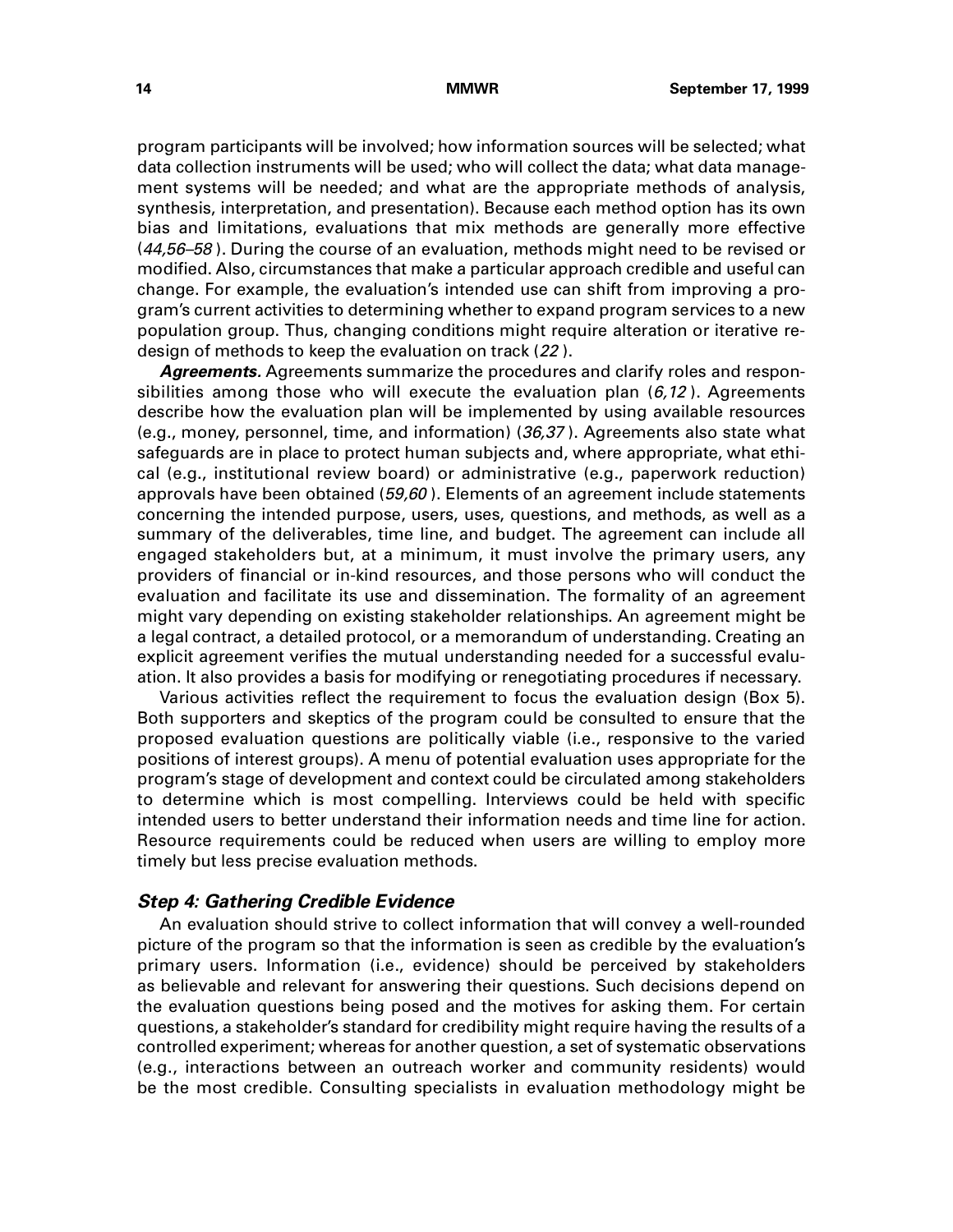necessary in situations where concern for data quality is high or where serious consequences exist associated with making errors of inference (i.e., concluding that program effects exist when none do, concluding that no program effects exist when in fact they do, or attributing effects to a program that has not been adequately implemented) (61,62 ).

Having credible evidence strengthens evaluation judgments and the recommendations that follow from them. Although all types of data have limitations, an evaluation's overall credibility can be improved by using multiple procedures for gathering, analyzing, and interpreting data. Encouraging participation by stakeholders can also enhance perceived credibility. When stakeholders are involved in defining and gathering data that they find credible, they will be more likely to accept the evaluation's conclusions and to act on its recommendations (7,38 ). Aspects of evidence gathering

#### **BOX 5. Focusing the evaluation design**

| <b>Definition</b><br><b>Role</b> | Planning in advance where the evaluation is headed and what steps<br>will be taken; process is iterative (i.e., it continues until a focused<br>approach is found to answer evaluation questions with methods that<br>stakeholders agree will be useful, feasible, ethical, and accurate);<br>evaluation questions and methods might be adjusted to achieve an<br>optimal match that facilitates use by primary users.<br>Provides investment in quality; increases the chances that the<br>evaluation will succeed by identifying procedures that are practical,<br>politically viable, and cost-effective; failure to plan thoroughly can be<br>self-defeating, leading to an evaluation that might become<br>impractical or useless; when stakeholders agree on a design focus,<br>it is used throughout the evaluation process to keep the project on<br>track. |
|----------------------------------|---------------------------------------------------------------------------------------------------------------------------------------------------------------------------------------------------------------------------------------------------------------------------------------------------------------------------------------------------------------------------------------------------------------------------------------------------------------------------------------------------------------------------------------------------------------------------------------------------------------------------------------------------------------------------------------------------------------------------------------------------------------------------------------------------------------------------------------------------------------------|
| <b>Example Activities</b>        |                                                                                                                                                                                                                                                                                                                                                                                                                                                                                                                                                                                                                                                                                                                                                                                                                                                                     |
|                                  | • Meeting with stakeholders to clarify the intent or purpose of the evaluation;<br>• Learning which persons are in a position to actually use the findings, then<br>orienting the plan to meet their needs;                                                                                                                                                                                                                                                                                                                                                                                                                                                                                                                                                                                                                                                         |
|                                  | • Understanding how the evaluation results are to be used;                                                                                                                                                                                                                                                                                                                                                                                                                                                                                                                                                                                                                                                                                                                                                                                                          |
|                                  | • Writing explicit evaluation questions to be answered;                                                                                                                                                                                                                                                                                                                                                                                                                                                                                                                                                                                                                                                                                                                                                                                                             |
|                                  | • Describing practical methods for sampling, data collection, data analysis,<br>interpretation, and judgment;                                                                                                                                                                                                                                                                                                                                                                                                                                                                                                                                                                                                                                                                                                                                                       |
| change.                          | • Preparing a written protocol or agreement that summarizes the evaluation<br>procedures, with clear roles and responsibilities for all stakeholders; and<br>• Revising parts or all of the evaluation plan when critical circumstances                                                                                                                                                                                                                                                                                                                                                                                                                                                                                                                                                                                                                             |
|                                  | Adapted from a) Joint Committee on Standards for Educational Evaluation.<br>Program evaluation standards: how to assess evaluations of educational<br>programs. 2nd ed. Thousand Oaks, CA: Sage Publications, 1994; and b) U.S.<br>General Accounting Office. Designing evaluations. Washington, DC: U.S. General<br>Accounting Office, 1991; publication no. GAO/PEMD-10.1.4.                                                                                                                                                                                                                                                                                                                                                                                                                                                                                      |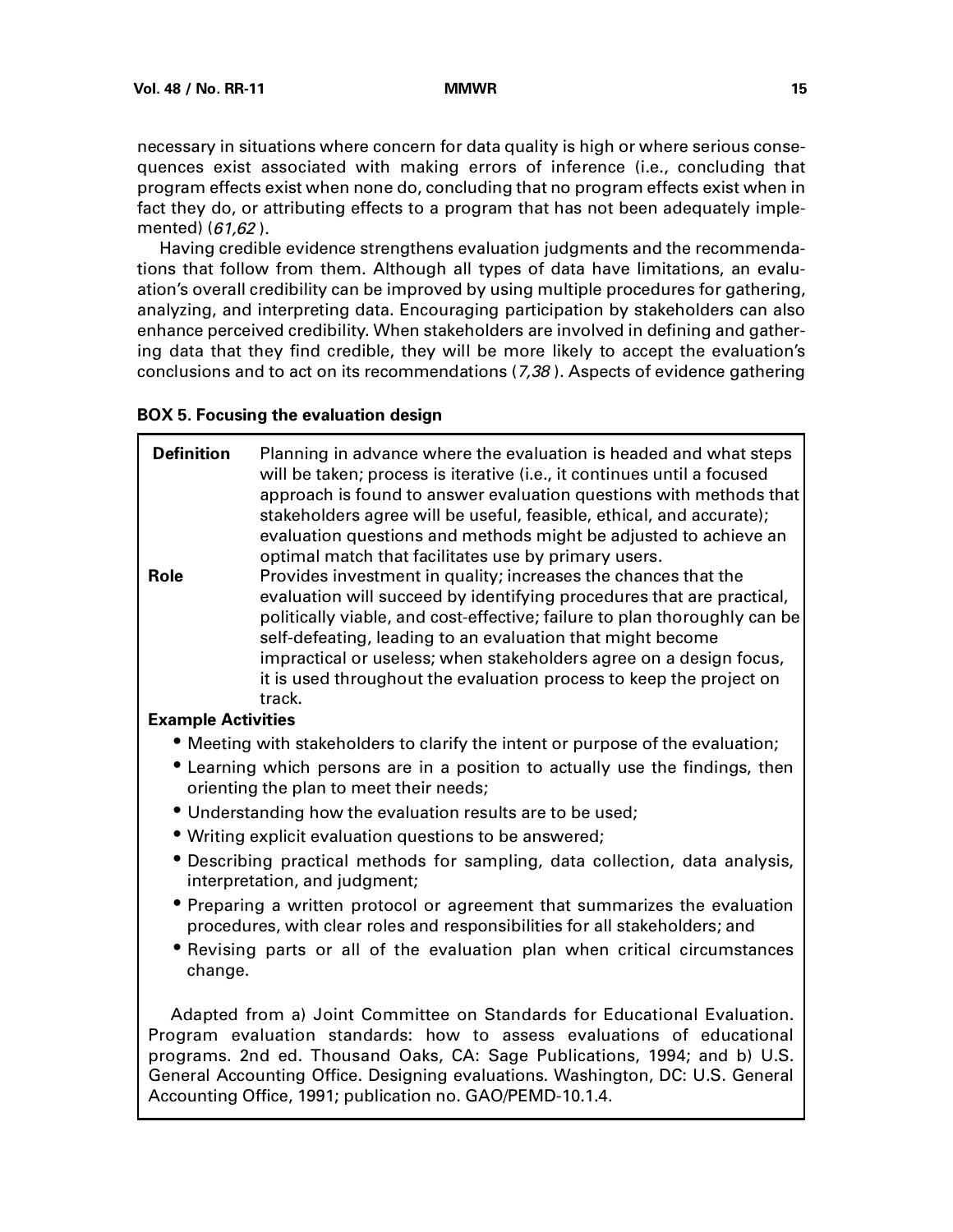

**Recommendations and Reports**

# **Continuing Education Activity Sponsored by CDC**

## **Framework for Program Evaluation in Public Health**

#### **GOALS and OBJECTIVES**

This MMWR provides recommendations regarding the conduct of public health program evaluation. These recommendations were developed by CDC staff and expert consultants. This report is intended to guide public health professionals in their use of program evaluation. Upon completion of this educational activity, the reader should be able to a) identify concepts that are essential for program evaluation; b) describe the purpose and features of the framework for program evaluation; c) identify and organize steps in program evaluation practice, as well as concepts that comprise each step; d) identify, organize, and know when to apply the standards for effective program evaluation; and e) discuss misconceptions regarding the purposes and methods of program evaluation.

#### **ACCREDITATION**

**Continuing Medical Education (CME) Credit:** This activity has been planned and implemented in accordance with the Essentials and Standards of the Accreditation Council for Continuing Medical Education (ACCME) through CDC. CDC is accredited by the ACCME to provide continuing medical education for physicians. CDC awards 2.0 hours of category 1 credit toward the AMA Physician's Recognition Award for this activity. Each physician should claim only those hours he/she actually spent in the educational activity.

**Continuing Education Unit (CEU) Credit:** CDC awards 0.2 hour of CEUs. This activity has been structured following the International Association for Continuing Education and Training (IACET) Criteria and Guidelines and therefore is awarding CEUs. The CEU is a nationally recognized unit designed to provide a record of an individual's continuing education accomplishments.

**Continuing Nursing Education (CNE) Credit:** This activity for 2.6 contact hours is provided by CDC, which is accredited as a provider of continuing nursing education by the American Nurses Credentialing Center's (ANCC) Commission on Accreditation.

#### **EXPIRATION — September 17, 2000**

The response form must be completed and returned electronically, by fax, or by mail, **postmarked no later than 1 year from the publication date of this report**, for eligibility to receive continuing education credit.

#### **INSTRUCTIONS**

- 1. Read this MMWR (Vol. 48, RR-11), which contains the correct answers to the questions beginning on the next page.
- 2. Complete all registration information on the response form, including your name, mailing address, phone number, and e-mail address, if available.
- 3. Indicate whether you are registering for Continuing Medical Education (CME) credit, Continuing Education Unit (CEU) credit, or Continuing Nursing Education (CNE) credit.
- 4. Select your answers to the questions, and mark the corresponding letters on the response form. To receive continuing education credit, you must answer all of the questions. Questions with more than one correct answer will instruct you to "indicate all that are true."
- 5. Sign and date the response form.
- 6. Return the response form, or a photocopy of the form, no later than September 17, 2000, to CDC by one of the following methods:

**Internet: <http://www.cdc.gov/mmwr>** Mail: MMWR CE Credit Fax: 404-639-4198

Office of Scientific and Health Communications Epidemiology Program Office — MS C08 Centers for Disease Control and Prevention 1600 Clifton Road, N.E. Atlanta, GA 30333

If you answer all of the questions, you will receive an award letter for 2.0 hours of CME credit, 0.2 hour of CEU credit, or 2.6 hours of CNE credit within 90 days. No fees are charged for participating in this continuing education activity.

**U.S. DEPARTMENT OF HEALTH & HUMAN SERVICES**

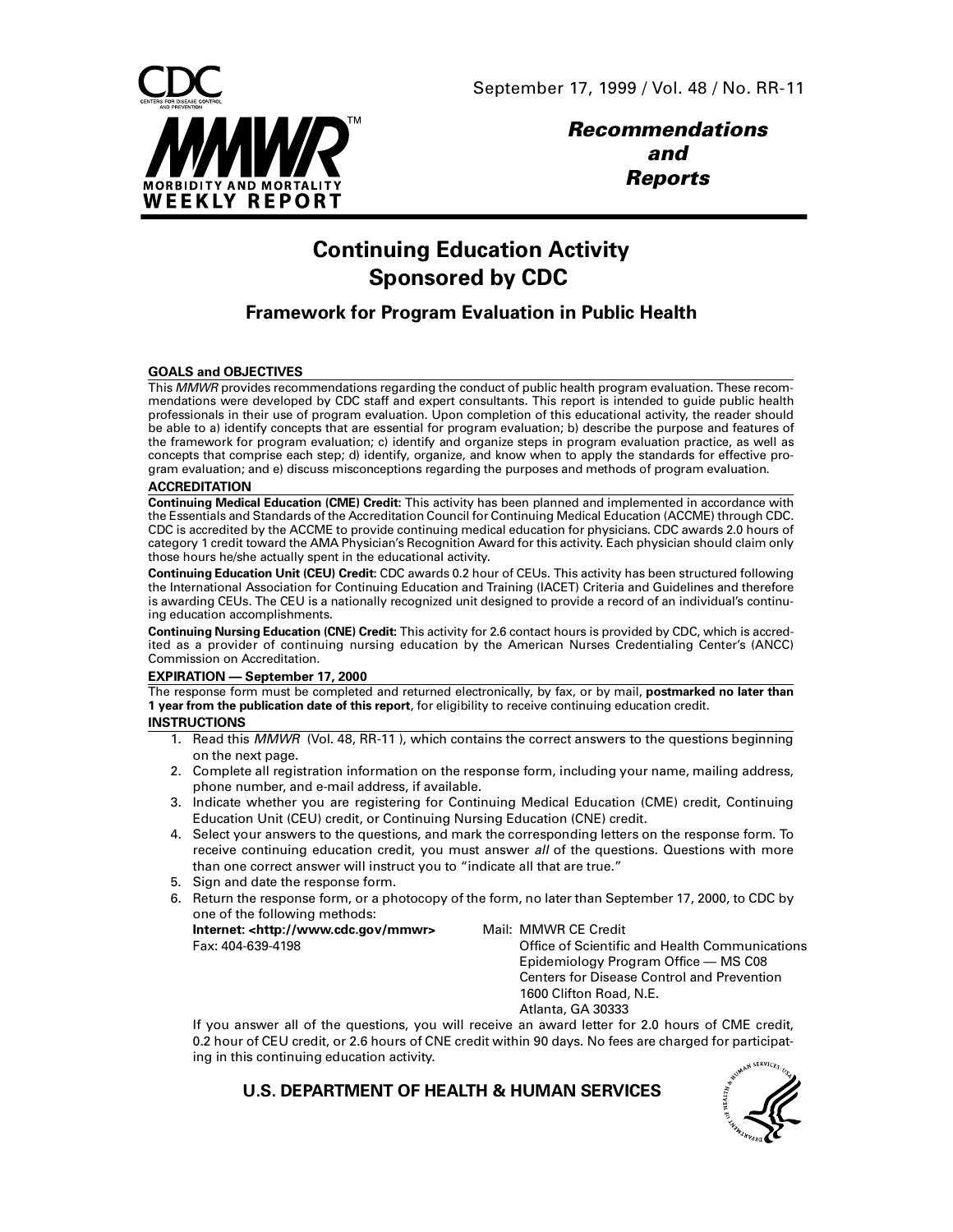### **To receive continuing education credit, please answer all of the following questions. For each question, indicate the one best answer.**

- **1. Formal evaluation procedures become important when . . .**
	- A. developing staffing plans for a program.
	- B. making small changes in program functions.
	- C. the stakes of potential decisions or program changes increase.
	- D. altering outreach procedures to increase program participation.

### **2. Which of the following is NOT generally addressed by value questions?**

- A. Worth.
- B. Merit.
- C. Justice.
- D. Significance.

### **3. The framework for program evaluation was designed to . . .**

- A. standardize the way public health professionals conduct program evaluations.
- B. guide public health professionals in their use of program evaluation.
- C. improve the accuracy of program evaluation findings.
- D. clarify new responsibilities for public health professionals.

### **4. Which of the following is NOT one of the steps of program evaluation?**

- A. Gathering credible evidence.
- B. Comparing with baseline data.
- C. Engaging stakeholders.
- D. Justifying conclusions.

### **5. If lessons learned from an evaluation are not used, the evaluation should be considered . . .**

- A. ineffective.
- B. unethical.
- C. censored.
- D. political.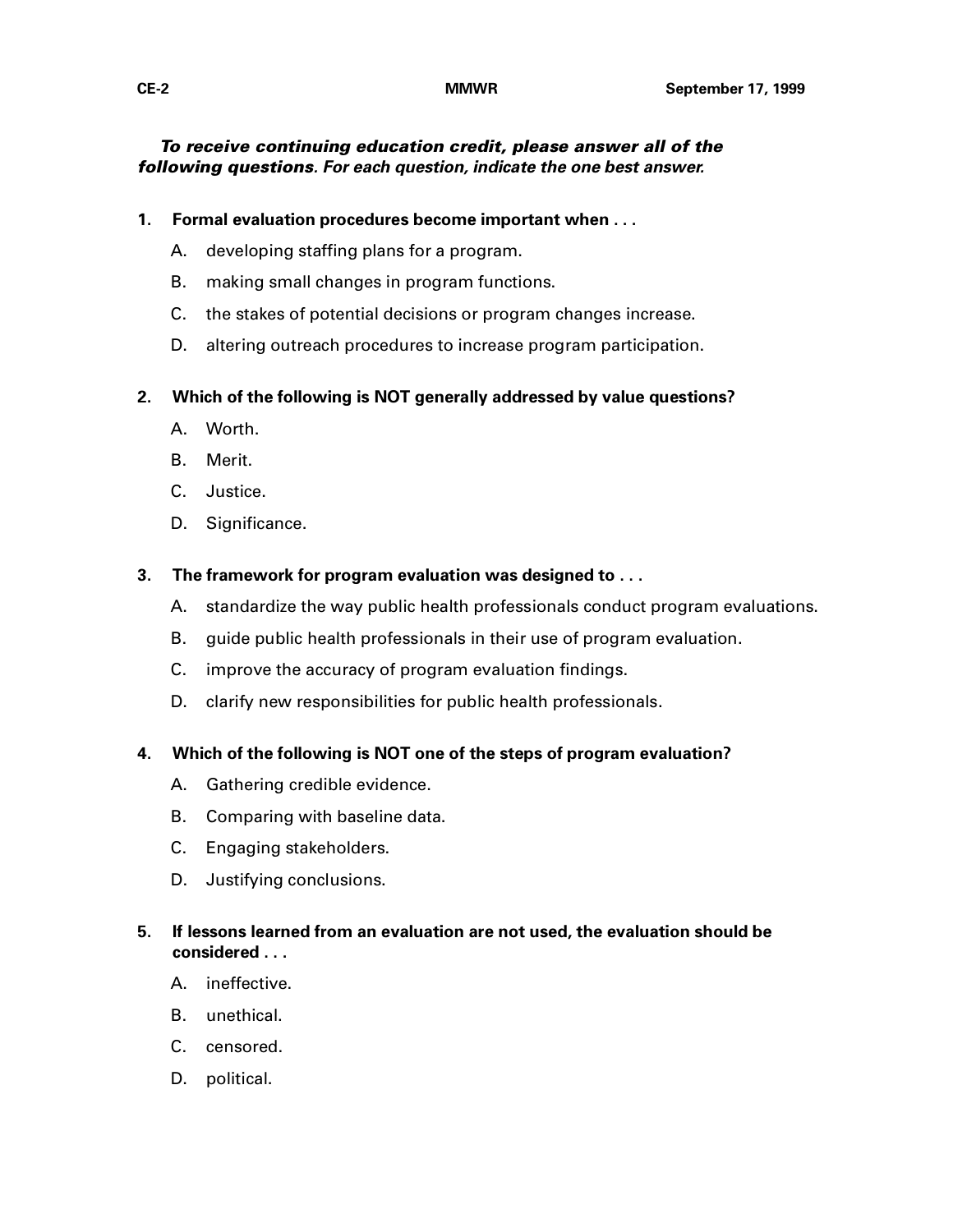- **6. Which step in the framework for program evaluation involves clarifying the logical sequence that links program activities with their intended effects?**
	- A. Justifying conclusions.
	- B. Focusing the evaluation design.
	- C. Gathering credible evidence.
	- D. Describing the program.
- **7. Using hypothetical data to rehearse how evaluation findings could be used is an example of which concept in the framework for program evaluation?**
	- A. Expected effects.
	- B. Preparation.
	- C. Dissemination.
	- D. Interpretation.
- **8. The standards for effective evaluation state that the evaluation should be . . .**
	- A. systematic, fair, helpful, and cost-effective.
	- B. useful, feasible, ethical, and accurate.
	- C. reasonable, unbiased, confidential, and well-planned.
	- D. comprehensive, reliable, worthwhile, and unobtrusive.
- **9. The standards for effective program evaluation should be applied . . .**
	- A. at the end of an evaluation project.
	- B. at the beginning of an evaluation project.
	- C. while the evaluation is being planned and throughout its implementation.
	- D. when a new group of stakeholders becomes engaged in the evaluation.

### **10. Which of the following is NOT inherent within the practical approach encouraged by the framework for program evaluation?**

- A. A collaborative, team approach.
- B. Beginning evaluation as early as possible in the life of a program.
- C. Designing evaluations to achieve intended uses by primary users.
- D. Using precise methods of analysis to quantify program impact.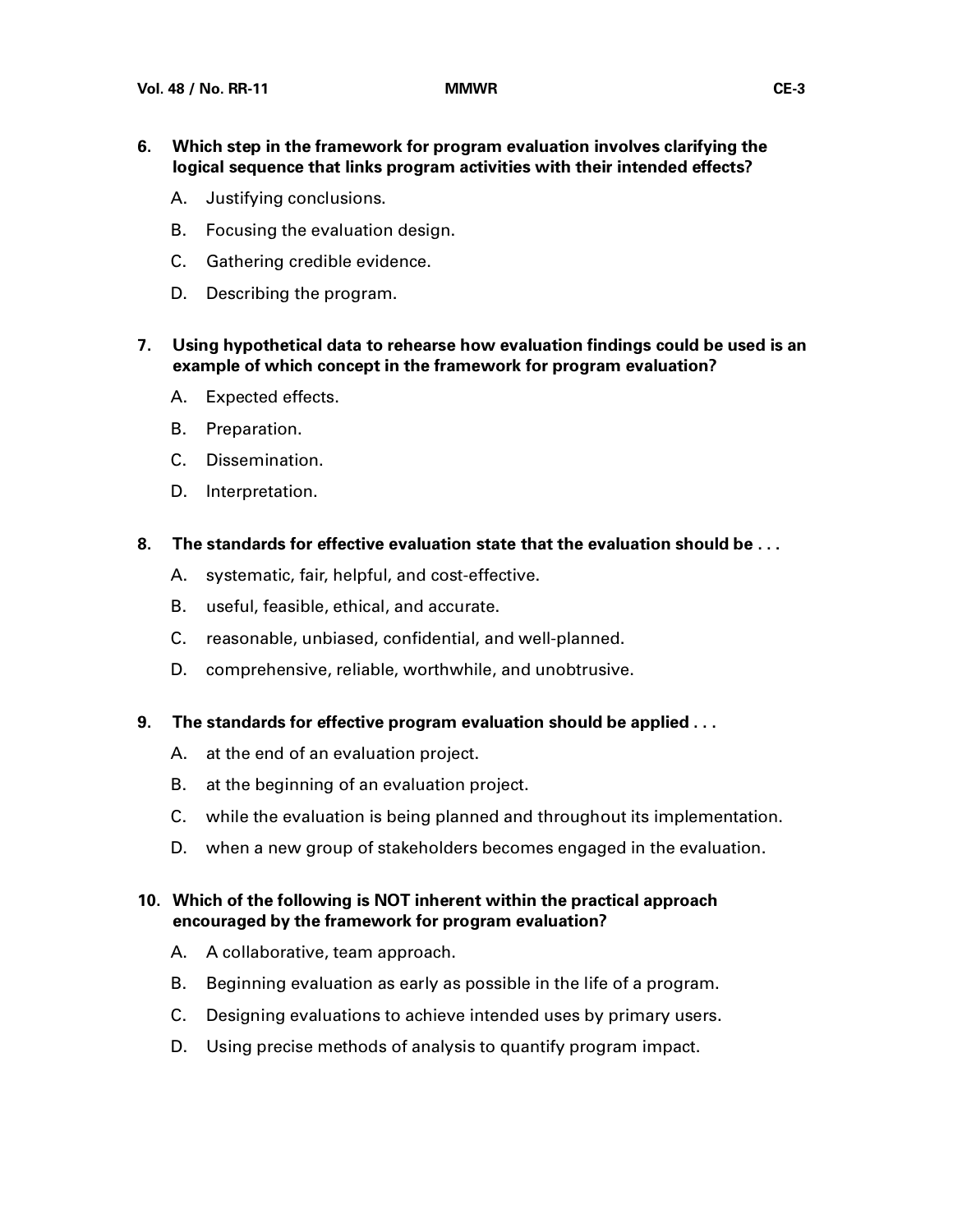### **11. Indicate your work setting.**

- A. State/local health department.
- B. Other public health setting.
- C. Hospital clinic/private practice.
- D. Managed care organization.
- E. Academic institution.
- F. Other.

### **12. Which best describes your professional activities?**

- A. Patient care emergency/urgent care department.
- B. Patient care inpatient.
- C. Patient care primary-care clinic.
- D. Laboratory/pharmacy.
- E. Administration.
- F. Public health.

### **13. I plan to use these guidelines as the basis for . . . (Indicate all that apply.)**

- A. health education materials.
- B. insurance reimbursement policies.
- C. local practice guidelines.
- D. public policy.
- E. other.

### **14. How much time did you spend reading this report and completing the exam?**

- A.  $1-1\frac{1}{2}$  hours.
- B. More than  $1\frac{1}{2}$  hours but fewer than 2 hours.
- C.  $2-2\frac{1}{2}$  hours.
- D. More than  $2\frac{1}{2}$  hours.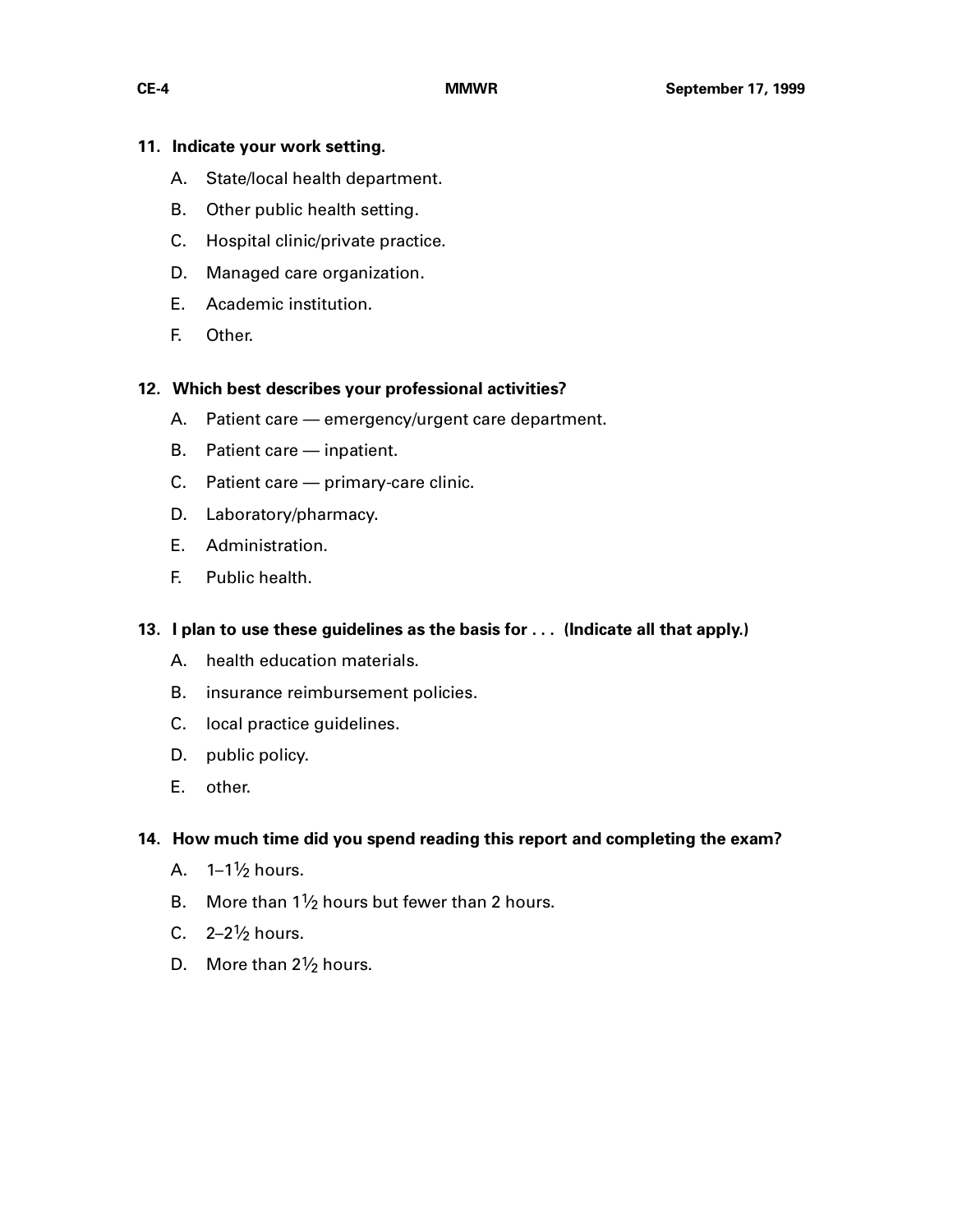- **15. After reading this report, I am confident I can identify concepts that are essential for program evaluation.**
	- A. Strongly agree.
	- B. Agree.
	- C. Neither agree nor disagree.
	- D. Disagree.
	- E. Strongly disagree.
- **16. After reading this report, I am confident I can describe the purpose and features of the framework for program evaluation.**
	- A. Strongly agree.
	- B. Agree.
	- C. Neither agree nor disagree.
	- D. Disagree.
	- E. Strongly disagree.
- **17. After reading this report, I am confident I can identify and organize steps in program evaluation practice, as well as concepts that comprise each step.**
	- A. Strongly agree.
	- B. Agree.
	- C. Neither agree nor disagree.
	- D. Disagree.
	- E. Strongly disagree.
- **18. After reading this report, I am confident I can identify, organize, and know when to apply the standards for effective program evaluation.**
	- A. Strongly agree.
	- B. Agree.
	- C. Neither agree nor disagree.
	- D. Disagree.
	- E. Strongly disagree.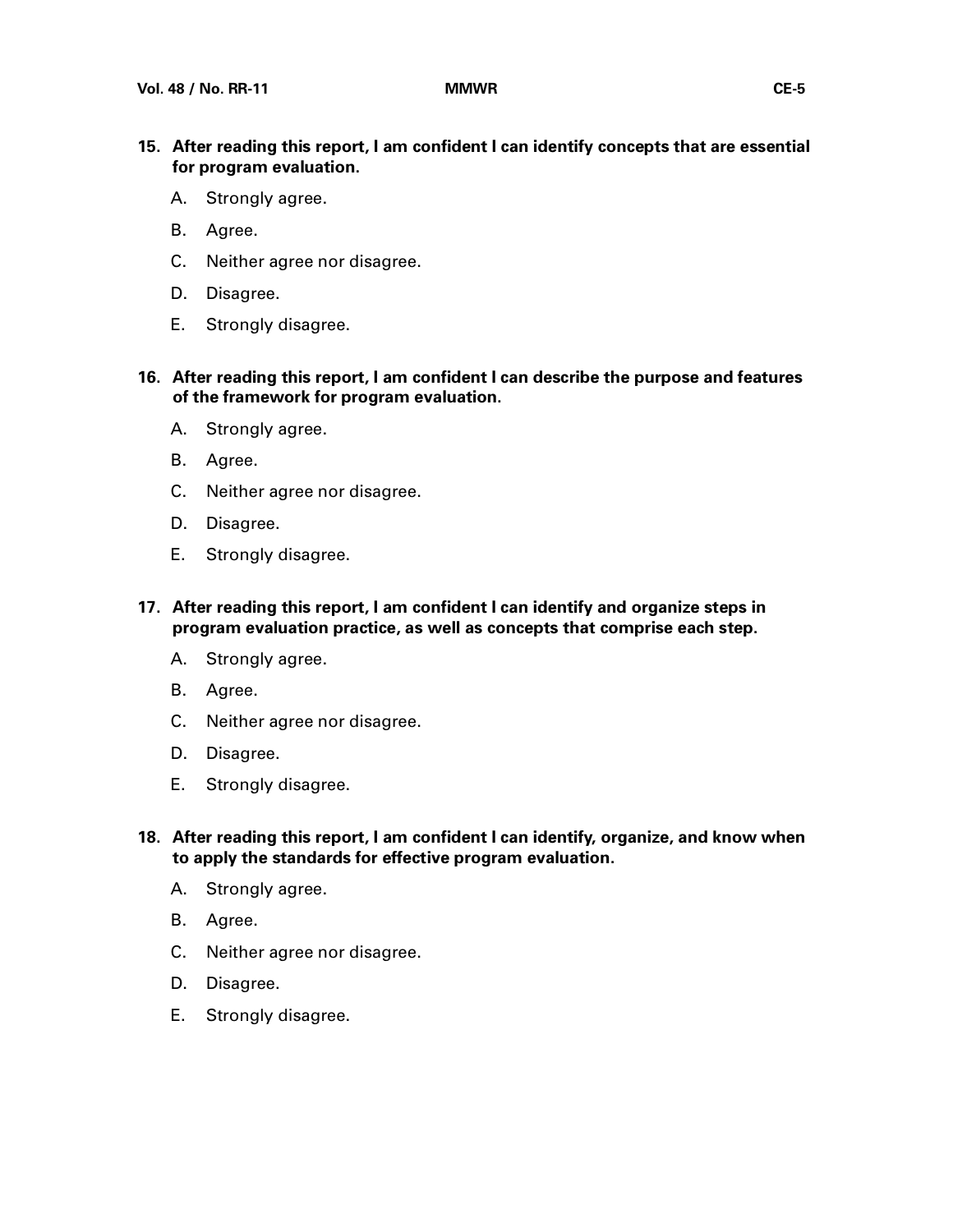### **19. After reading this report, I am confident I can discuss misconceptions regarding the purposes and methods of program evaluation.**

- A. Strongly agree.
- B. Agree.
- C. Neither agree nor disagree.
- D. Disagree.
- E. Strongly disagree.

### **20. The text boxes and figures are useful.**

- A. Strongly agree.
- B. Agree.
- C. Neither agree nor disagree.
- D. Disagree.
- E. Strongly disagree.

### **21. Overall, the presentation of the report enhanced my ability to understand the material.**

- A. Strongly agree.
- B. Agree.
- C. Neither agree nor disagree.
- D. Disagree.
- E. Strongly disagree.

### **22. These recommendations will affect how I conduct or participate in program evaluations.**

- A. Strongly agree.
- B. Agree.
- C. Neither agree nor disagree.
- D. Disagree.
- E. Strongly disagree.

**Correct answers for questions 1-10** 1. C; 2. C; 3. B; 4. B; 5. A; 6. D; 7. B; 8. B; 9. C; 10. D.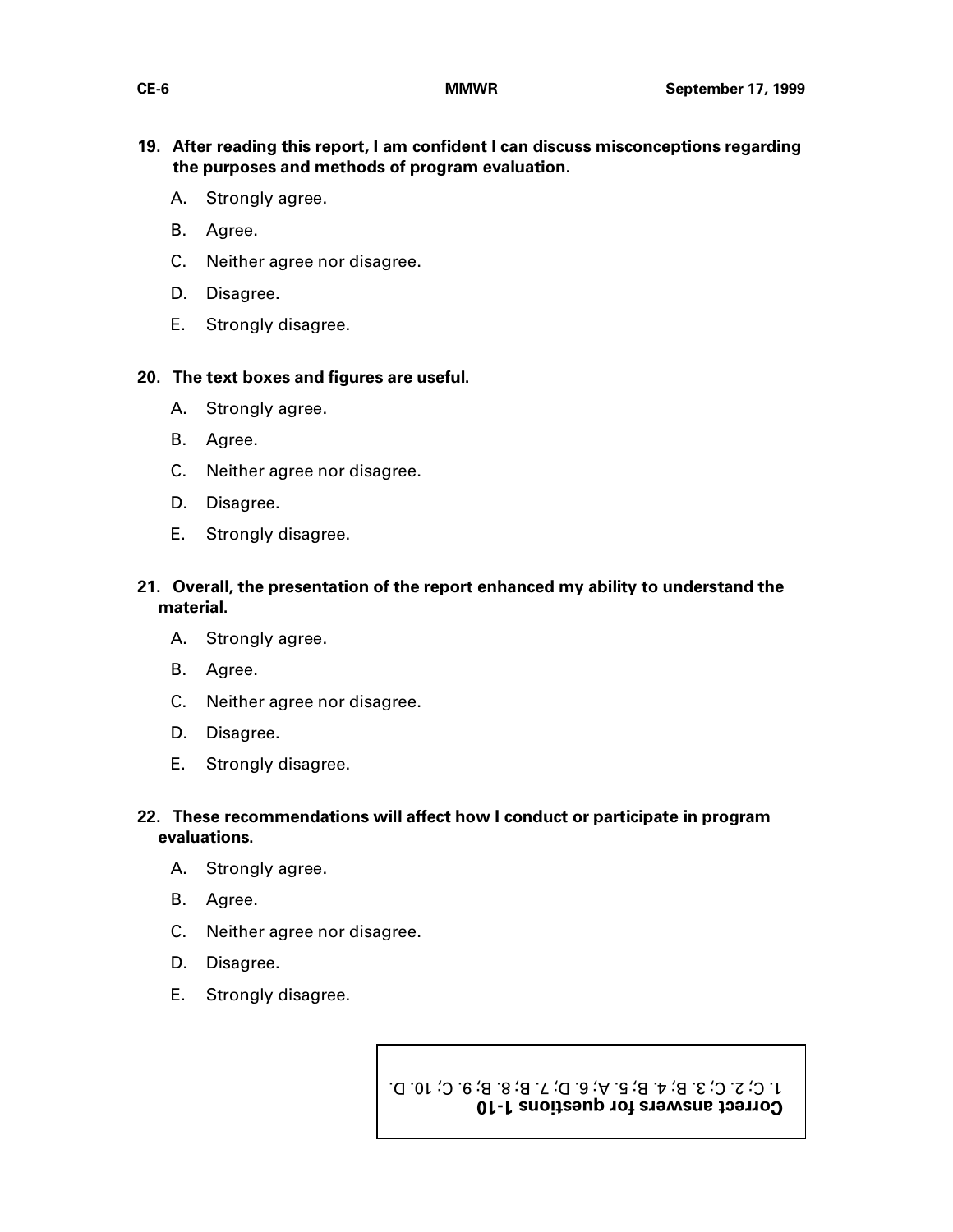MMWR Response Form for Continuing Education Credit September 17, 1999 / Vol. 48 / No. RR-11

### **Framework for Program Evaluation in Public Health**

Fill in the appropriate block(s) to indicate your answer(s). **To receive continuing education credit, you must answer all of the questions.**

| 1.  | $[$ $]$ A   | $[ \ ] B$   | $[$ $]$ $C$       | [ ] D       |             |       |
|-----|-------------|-------------|-------------------|-------------|-------------|-------|
| 2.  | $[$ $]$ A   | [ ] B       | $\left[\right]$ C | $[$ $]$ $D$ |             |       |
| 3.  | $[$ $]$ A   | $[ \ ] B$   | $[$ $]$ $C$       | [ ] D       |             |       |
| 4.  | $[$ $]$ A   | $[$ $]$ B   | $[$ $]$ $C$       | [ ] D       |             |       |
| 5.  | $[$ $]$ A   | $[ \ ] B$   | $[$ $]$ $C$       | [ ] D       |             |       |
| 6.  | $[$ $]$ A   | [ ] B       | $\left[\right]$ C | [ ] D       |             |       |
| 7.  | $[$ $]$ A   | $[ \ ] B$   | $[$ $]$ $C$       | [ ] D       |             |       |
| 8.  | $[$ $]$ A   | $[$ $]$ B   | $[$ $]$ $C$       | [ ] D       |             |       |
| 9.  | $[$ $]$ A   | $[ \ ] B$   | $[ \ ]C$          | [ ] D       |             |       |
| 10. | $[$ $]$ A   | [ ] B       | $[$ $]$ $C$       | $[ \ ] D$   |             |       |
| 11. | $[$ $]$ A   | $[$ $]$ $B$ | [ ] C             | $[$ $]$ $D$ | $[$ $]$ $E$ | [ ] F |
| 12. | $[$ $]$ A   | $[ \ ] B$   | $[ \ ]C$          | $[$ $]$ D   | $[$ $]$ $E$ | [ ] F |
| 13. | $[$ $]$ A   | $[ \ ] B$   | $[$ $]$ $C$       | $[ \ ] D$   | $[$ $]$ $E$ |       |
| 14. | $[$ $]$ A   | $[ \ ] B$   | [ ] C             | $[$ $]$ $D$ |             |       |
| 15. | $[$ $]$ $A$ | $[$ $]$ B   | $[$ $]$ $C$       | $[$ $]$ $D$ | $[$ $]$ E   |       |
| 16. | $[$ $]$ A   | $[ \ ] B$   | $[$ $]$ $C$       | $[$ $]$ D   | $[$ $]$ $E$ |       |
| 17. | $[$ $]$ A   | $[ \ ] B$   | $\left[\right]$ C | $[ \ ] D$   | [ ] E       |       |
| 18. | $[$ $]$ A   | $[$ $]$ $B$ | $[$ $]$ $C$       | $[$ $]$ $D$ | $[$ $]$ $E$ |       |
| 19. | $[$ $]$ A   | $[ \ ] B$   | $[$ $]$ $C$       | $[$ $]$ $D$ | $[$ $]$ $E$ |       |
| 20. | $[$ $]$ A   | $[ \ ] B$   | $\left[\right]$ C | $[$ $]$ D   | $[$ $]$ $E$ |       |
| 21. | $[$ $]$ A   | $[ \ ] B$   | $[$ $]$ $C$       | $[$ $]$ $D$ | [ ]E        |       |
| 22. | $[$ $]$ A   | $[ \ ] B$   | $[ \ ] C$         | [ ] D       | [ ] E       |       |

| <b>Please Print:</b>                            |                          |
|-------------------------------------------------|--------------------------|
| Name:                                           |                          |
|                                                 |                          |
|                                                 |                          |
|                                                 |                          |
|                                                 |                          |
| Check one box below:<br>2.0 hours of CME credit | I completed this exam on |
| 0.2 hour of CEU credit                          | (Date)                   |
| 2.6 hours of CNE credit                         |                          |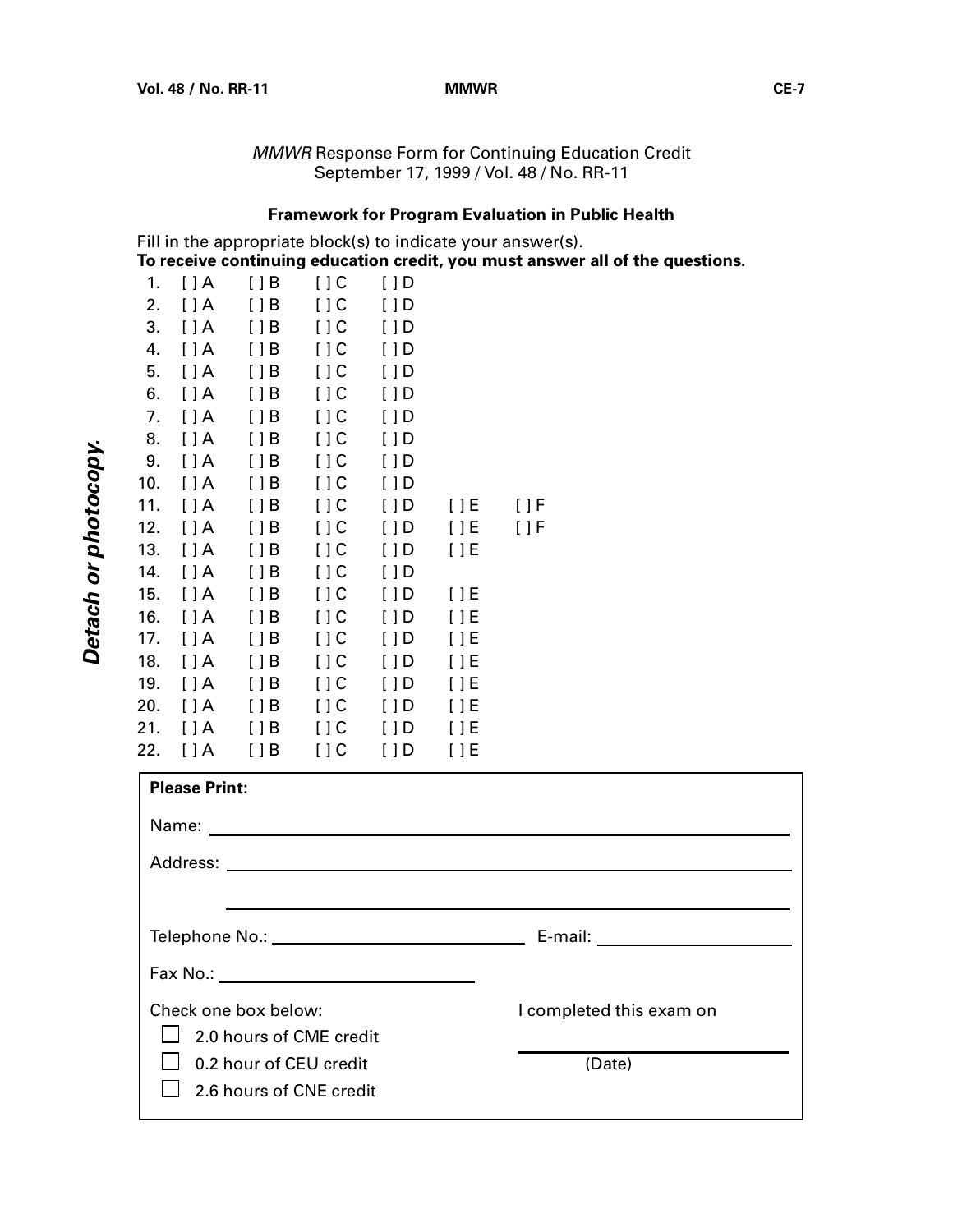that typically affect perceptions of credibility include indicators, sources, quality, quantity, and logistics.

**Indicators.** Indicators define the program attributes that pertain to the evaluation's focus and questions  $(63–66)$ . Because indicators translate general concepts regarding the program, its context, and its expected effects into specific measures that can be interpreted, they provide a basis for collecting evidence that is valid and reliable for the evaluation's intended uses. Indicators address criteria that will be used to judge the program; therefore, indicators reflect aspects of the program that are meaningful for monitoring (66–70 ). Examples of indicators that can be defined and tracked include measures of program activities (e.g., the program's capacity to deliver services; the participation rate; levels of client satisfaction; the efficiency of resource use; and the amount of intervention exposure) and measures of program effects (e.g., changes in participant behavior, community norms, policies or practices, health status, quality of life, and the settings or environment around the program).

Defining too many indicators can detract from the evaluation's goals; however, multiple indicators are needed for tracking the implementation and effects of a program. One approach to developing multiple indicators is based on the program logic model (developed in the second step of the evaluation). The logic model can be used as a template to define a spectrum of indicators leading from program activities to expected effects (23,29–35). For each step in the model, qualitative/quantitative indicators could be developed to suit the concept in question, the information available, and the planned data uses. Relating indicators to the logic model allows the detection of small changes in performance faster than if a single outcome were the only measure used. Lines of responsibility and accountability are also clarified through this approach because the measures are aligned with each step of the program strategy. Further, this approach results in a set of broad-based measures that reveal how health outcomes are the consequence of intermediate effects of the program. Intangible factors (e.g., service quality, community capacity [71 ], or interorganizational relations) that also affect the program can be measured by systematically recording markers of what is said or done when the concept is expressed (72,73 ). During an evaluation, indicators might need to be modified or new ones adopted. Measuring program performance by tracking indicators is only part of an evaluation and must not be confused as a singular basis for decision-making. Well-documented problems result from using performance indicators as a substitute for completing the evaluation process and reaching fully justified conclusions  $(66, 67, 74)$ . An indicator (e.g., a rising rate of disease) might be assumed to reflect a failing program when, in reality, the indicator might be influenced by changing conditions that are beyond the program's control.

**Sources.** Sources of evidence in an evaluation are the persons, documents, or observations that provide information for the inquiry (Box 6). More than one source might be used to gather evidence for each indicator to be measured. Selecting multiple sources provides an opportunity to include different perspectives regarding the program and thus enhances the evaluation's credibility. An inside perspective might be understood from internal documents and comments from staff or program managers, whereas clients, neutral observers, or those who do not support the program might provide a different, but equally relevant perspective. Mixing these and other perspectives provides a more comprehensive view of the program. The criteria used for selecting sources should be stated clearly so that users and other stakeholders can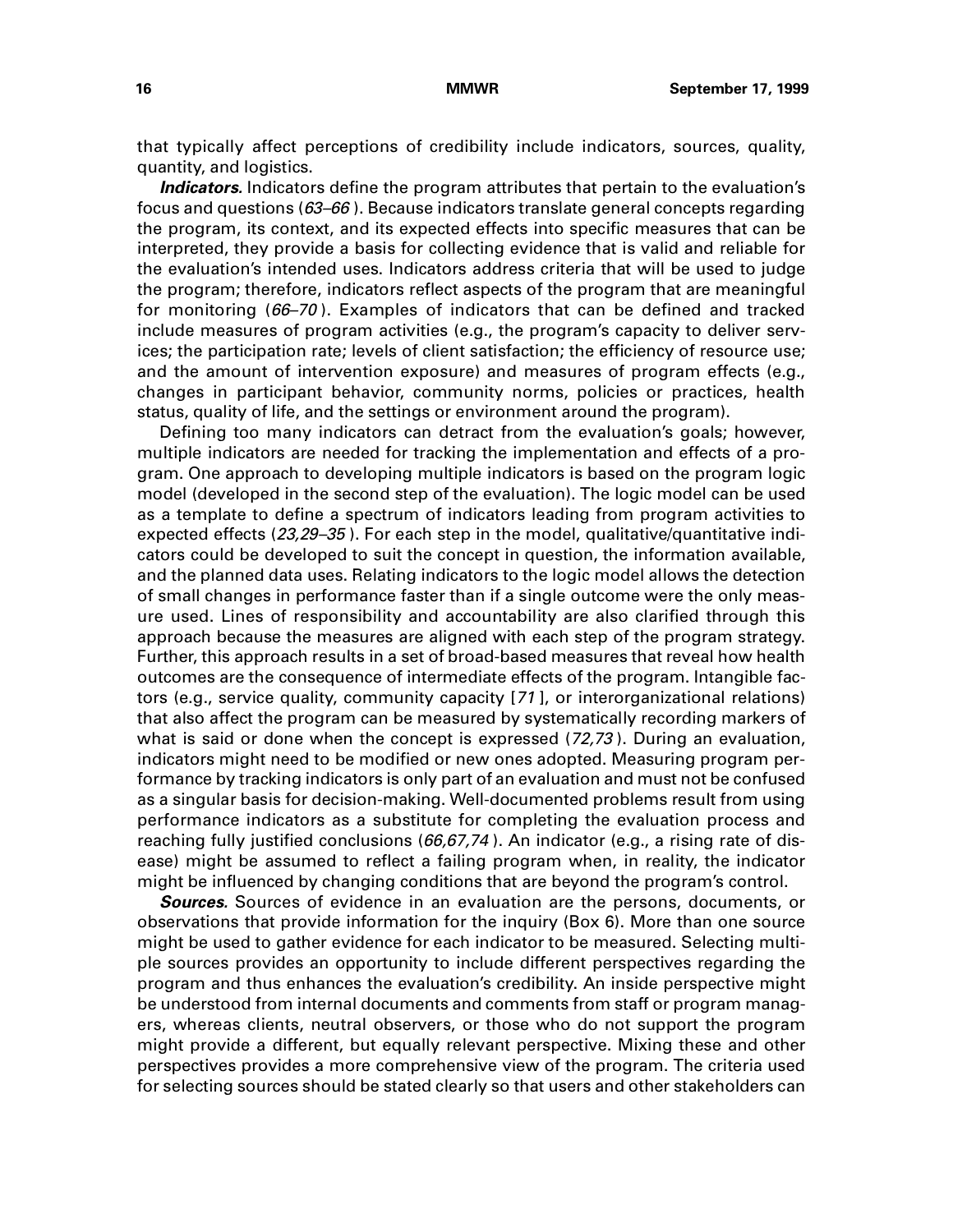interpret the evidence accurately and assess if it might be biased (45,75–77 ). In addition, some sources are narrative in form and others are numeric. The integration of qualitative and quantitative information can increase the chances that the evidence base will be balanced, thereby meeting the needs and expectations of diverse users (43,45,56,57,78–80 ). Finally, in certain cases, separate evaluations might be selected as sources for conducting a larger synthesis evaluation (58,81,82).

*Quality.* Quality refers to the appropriateness and integrity of information used in an evaluation. High-quality data are reliable, valid, and informative for their intended use. Well-defined indicators enable easier collection of quality data. Other factors affecting quality include instrument design, data-collection procedures, training of

### **BOX 6. Selected sources of evidence for an evaluation**

#### **Persons**

- Clients, program participants, nonparticipants;
- Staff, program managers, administrators;
- General public;
- Key informants;
- Funding officials;
- Critics/skeptics;
- Staff of other agencies;
- Representatives of advocacy groups;
- Elected officials, legislators, policymakers; and
- Local and state health officials.

#### **Documents**

- Grant proposals, newsletters, press releases;
- Meeting minutes, administrative records, registration/enrollment forms;
- Publicity materials, quarterly reports;
- Publications, journal articles, posters;
- Previous evaluation reports;
- Asset and needs assessments:
- Surveillance summaries;
- Database records;
- Records held by funding officials or collaborators;
- Internet pages; and
- Graphs, maps, charts, photographs, videotapes.

#### **Observations**

- Meetings, special events/activities, job performance; and
- Service encounters.

Adapted from Taylor-Powell E, Rossing B, Geran J. Evaluating collaboratives: reaching the potential. Madison, WI: University of Wisconsin Cooperative Extension, 1998.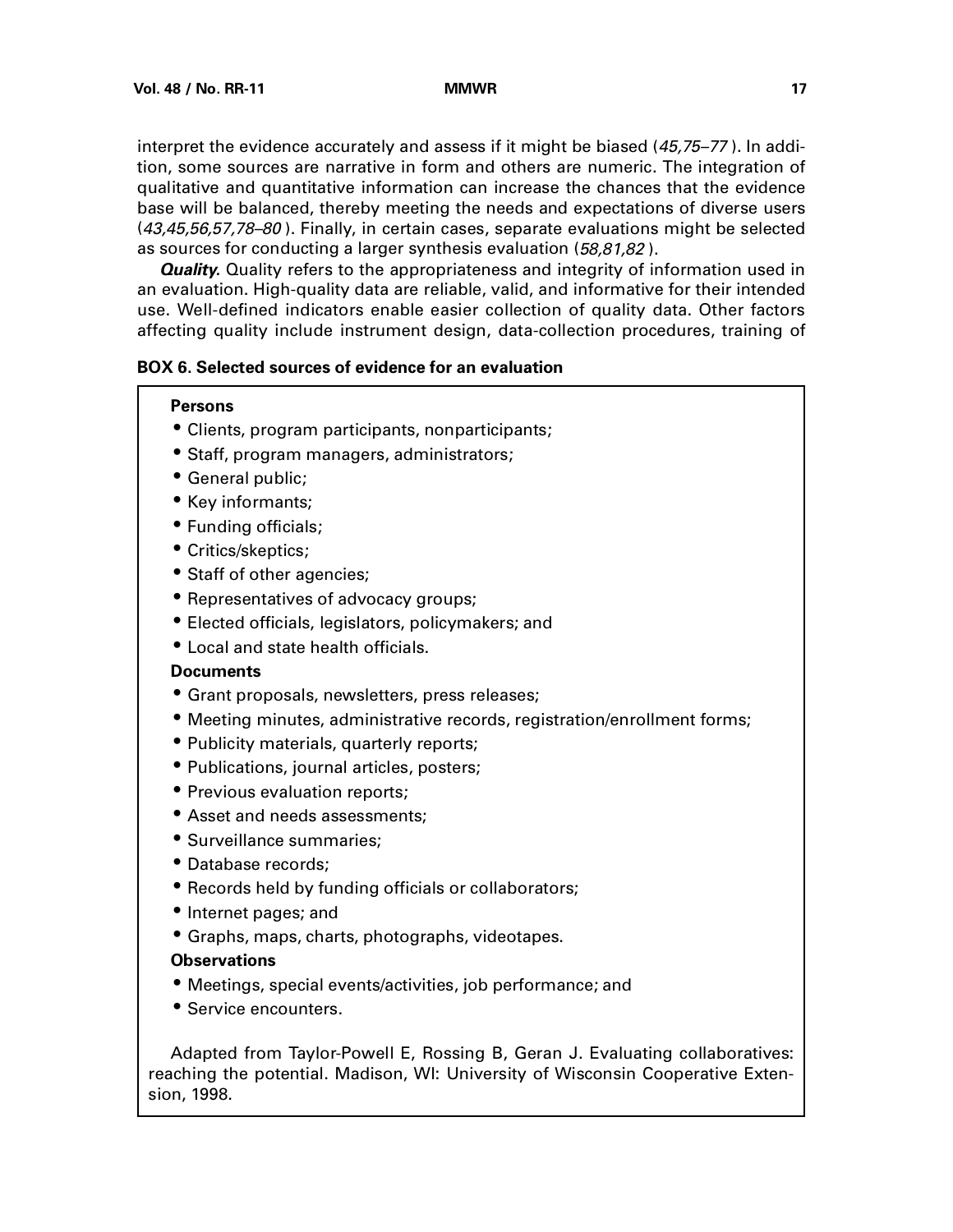<span id="page-34-0"></span>data collectors, source selection, coding, data management, and routine error checking. Obtaining quality data will entail trade-offs (e.g., breadth versus depth) that should be negotiated among stakeholders. Because all data have limitations, the intent of a practical evaluation is to strive for a level of quality that meets the stakeholders' threshold for credibility.

**Quantity.** Quantity refers to the amount of evidence gathered in an evaluation. The amount of information required should be estimated in advance, or where evolving processes are used, criteria should be set for deciding when to stop collecting data. Quantity affects the potential confidence level or precision of the evaluation's conclusions. It also partly determines whether the evaluation will have sufficient power to detect effects (83 ). All evidence collected should have a clear, anticipated use. Correspondingly, only a minimal burden should be placed on respondents for providing information.

**Logistics.** Logistics encompass the methods, timing, and physical infrastructure for gathering and handling evidence. Each technique selected for gathering evidence (Box 7) must be suited to the source(s), analysis plan, and strategy for communicating findings. Persons and organizations also have cultural preferences that dictate acceptable ways of asking questions and collecting information, including who would be perceived as an appropriate person to ask the questions. For example, some participants might be willing to discuss their health behavior with a stranger, whereas others are more at ease with someone they know. The procedures for gathering evidence in an evaluation (Box 8) must be aligned with the cultural conditions in each setting of the project and scrutinized to ensure that the privacy and confidentiality of the information and sources are protected (59,60,84).

#### **Step 5: Justifying Conclusions**

The evaluation conclusions are justified when they are linked to the evidence gathered and judged against agreed-upon values or standards set by the stakeholders. Stakeholders must agree that conclusions are justified before they will use the evaluation results with confidence. Justifying conclusions on the basis of evidence includes standards, analysis and synthesis, interpretation, judgment, and recommendations.

**Standards.** Standards reflect the values held by stakeholders, and those values provide the basis for forming judgments concerning program performance. Using explicit standards distinguishes evaluation from other approaches to strategic management in which priorities are set without reference to explicit values. In practice, when stakeholders articulate and negotiate their values, these become the standards for judging whether a given program's performance will, for example, be considered successful, adequate, or unsuccessful. An array of value systems might serve as sources of normreferenced or criterion-referenced standards (Box 9). When operationalized, these standards establish a comparison by which the program can be judged (3,7,12).

**Analysis and Synthesis.** Analysis and synthesis of an evaluation's findings might detect patterns in evidence, either by isolating important findings (analysis) or by combining sources of information to reach a larger understanding (synthesis). Mixed method evaluations require the separate analysis of each evidence element and a synthesis of all sources for examining patterns of agreement, convergence, or complexity. Deciphering facts from a body of evidence involves deciding how to organize, classify, interrelate, compare, and display information  $(7,85-87)$ . These decisions are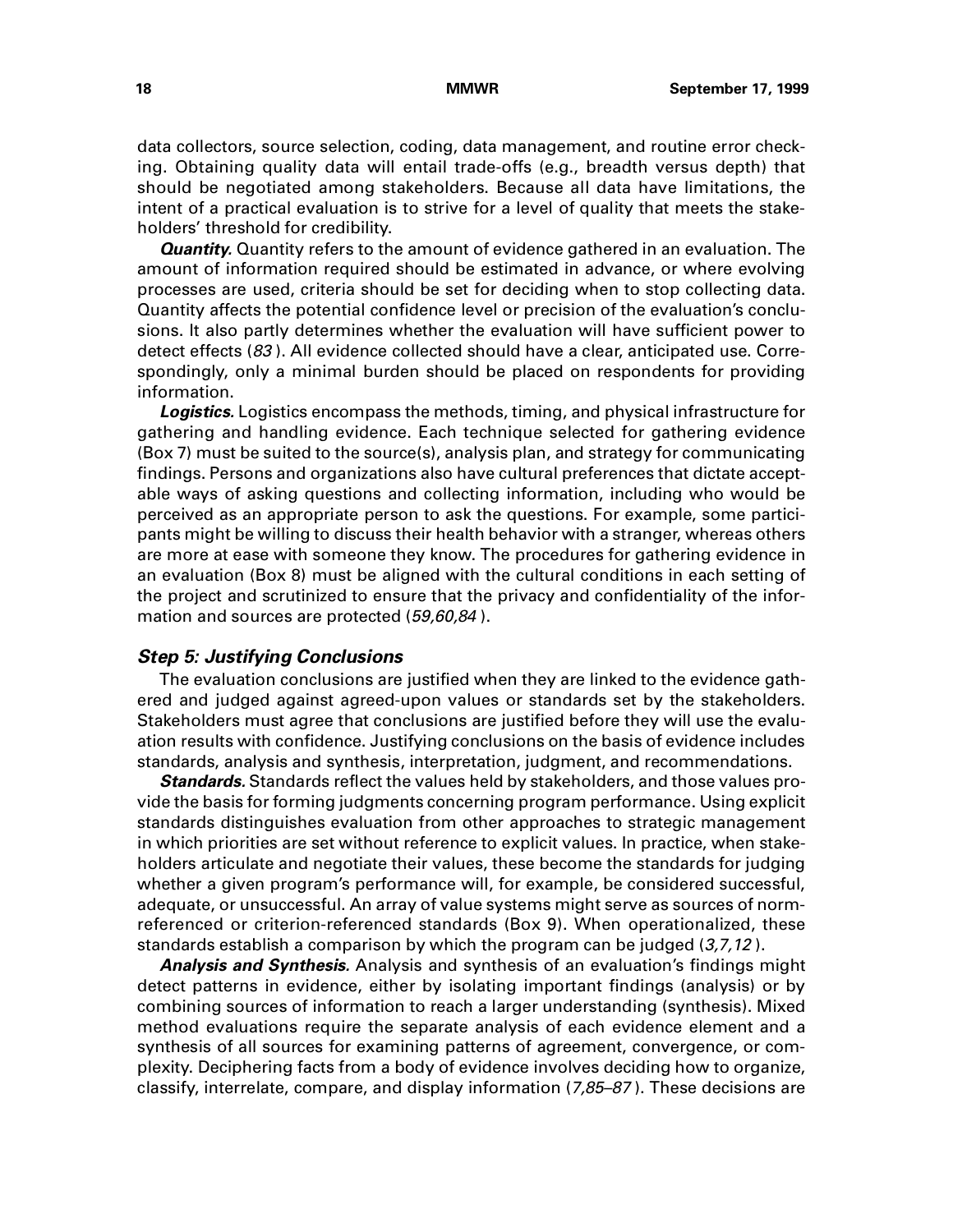#### **BOX 7. Selected techniques for gathering evidence**

- Written survey (e.g. handout, telephone, fax, mail, e-mail, or Internet);
- Personal interview (e.g. individual or group; structured, semistructured, or conversational);
- Observation;
- Document analysis;
- Case study;
- Group assessment (e.g. brainstorming or nominal group [i.e., a structured group process conducted to elicit and rank priorities, set goals, or identify problems]);
- Role play, dramatization;
- Expert or peer review;
- Portfolio review;
- Testimonials;
- Semantic differentials, paired comparisons, similarity or dissimilarity tests;
- Hypothetical scenarios;
- Storytelling;
- Geographical mapping;
- Concept mapping;
- Pile sorting (i.e., a technique that allows respondents to freely categorize items, revealing how hey perceive the structure of a domain);
- Free-listing (i.e., a technique to elicit a complete list of all items in a cultural domain);
- Social network diagraming;
- Simulation, modeling;
- Debriefing sessions;
- Cost accounting;
- Photography, drawing, art, videography;
- Diaries or journals; and
- Logs, activity forms, registries.

Adapted from a) Taylor-Powell E, Rossing B, Geran J. Evaluating collaboratives: reaching the potential. Madison, WI: University of Wisconsin Cooperative Extension, 1998; b) Phillips JJ. Handbook of training evaluation and measurement methods. 3rd ed. Houston, TX: Gulf Publishing Company, 1997; c) Weller SC. Systematic data collection. Thousand Oaks, CA: Sage Publications, Inc. 1988; and d) Trochim WMK. Introduction to concept mapping for planning and evaluation. Available at <http://trochim.human.cornell.edu/research/epp1/epp1.htm>. Accessed July 1999.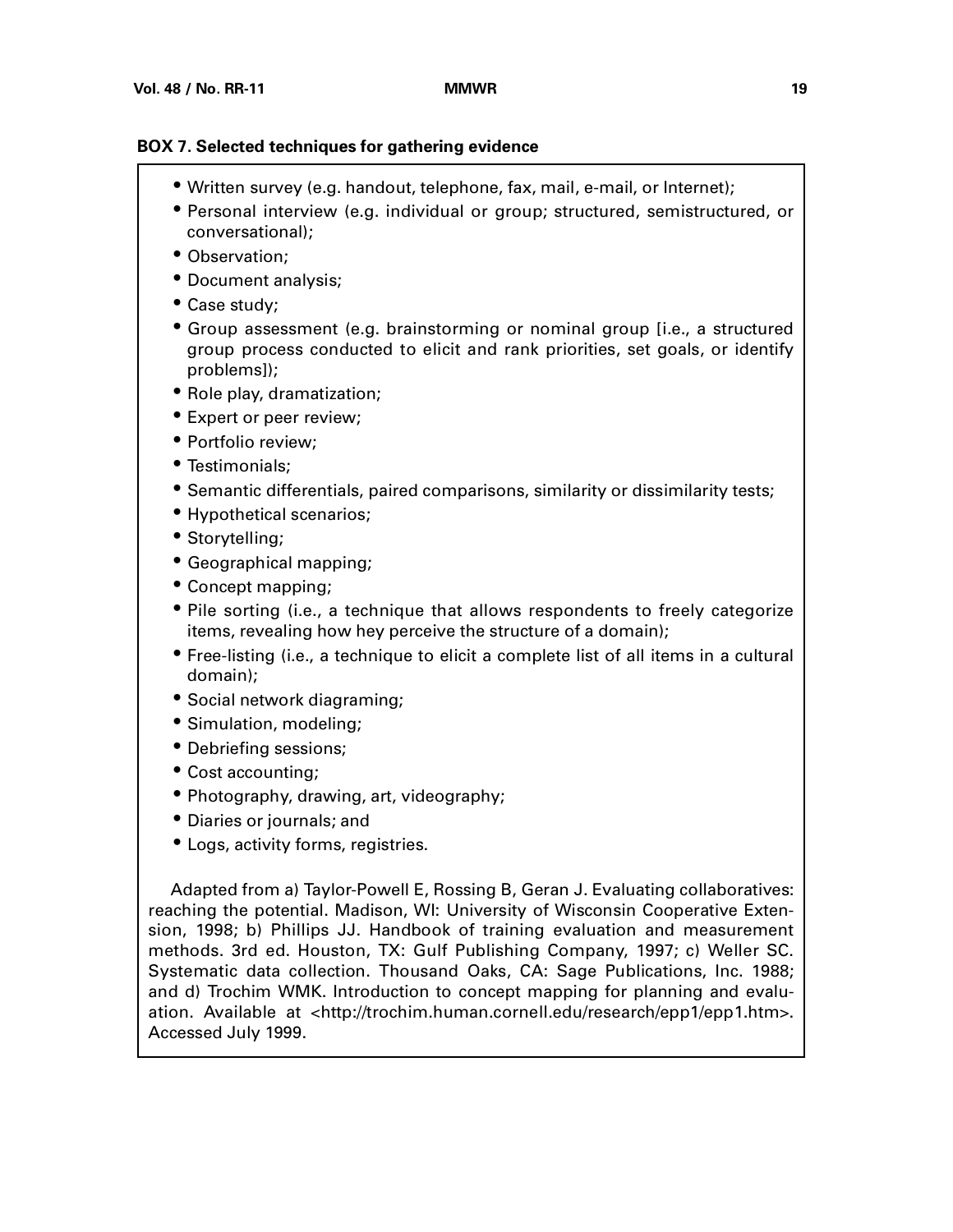| <b>BOX 8. Gathering credible evidence</b> |  |  |  |  |  |
|-------------------------------------------|--|--|--|--|--|
|-------------------------------------------|--|--|--|--|--|

| <b>Definition</b>                        | Compiling information that stakeholders perceive as trustworthy and<br>'relevant for answering their questions. Such evidence can be<br>experimental or observational, qualitative or quantitative, or it can<br>include a mixture of methods. Adequate data might be available and<br>easily accessed, or it might need to be defined and new data<br>collected. Whether a body of evidence is credible to stakeholders<br>depends on such factors as how the questions were posed, sources<br>of information, conditions of data collection, reliability of<br>measurement, validity of interpretations, and quality control<br>procedures. |
|------------------------------------------|-----------------------------------------------------------------------------------------------------------------------------------------------------------------------------------------------------------------------------------------------------------------------------------------------------------------------------------------------------------------------------------------------------------------------------------------------------------------------------------------------------------------------------------------------------------------------------------------------------------------------------------------------|
| <b>Role</b><br><b>Example Activities</b> | Enhances the evaluation's utility and accuracy; guides the scope and<br>selection of information and gives priority to the most defensible<br>information sources; promotes the collection of valid, reliable, and<br>systematic information that is the foundation of any effective<br>evaluation.                                                                                                                                                                                                                                                                                                                                           |
|                                          | • Choosing indicators that meaningfully address evaluation questions;                                                                                                                                                                                                                                                                                                                                                                                                                                                                                                                                                                         |
| their selection;                         | • Describing fully the attributes of information sources and the rationale for                                                                                                                                                                                                                                                                                                                                                                                                                                                                                                                                                                |
| mation;                                  | • Establishing clear procedures and training staff to collect high-quality infor-                                                                                                                                                                                                                                                                                                                                                                                                                                                                                                                                                             |
|                                          | • Monitoring periodically the quality of information obtained and taking practi-<br>cal steps to improve quality;                                                                                                                                                                                                                                                                                                                                                                                                                                                                                                                             |
|                                          | Estimating in advance the amount of information required or establishing cri-<br>teria for deciding when to stop collecting data in situations where an iterative<br>or evolving process is used; and                                                                                                                                                                                                                                                                                                                                                                                                                                         |
|                                          | • Safeguarding the confidentiality of information and information sources.                                                                                                                                                                                                                                                                                                                                                                                                                                                                                                                                                                    |
|                                          | Adapted from Joint Committee on Standards for Educational Evaluation.<br>Program evaluation standards: how to assess evaluations of educational<br>programs. 2nd ed. Thousand Oaks, CA: Sage Publications, 1994.                                                                                                                                                                                                                                                                                                                                                                                                                              |
|                                          |                                                                                                                                                                                                                                                                                                                                                                                                                                                                                                                                                                                                                                               |

guided by the questions being asked, the types of data available, and by input from stakeholders and primary users.

**Interpretation.** Interpretation is the effort of figuring out what the findings mean and is part of the overall effort to understand the evidence gathered in an evaluation (88 ). Uncovering facts regarding a program's performance is not sufficient to draw evaluative conclusions. Evaluation evidence must be interpreted to determine the practical significance of what has been learned. Interpretations draw on information and perspectives that stakeholders bring to the evaluation inquiry and can be strengthened through active participation or interaction.

*Judgments.* Judgments are statements concerning the merit, worth, or significance of the program. They are formed by comparing the findings and interpretations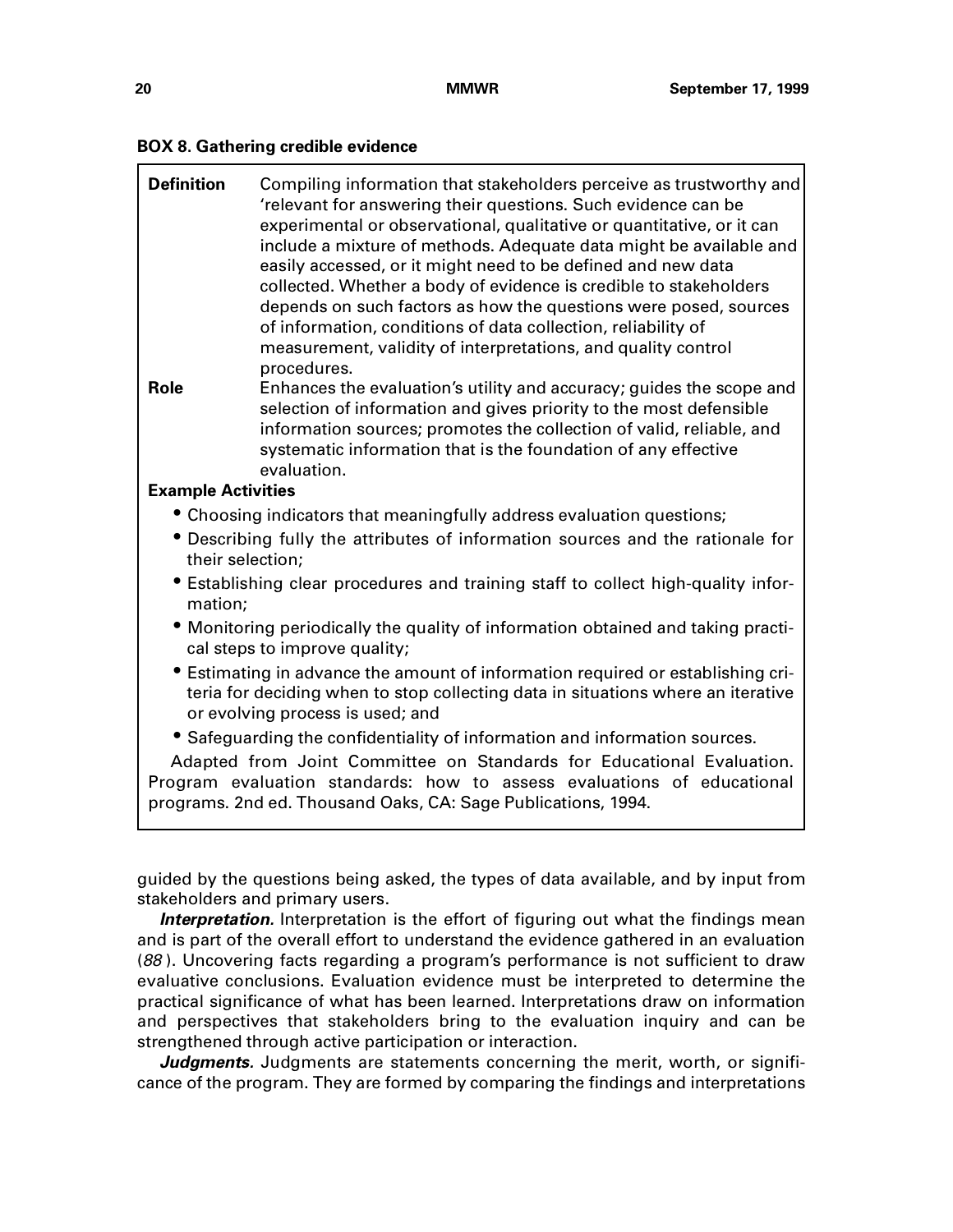regarding the program against one or more selected standards. Because multiple standards can be applied to a given program, stakeholders might reach different or even conflicting judgments. For example, a program that increases its outreach by 10% from the previous year might be judged positively by program managers who are

#### **BOX 9. Selected sources of standards for judging program performance**

- Needs of participants;
- Community values, expectations, norms;
- Degree of participation;
- Program objectives;
- Program protocols and procedures;
- Expected performance, forecasts, estimates;
- Feasibility;
- Sustainability;
- Absence of harms;
- Targets or fixed criteria of performance;
- Change in performance over time;
- Performance by previous or similar programs;
- Performance by a control or comparison group;
- Resource efficiency;
- Professional standards;
- Mandates, policies, statutes, regulations, laws;
- Judgments by reference groups (e.g., participants, staff, experts, and funding officials);
- Institutional goals;
- Political ideology;
- Social equity;
- Political will; and
- Human rights.

Adapted from a) Patton MQ. Utilization-focused evaluation: the new century text. 3rd ed. Thousand Oaks, CA: Sage Publications, 1997; b) Scriven M. Minimalist theory of evaluation: the least theory that practice requires. American Journal of Evaluation 1998;19(1):57–70; c) McKenzie JF. Planning, implementing, and evaluating health promotion programs: a primer. New York, NY: Macmillan Publishing Company, 1993; d) Joint Committee on Standards for Educational Evaluation. Program evaluation standards: how to assess evaluations of educational programs. 2nd ed. Thousand Oaks, CA: Sage Publications, 1994; and e) Gostin L, Mann JM. Towards the development of a human rights impact assessment for the formulation and evaluation of public health policies. Health and Human Rights 1994;1:59–80.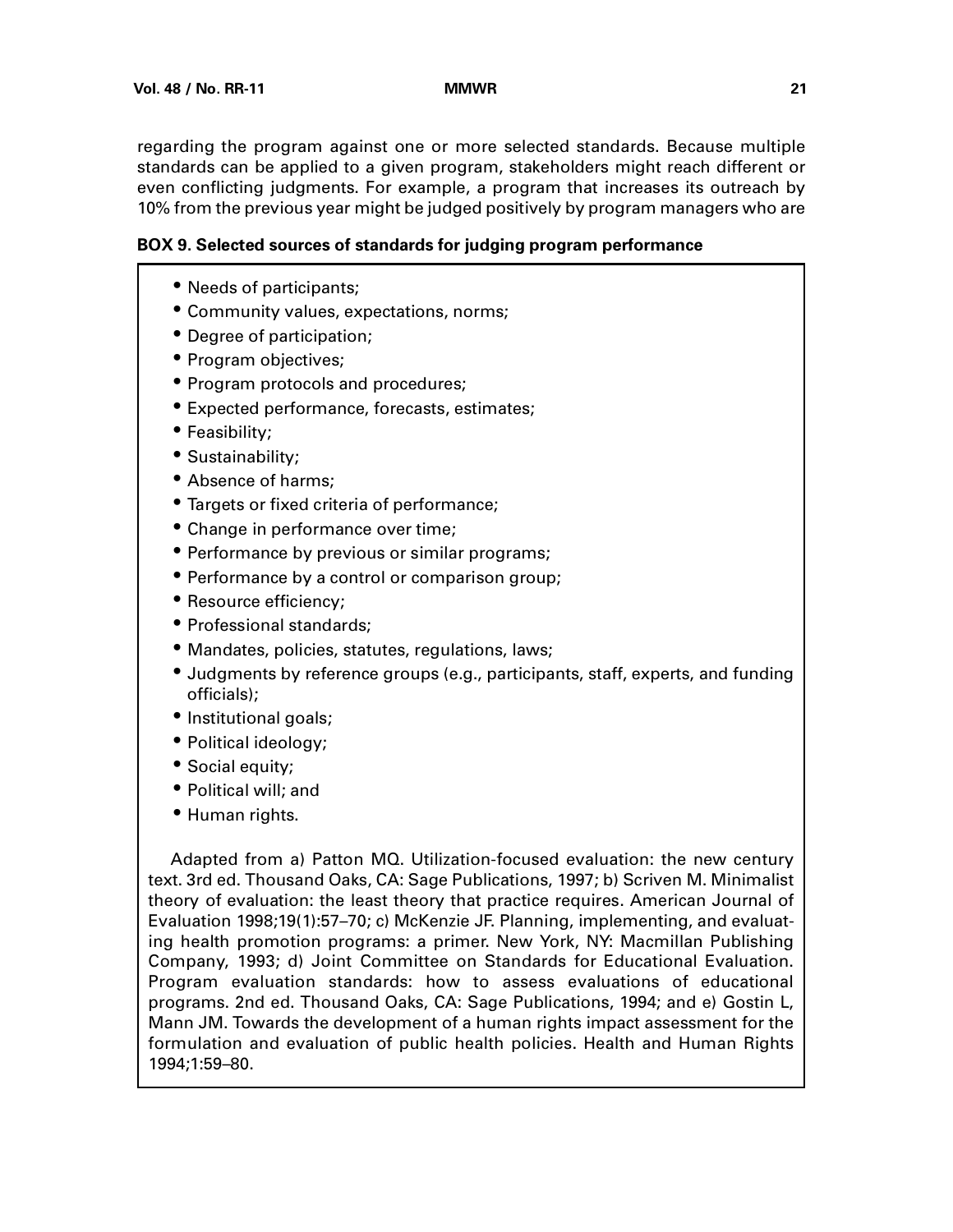<span id="page-38-0"></span>using the standard of improved performance over time. However, community members might feel that despite improvements, a minimum threshold of access to services has not been reached. Therefore, by using the standard of social equity, their judgment concerning program performance would be negative. Conflicting claims regarding a program's quality, value, or importance often indicate that stakeholders are using different standards for judgment. In the context of an evaluation, such disagreement can be a catalyst for clarifying relevant values and for negotiating the appropriate bases on which the program should be judged.

**Recommendations.** Recommendations are actions for consideration resulting from the evaluation. Forming recommendations is a distinct element of program evaluation that requires information beyond what is necessary to form judgments regarding program performance (3 ). Knowing that a program is able to reduce the risk of disease does not translate necessarily into a recommendation to continue the effort, particularly when competing priorities or other effective alternatives exist. Thus, recommendations for continuing, expanding, redesigning, or terminating a program are separate from judgments regarding a program's effectiveness. Making recommendations requires information concerning the context, particularly the organizational context, in which programmatic decisions will be made (89 ). Recommendations that lack sufficient evidence or those that are not aligned with stakeholders' values can undermine an evaluation's credibility. By contrast, an evaluation can be strengthened by recommendations that anticipate the political sensitivities of intended users and highlight areas that users can control or influence (7). Sharing draft recommendations, soliciting reactions from multiple stakeholders, and presenting options instead of directive advice increase the likelihood that recommendations will be relevant and well-received.

Various activities fulfill the requirement for justifying conclusions in an evaluation (Box 10). Conclusions could be strengthened by a) summarizing the plausible mechanisms of change; b) delineating the temporal sequence between activities and effects; c) searching for alternative explanations and showing why they are unsupported by the evidence; and d) showing that the effects can be repeated. When different but equally well-supported conclusions exist, each could be presented with a summary of its strengths and weaknesses. Creative techniques (e.g., the Delphi process\*) could be used to establish consensus among stakeholders when assigning value judgments (90). Techniques for analyzing, synthesizing, and interpreting findings should be agreed on before data collection begins to ensure that all necessary evidence will be available.

#### **Step 6: Ensuring Use and Sharing Lessons Learned**

Lessons learned in the course of an evaluation do not automatically translate into informed decision-making and appropriate action. Deliberate effort is needed to ensure that the evaluation processes and findings are used and disseminated appropriately. Preparing for use involves strategic thinking and continued vigilance, both of

<sup>\*</sup>Developed by the Rand Corporation, the Delphi process is an iterative method for arriving at a consensus concerning an issue or problem by circulating questions and responses to a panel of qualified reviewers whose identities are usually not revealed to one another. The questions and responses are progressively refined with each round until a viable option or solution is reached.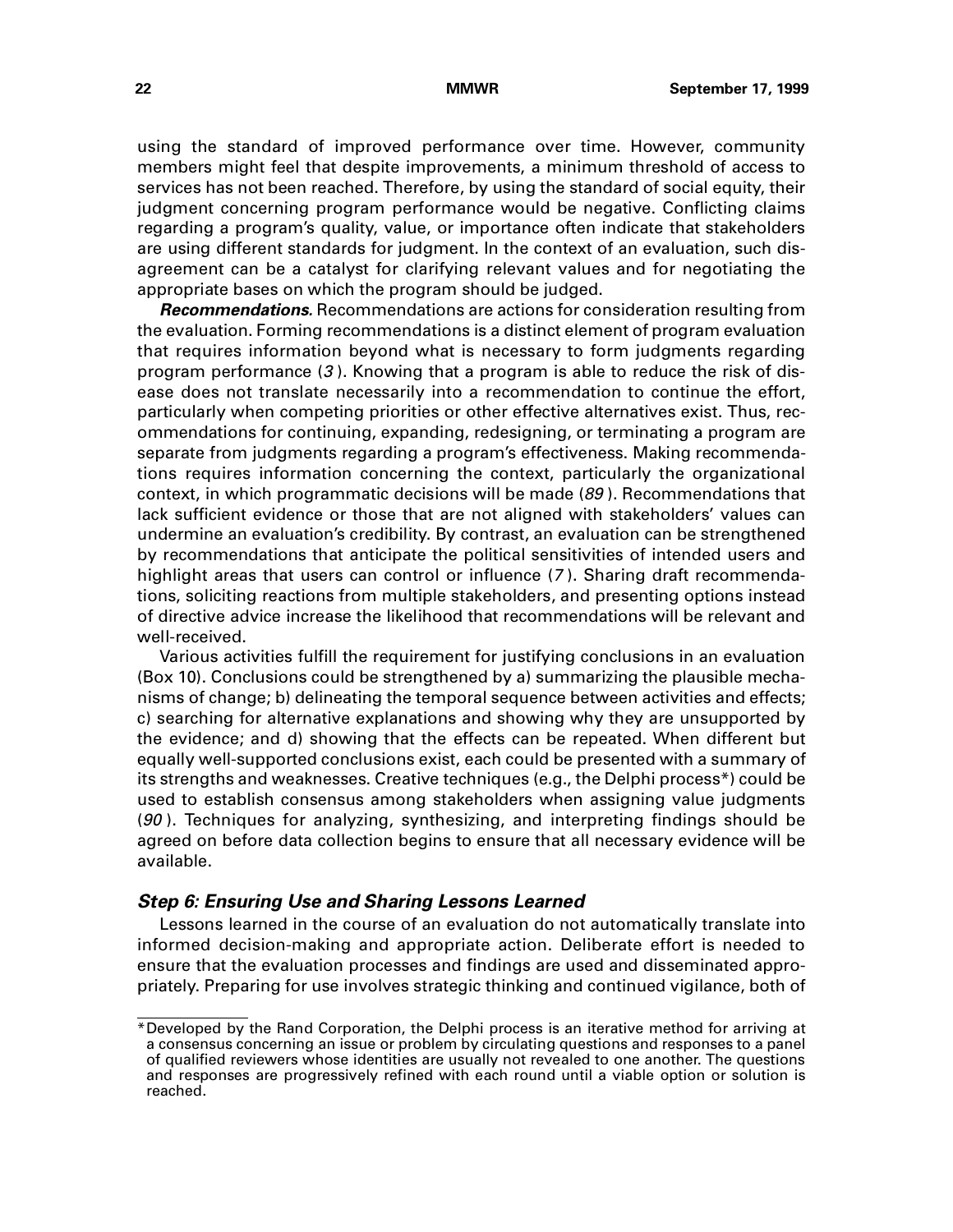which begin in the earliest stages of stakeholder engagement and continue throughout the evaluation process. Five elements are critical for ensuring use of an evaluation, including design, preparation, feedback, follow-up, and dissemination.

**Design**. Design refers to how the evaluation's questions, methods, and overall processes are constructed. As discussed in the third step of this framework, the design should be organized from the start to achieve intended uses by primary users. Having a clear design that is focused on use helps persons who will conduct the evaluation to know precisely who will do what with the findings and who will benefit from being a part of the evaluation. Furthermore, the process of creating a clear design will highlight ways that stakeholders, through their contributions, can enhance the relevance, credibility, and overall utility of the evaluation.

**Preparation.** Preparation refers to the steps taken to rehearse eventual use of the evaluation findings. The ability to translate new knowledge into appropriate action is a skill that can be strengthened through practice. Building this skill can itself be a useful benefit of the evaluation (38,39,91). Rehearsing how potential findings

#### **BOX 10. Justifying conclusions**

| <b>Definition</b><br><b>Role</b> | Making claims regarding the program that are warranted on the<br>basis of data that have been compared against pertinent and<br>defensible ideas of merit, worth, or significance (i.e., against<br>standards of values); conclusions are justified when they are linked<br>to the evidence gathered and consistent with the agreed on values or<br>standards of stakeholders.<br>Reinforces conclusions central to the evaluation's utility and |
|----------------------------------|--------------------------------------------------------------------------------------------------------------------------------------------------------------------------------------------------------------------------------------------------------------------------------------------------------------------------------------------------------------------------------------------------------------------------------------------------|
|                                  | accuracy; involves values clarification, qualitative and quantitative<br>data analysis and synthesis, systematic interpretation, and                                                                                                                                                                                                                                                                                                             |
|                                  | appropriate comparison against relevant standards for judgment.                                                                                                                                                                                                                                                                                                                                                                                  |
| <b>Example Activities</b>        |                                                                                                                                                                                                                                                                                                                                                                                                                                                  |
|                                  | • Using appropriate methods of analysis and synthesis to summarize findings;                                                                                                                                                                                                                                                                                                                                                                     |
|                                  | • Interpreting the significance of results for deciding what the findings mean;                                                                                                                                                                                                                                                                                                                                                                  |
|                                  | . Making judgments according to clearly stated values that classify a result<br>(e.g., as positive or negative and high or low);                                                                                                                                                                                                                                                                                                                 |
| or needs);                       | • Considering alternative ways to compare results (e.g., compared with<br>program objectives, a comparison group, national norms, past performance,                                                                                                                                                                                                                                                                                              |
|                                  | • Generating alternative explanations for findings and indicating why these<br>explanations should or should not be discounted;                                                                                                                                                                                                                                                                                                                  |
| and                              | Recommending actions or decisions that are consistent with the conclusions;                                                                                                                                                                                                                                                                                                                                                                      |
|                                  | • Limiting conclusions to situations, time periods, persons, contexts, and<br>purposes for which the findings are applicable.                                                                                                                                                                                                                                                                                                                    |
|                                  | Adapted from Joint Committee on Standards for Educational Evaluation.<br>Program evaluation standards: how to assess evaluations of educational<br>programs. 2nd ed. Thousand Oaks, CA: Sage Publications, 1994.                                                                                                                                                                                                                                 |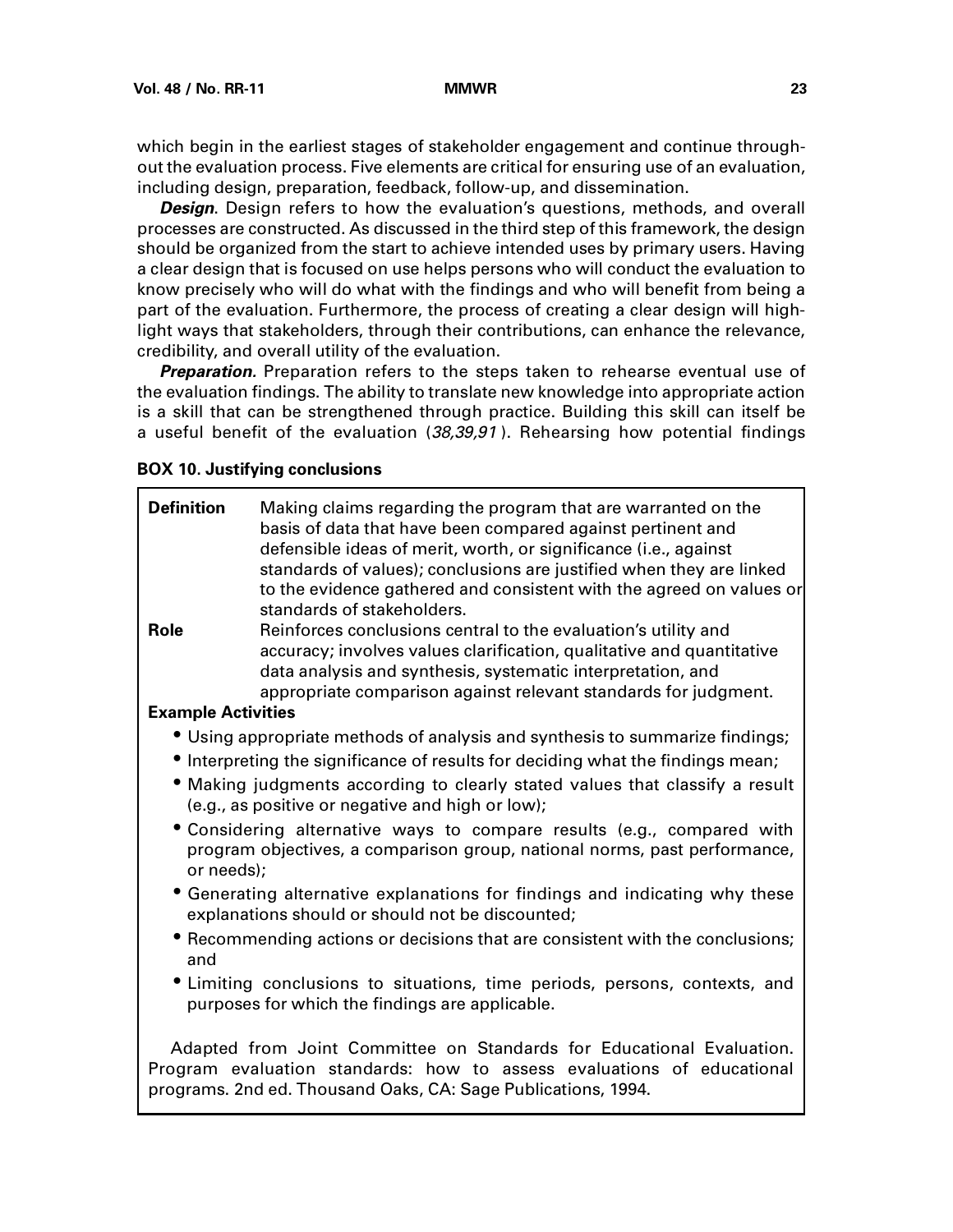(particularly negative findings) might affect decision-making will prepare stakeholders for eventually using the evidence  $(92)$ . Primary users and other stakeholders could be given a set of hypothetical results and asked to explain what decisions or actions they would make on the basis of this new knowledge. If they indicate that the evidence presented is incomplete and that no action would be taken, this is a sign that the planned evaluation should be modified. Preparing for use also gives stakeholders time to explore positive and negative implications of potential results and time to identify options for program improvement.

**Feedback.** Feedback is the communication that occurs among all parties to the evaluation. Giving and receiving feedback creates an atmosphere of trust among stakeholders; it keeps an evaluation on track by letting those involved stay informed regarding how the evaluation is proceeding. Primary users and other stakeholders have a right to comment on decisions that might affect the likelihood of obtaining useful information. Stakeholder feedback is an integral part of evaluation, particularly for ensuring use. Obtaining feedback can be encouraged by holding periodic discussions during each step of the evaluation process and routinely sharing interim findings, provisional interpretations, and draft reports.

**Follow-Up.** Follow-up refers to the technical and emotional support that users need during the evaluation and after they receive evaluation findings. Because of the effort required, reaching justified conclusions in an evaluation can seem like an end in itself; however, active follow-up might be necessary to remind intended users of their planned use. Follow-up might also be required to prevent lessons learned from becoming lost or ignored in the process of making complex or politically sensitive decisions. To guard against such oversight, someone involved in the evaluation should serve as an advocate for the evaluation's findings during the decision-making phase. This type of advocacy increases appreciation of what was discovered and what actions are consistent with the findings.

Facilitating use of evaluation findings also carries with it the responsibility for preventing misuse (7,12,74,93,94 ). Evaluation results are always bound by the context in which the evaluation was conducted. However, certain stakeholders might be tempted to take results out of context or to use them for purposes other than those agreed on. For instance, inappropriately generalizing the results from a single case study to make decisions that affect all sites in a national program would constitute misuse of the case study evaluation. Similarly, stakeholders seeking to undermine a program might misuse results by overemphasizing negative findings without giving regard to the program's positive attributes. Active follow-up might help prevent these and other forms of misuse by ensuring that evidence is not misinterpreted and is not applied to questions other than those that were the central focus of the evaluation.

**Dissemination.** Dissemination is the process of communicating either the procedures or the lessons learned from an evaluation to relevant audiences in a timely, unbiased, and consistent fashion. Although documentation of the evaluation is needed, a formal evaluation report is not always the best or even a necessary product. Like other elements of the evaluation, the reporting strategy should be discussed in advance with intended users and other stakeholders. Such consultation ensures that the information needs of relevant audiences will be met. Planning effective communication also requires considering the timing, style, tone, message source, vehicle, and format of information products. Regardless of how communications are constructed,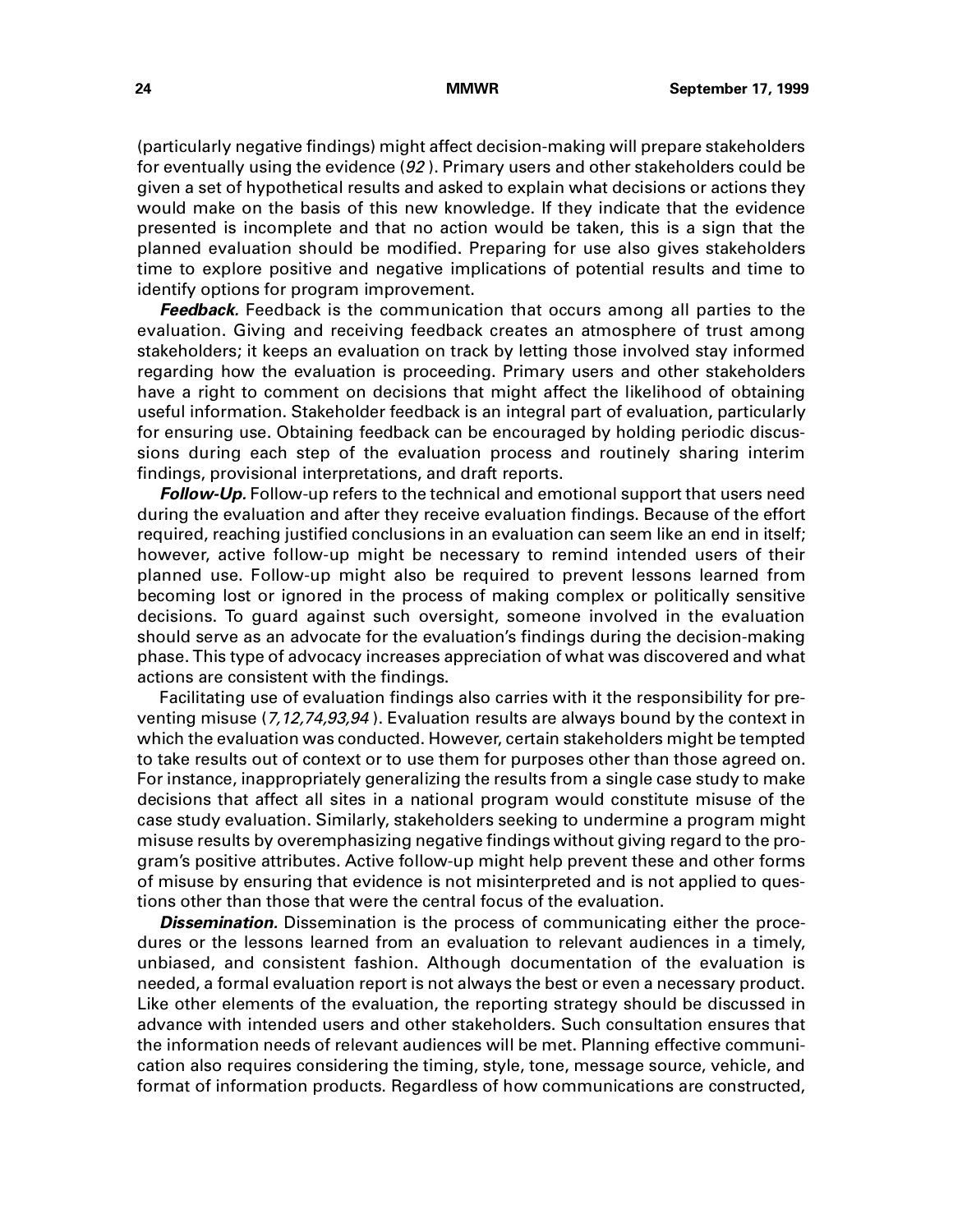the goal for dissemination is to achieve full disclosure and impartial reporting. A checklist of items to consider when developing evaluation reports includes tailoring the report content for the audience, explaining the focus of the evaluation and its limitations, and listing both the strengths and weaknesses of the evaluation (Box 11) (6).

**Additional Uses.** Additional uses for evaluation flow from the process of conducting the evaluation; these process uses have value and should be encouraged because they complement the uses of the evaluation findings (Box 12) (7,38,93,94). Those persons who participate in an evaluation can experience profound changes in thinking and behavior. In particular, when newcomers to evaluation begin to think as evaluators, fundamental shifts in perspective can occur. Evaluation prompts staff to clarify their understanding of program goals. This greater clarity allows staff to function cohesively as a team, focused on a common end (95 ). Immersion in the logic, reasoning, and values of evaluation can lead to lasting impacts (e.g., basing decisions on systematic judgments instead of on unfounded assumptions) (7 ). Additional process

#### **BOX 11. Checklist for ensuring effective evaluation reports**

- Provide interim and final reports to intended users in time for use.
- Tailor the report content, format, and style for the audience(s) by involving audience members.
- Include a summary.
- Summarize the description of the stakeholders and how they were engaged.
- Describe essential features of the program (e.g., including logic models).
- Explain the focus of the evaluation and its limitations.
- Include an adequate summary of the evaluation plan and procedures.
- Provide all necessary technical information (e.g., in appendices).
- Specify the standards and criteria for evaluative judgments.
- Explain the evaluative judgments and how they are supported by the evidence.
- List both strengths and weaknesses of the evaluation.
- Discuss recommendations for action with their advantages, disadvantages, and resource implications.
- Ensure protections for program clients and other stakeholders.
- Anticipate how people or organizations might be affected by the findings.
- Present minority opinions or rejoinders where necessary.
- Verify that the report is accurate and unbiased.
- Organize the report logically and include appropriate details.
- Remove technical jargon.
- Use examples, illustrations, graphics, and stories.

Adapted from Worthen BR, Sanders JR, Fitzpatrick JL. Program evaluation: alternative approaches and practical guidelines. 2nd ed. New York, NY: Logman, Inc. 1996.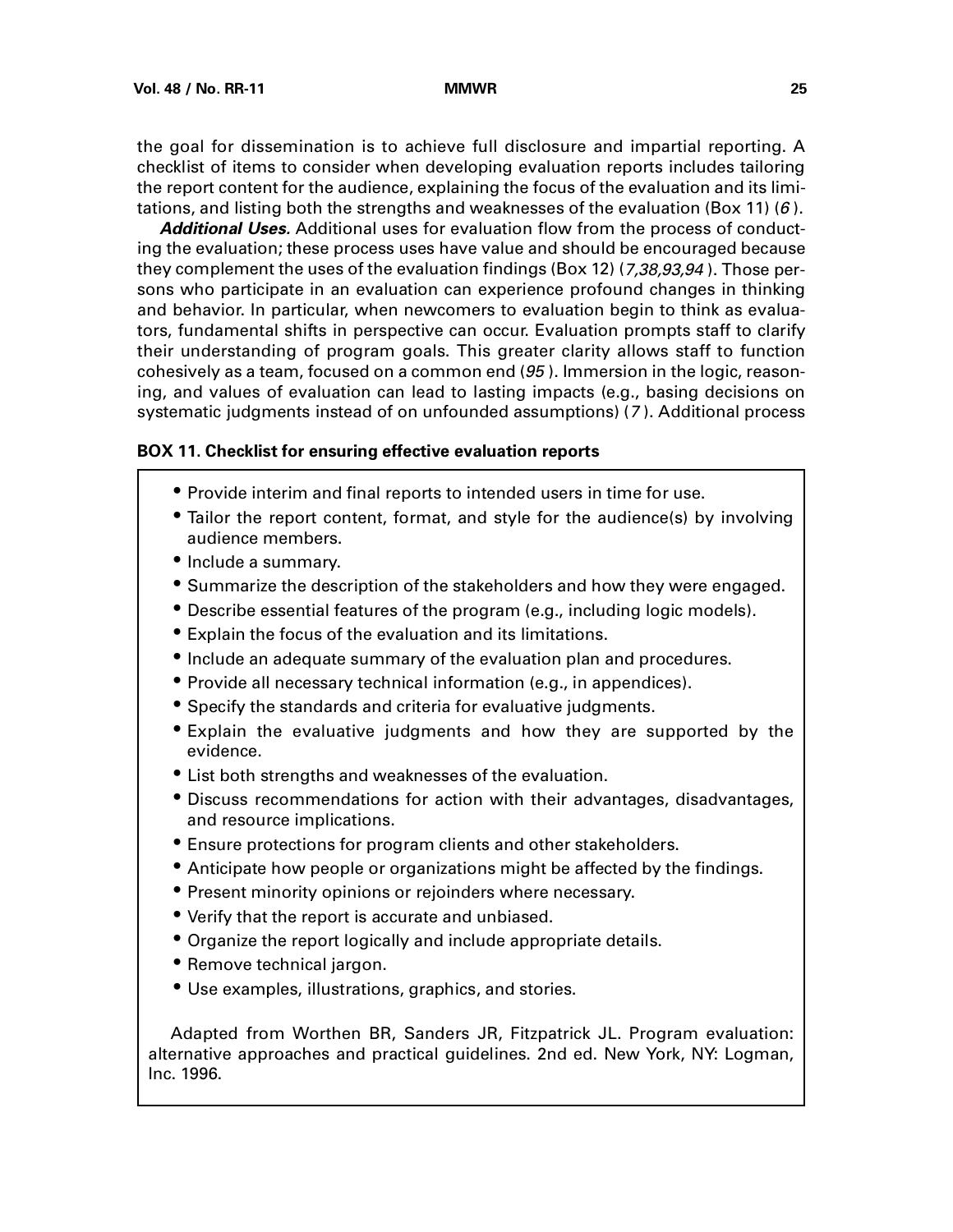<span id="page-42-0"></span>uses for evaluation includes defining indicators to discover what matters to decision makers and making outcomes matter by changing the structural reinforcements connected with outcome attainment (e.g., by paying outcome dividends to programs that save money through their prevention efforts) ( $96$ ). The benefits that arise from these and other process uses provide further rationale for initiating evaluation activities at the beginning of a program.

# **Standards for Effective Evaluation**

Public health professionals will recognize that the basic steps of the framework for program evaluation are part of their routine work. In day-to-day public health practice, stakeholders are consulted; program goals are defined; guiding questions are stated; data are collected, analyzed, and interpreted; judgments are formed; and lessons are shared. Although informal evaluation occurs through routine practice, standards exist to assess whether a set of evaluative activities are well-designed and working to their potential. The Joint Committee on Standards for Educational

### **BOX 12. Ensuring use and sharing lessons learned**

| <b>Definition</b><br><b>Role</b>                                                                                                                       | Ensuring that a) stakeholders are aware of the evaluation procedures<br>and findings; b) the findings are considered in decisions or actions<br>that affect the program (i.e., findings use); and c) those who<br>participated in the evaluation have had a beneficial<br>experience (i.e., process use).<br>Ensures that evaluation achieves its primary purpose – being useful;<br>however, several factors might influence the degree of use, including<br>evaluator credibility, report clarity, report timeliness and |  |  |
|--------------------------------------------------------------------------------------------------------------------------------------------------------|----------------------------------------------------------------------------------------------------------------------------------------------------------------------------------------------------------------------------------------------------------------------------------------------------------------------------------------------------------------------------------------------------------------------------------------------------------------------------------------------------------------------------|--|--|
|                                                                                                                                                        | dissemination, disclosure of findings, impartial reporting, and<br>changes in the program or organization context.                                                                                                                                                                                                                                                                                                                                                                                                         |  |  |
| <b>Example Activities</b>                                                                                                                              |                                                                                                                                                                                                                                                                                                                                                                                                                                                                                                                            |  |  |
| • Designing the evaluation to achieve intended use by intended users;                                                                                  |                                                                                                                                                                                                                                                                                                                                                                                                                                                                                                                            |  |  |
| • Preparing stakeholders for eventual use by rehearsing throughout the project<br>how different kinds of conclusions would affect program operations;  |                                                                                                                                                                                                                                                                                                                                                                                                                                                                                                                            |  |  |
| hood of use;                                                                                                                                           | • Providing continuous feedback to stakeholders regarding interim findings,<br>provisional interpretations, and decisions to be made that might affect likeli-                                                                                                                                                                                                                                                                                                                                                             |  |  |
| • Scheduling follow-up meetings with intended users to facilitate the transfer of<br>evaluation conclusions into appropriate actions or decisions; and |                                                                                                                                                                                                                                                                                                                                                                                                                                                                                                                            |  |  |
|                                                                                                                                                        | • Disseminating both the procedures used and the lessons learned from the<br>evaluation to stakeholders, using tailored communications strategies that<br>meet their particular needs.                                                                                                                                                                                                                                                                                                                                     |  |  |
|                                                                                                                                                        | Adapted from a) Joint Committee on Standards for Educational Evaluation.<br>Program evaluation standards: how to assess evaluations of educational<br>programs. 2nd ed. Thousand Oaks, CA: Sage Publications, 1994; and b) Patton MQ.<br>Utilization-focused evaluation: the new century text. 3rd ed. Thousand Oaks, CA:                                                                                                                                                                                                  |  |  |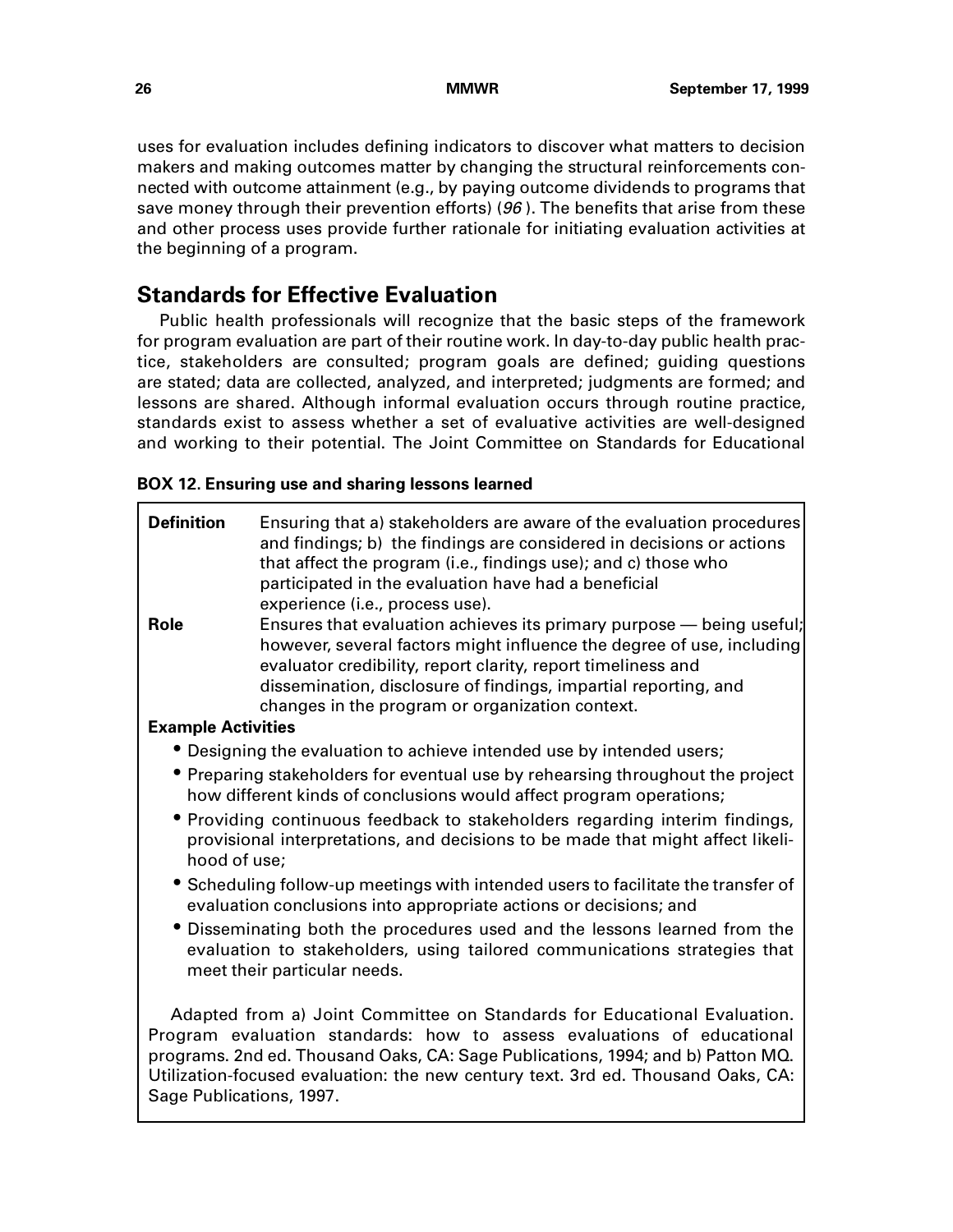<span id="page-43-0"></span>Evaluation has developed program evaluation standards for this purpose (12 ). These standards, designed to assess evaluations of educational programs, are also relevant for public health programs.

The program evaluation standards make conducting sound and fair evaluations practical. The standards provide practical guidelines to follow when having to decide among evaluation options. The standards help avoid creating an imbalanced evaluation (e.g., one that is accurate and feasible but not useful or one that would be useful and accurate but is infeasible). Furthermore, the standards can be applied while planning an evaluation and throughout its implementation. The Joint Committee is unequivocal in that, "the standards are guiding principles, not mechanical rules. . . . In the end, whether a given standard has been addressed adequately in a particular situation is a matter of judgment" (12 ).

In the Joint Committee's report, standards are grouped into the following four categories and include a total of 30 specific standards (Boxes 13–16). As described in the report, each category has an associated list of guidelines and common errors, illustrated with applied case examples:

- utility,
- feasibility,
- propriety, and
- accuracy.

#### **Standard 1: Utility**

Utility standards ensure that information needs of evaluation users are satisfied. Seven utility standards (Box 13) address such items as identifying those who will be impacted by the evaluation, the amount and type of information collected, the values used in interpreting evaluation findings, and the clarity and timeliness of evaluation reports.

#### **Standard 2: Feasibility**

Feasibility standards ensure that the evaluation is viable and pragmatic. The three feasibility standards (Box 14) emphasize that the evaluation should employ practical, nondisruptive procedures; that the differing political interests of those involved should be anticipated and acknowledged; and that the use of resources in conducting the evaluation should be prudent and produce valuable findings.

#### **Standard 3: Propriety**

Propriety standards ensure that the evaluation is ethical (i.e., conducted with regard for the rights and interests of those involved and effected). Eight propriety standards (Box 15) address such items as developing protocols and other agreements for guiding the evaluation; protecting the welfare of human subjects; weighing and disclosing findings in a complete and balanced fashion; and addressing any conflicts of interest in an open and fair manner.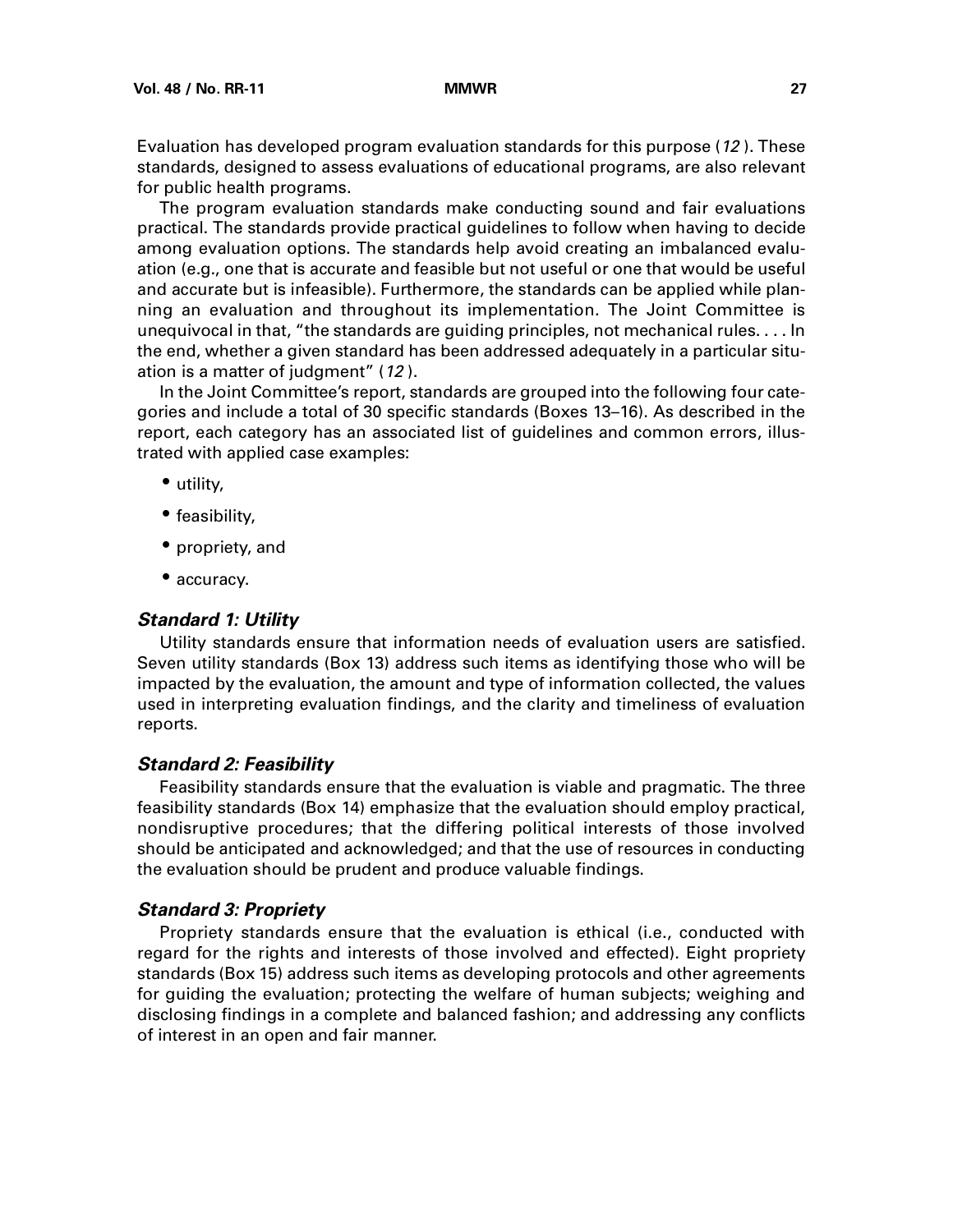### **BOX 13. Utility standards**

The following utility standards ensure that an evaluation will serve the information needs of intended users:

- A. **Stakeholder identification.** Persons involved in or affected by the evaluation should be identified so that their needs can be addressed.
- B. **Evaluator credibility.** The persons conducting the evaluation should be trustworthy and competent in performing the evaluation for findings to achieve maximum credibility and acceptance.
- C. **Information scope and selection.** Information collected should address pertinent questions regarding the program and be responsive to the needs and interests of clients and other specified stakeholders.
- D. **Values identification.** The perspectives, procedures, and rationale used to interpret the findings should be carefully described so that the bases for value judgments are clear.
- E. **Report clarity.** Evaluation reports should clearly describe the program being evaluated, including its context and the purposes, procedures, and findings of the evaluation so that essential information is provided and easily understood.
- F. **Report timeliness and dissemination.** Substantial interim findings and evaluation reports should be disseminated to intended users so that they can be used in a timely fashion.
- G. **Evaluation impact.** Evaluations should be planned, conducted, and reported in ways that encourage follow-through by stakeholders to increase the likelihood of the evaluation being used.

**Source:** Joint Committee on Standards for Educational Evaluation. Program evaluation standards: how to assess evaluations of educational programs. 2nd ed. Thousand Oaks, CA: Sage Publications, 1994.

### **BOX 14. Feasibility standards**

The following feasibility standards ensure that an evaluation will be realistic, prudent, diplomatic, and frugal:

- A. **Practical procedures.** Evaluation procedures should be practical while needed information is being obtained to keep disruption to a minimum.
- B. **Political viability.** During planning and conduct of the evaluation, consideration should be given to the varied positions of interest groups so that their cooperation can be obtained and possible attempts by any group to curtail evaluation operations or to bias or misapply the results can be averted or counteracted.
- C. **Cost-effectiveness.** The evaluation should be efficient and produce valuable information to justify expended resources.

**Source:** Joint Committee on Standards for Educational Evaluation. Program evaluation standards: how to assess evaluations of educational programs. 2nd ed. Thousand Oaks, CA: Sage Publications, 1994.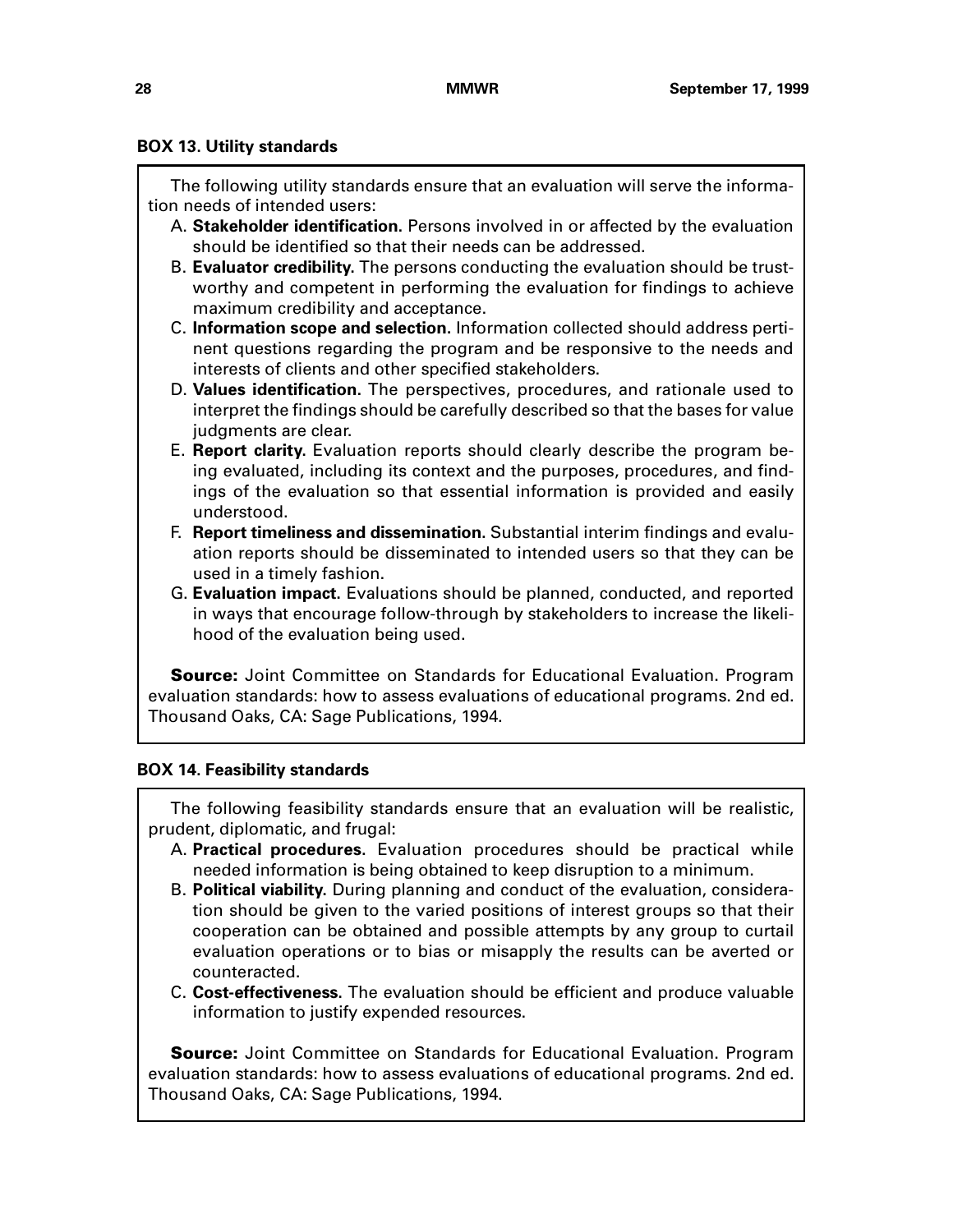#### <span id="page-45-0"></span>**Standard 4: Accuracy**

Accuracy standards ensure that the evaluation produces findings that are considered correct. Twelve accuracy standards (Box 16) include such items as describing the program and its context; articulating in detail the purpose and methods of the evaluation; employing systematic procedures to gather valid and reliable information; applying appropriate qualitative or quantitative methods during analysis and synthesis; and producing impartial reports containing conclusions that are justified.

The steps and standards are used together throughout the evaluation process. For each step, a subset of relevant standards should be considered (Box 17).

### **BOX 15. Propriety standards**

The following propriety standards ensure that an evaluation will be conducted legally, ethically, and with regard for the welfare of those involved in the evaluation as well as those affected by its results:

- A. **Service orientation.** The evaluation should be designed to assist organizations in addressing and serving effectively the needs of the targeted participants.
- B. **Formal agreements.** All principal parties involved in an evaluation should agree in writing to their obligations (i.e., what is to be done, how, by whom, and when) so that each must adhere to the conditions of the agreement or renegotiate it.
- C. **Rights of human subjects.** The evaluation should be designed and conducted in a manner that respects and protects the rights and welfare of human subjects.
- D. **Human interactions.** Evaluators should interact respectfully with other persons associated with an evaluation, so that participants are not threatened or harmed.
- E. **Complete and fair assessment.** The evaluation should be complete and fair in its examination and recording of strengths and weaknesses of the program so that strengths can be enhanced and problem areas addressed.
- F. **Disclosure of findings.** The principal parties to an evaluation should ensure that the full evaluation findings with pertinent limitations are made accessible to the persons affected by the evaluation and any others with expressed legal rights to receive the results.
- G. **Conflict of interest.** Conflict of interest should be handled openly and honestly so that the evaluation processes and results are not compromised.
- H. **Fiscal responsibility.** The evaluator's allocation and expenditure of resources should reflect sound accountability procedures by being prudent and ethically responsible, so that expenditures are accountable and appropriate.

**Source:** Joint Committee on Standards for Educational Evaluation. Program evaluation standards: how to assess evaluations of educational programs. 2nd ed. Thousand Oaks, CA: Sage Publications, 1994.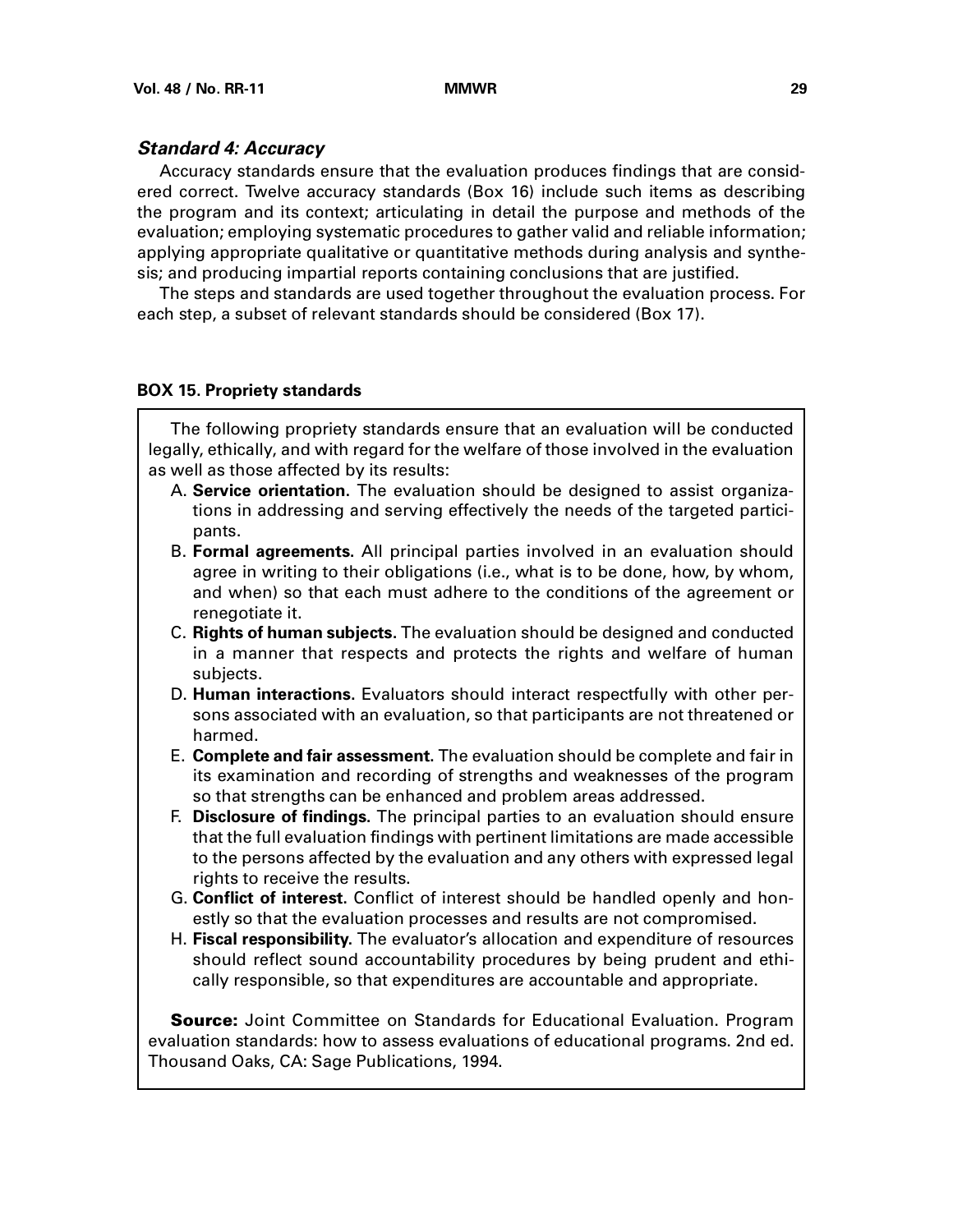#### **BOX 16. Accuracy standards**

The following accuracy standards ensure that an evaluation will convey technically adequate information regarding the determining features of merit of the program:

- A. **Program documentation.** The program being evaluated should be documented clearly and accurately.
- B. **Context analysis.** The context in which the program exists should be examined in enough detail to identify probable influences on the program.
- C. **Described purposes and procedures.** The purposes and procedures of the evaluation should be monitored and described in enough detail to identify and assess them.
- D. **Defensible information sources.** Sources of information used in a program evaluation should be described in enough detail to assess the adequacy of the information.
- E. **Valid information.** Information-gathering procedures should be developed and implemented to ensure a valid interpretation for the intended use.
- F. **Reliable information.** Information-gathering procedures should be developed and implemented to ensure sufficiently reliable information for the intended use.
- G. **Systematic information.** Information collected, processed, and reported in an evaluation should be systematically reviewed and any errors corrected.
- H. **Analysis of quantitative information.** Quantitative information should be analyzed appropriately and systematically so that evaluation questions are answered effectively.
- I. **Analysis of qualitative information.** Qualitative information should be analyzed appropriately and systematically to answer evaluation questions effectively.
- J. **Justified conclusions.** Conclusions reached should be explicitly justified for stakeholders' assessment.
- K. **Impartial reporting.** Reporting procedures should guard against the distortion caused by personal feelings and biases of any party involved in the evaluation to reflect the findings fairly.
- L. **Metaevaluation.** The evaluation should be formatively and summatively evaluated against these and other pertinent standards to guide its conduct appropriately and, on completion, to enable close examination of its strengths and weaknesses by stakeholders.

**Source:** Joint Committee on Standards for Educational Evaluation. Program evaluation standards: how to assess evaluations of educational programs. 2nd ed. Thousand Oaks, CA: Sage Publications, 1994.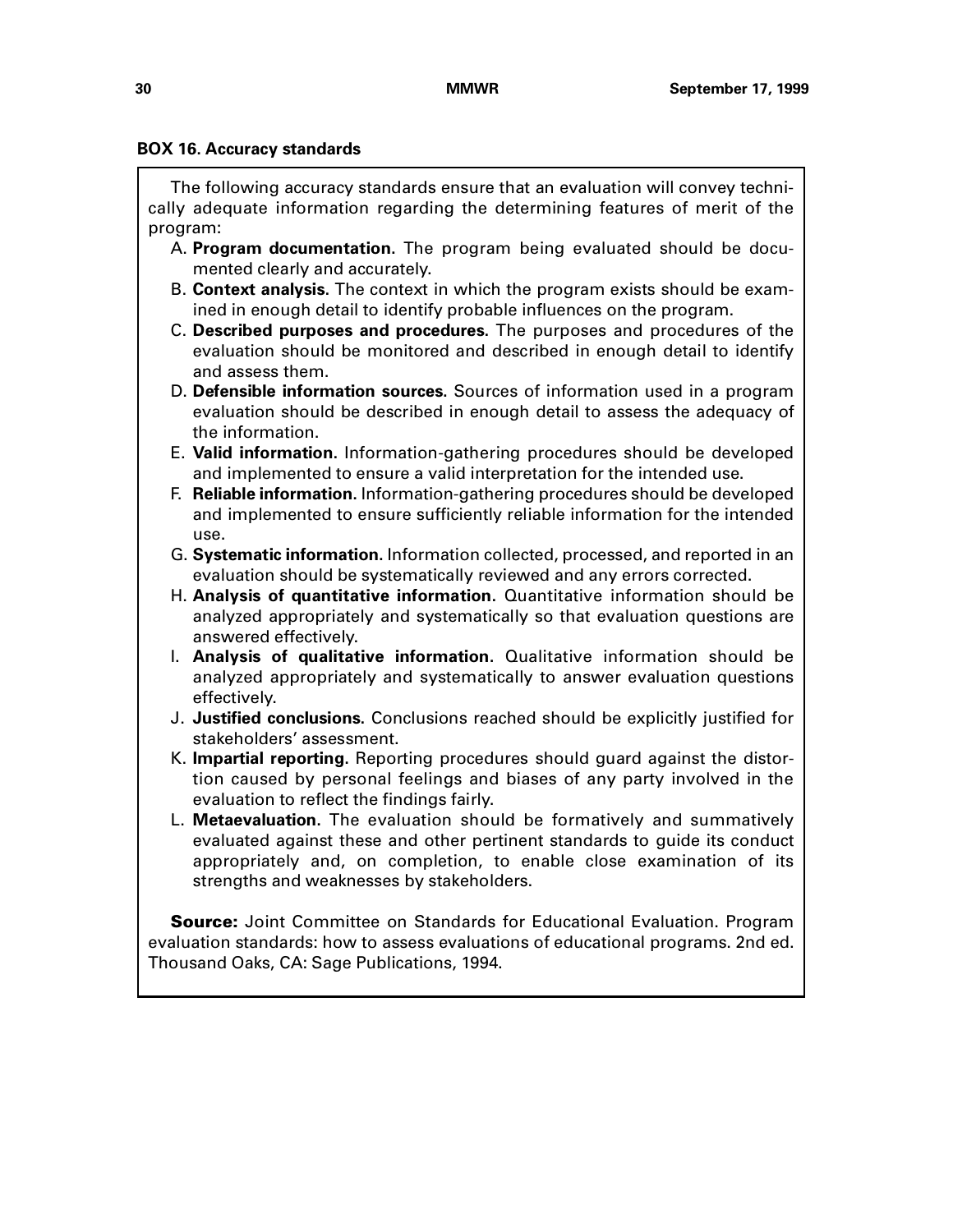F

| <b>Steps in Evaluation Practice</b>         | <b>Relevant Standards</b>                                                                                                                                                                                                                   | Group/<br><b>Box No.-Item</b>                                                                                                                                    |
|---------------------------------------------|---------------------------------------------------------------------------------------------------------------------------------------------------------------------------------------------------------------------------------------------|------------------------------------------------------------------------------------------------------------------------------------------------------------------|
| Engaging stakeholders                       | Stakeholder identification<br><b>Evaluator credibility</b><br>Formal agreements<br>Rights of human subjects<br>Human interactions<br>Conflict of interest<br>Metaevaluation                                                                 | Utility/13-A<br>Utility/13-B<br>Propriety/15-B<br>Propriety/15-C<br>Propriety/15-D<br>Propriety/15-G<br>Accuracy/16-L                                            |
| Describing the program                      | Complete and fair assessment<br>Program documentation<br>Context analysis<br>Metaevaluation                                                                                                                                                 | Propriety/15-C<br>Accuracy/16-A<br>Accuracy/16-B<br>Accuracy/16-L                                                                                                |
| Focusing the evaluation<br>design           | <b>Evaluation impact</b><br><b>Practical procedures</b><br>Political viability<br>Cost effectiveness<br>Service orientation<br>Complete and fair assessment<br>Fiscal responsibility<br>Described purposes and procedures<br>Metaevaluation | Utility/13-G<br>Feasibility/14-A<br>Feasibility/14-B<br>Feasibility/14-C<br>Propriety/15-A<br>Propriety/15-E<br>Propriety/15-H<br>Accuracy/16-C<br>Accuracy/16-C |
| Gathering credible evidence                 | Information scope and selection<br>Defensible information sources<br>Valid information<br>Reliable information<br>Systematic information<br>Metaevaluation                                                                                  | Utility/13-C<br>Accuracy/16-D<br>Accuracy/16-E<br>Accuracy/16-F<br>Accuracy/16-G<br>Accuracy/16-L                                                                |
| Justifying conclusions                      | Values identification<br>Analysis of quantitative information<br>Analysis of qualitative information<br>Justified conclusions<br>Metaevaluation                                                                                             | Utility/13-D<br>Accuracy/16-H<br>Accuracy/16-I<br>Accuracy/16-J<br>Accuracy/16-L                                                                                 |
| Ensuring use and sharing<br>lessons learned | Evaluator credibility<br>Report clarity<br>Report timeliness and dissemination<br><b>Evaluation impact</b><br>Disclosure of findings<br>Impartial reporting<br>Metaevaluation                                                               | Utility/13-B<br>Utility/13-E<br>Utility/13-F<br>Utility/13-G<br>Propriety/15-F<br>Accuracy/16-K<br>Accuracy/16-L                                                 |

### <span id="page-47-0"></span>**BOX 17. Cross-reference of steps and relevant standards**

# **APPLYING THE FRAMEWORK**

# **Conducting Optimal Evaluations**

Public health professionals can no longer question whether to evaluate their programs; instead, the appropriate questions are

- What is the best way to evaluate?
- What is being learned from the evaluation? And,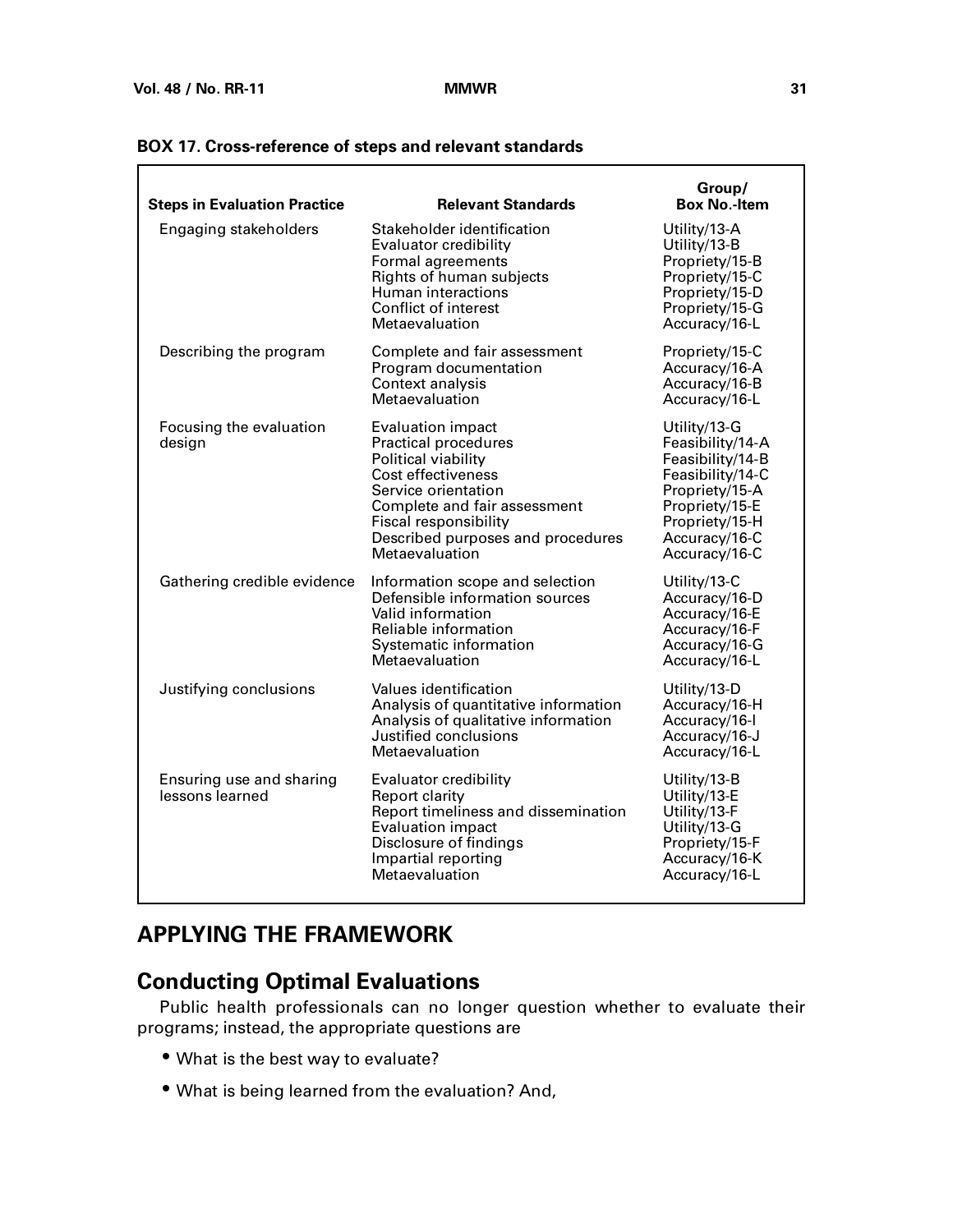<span id="page-48-0"></span>• How will lessons learned from evaluations be used to make public health efforts more effective and accountable?

The framework for program evaluation helps answer these questions by guiding its users in selecting evaluation strategies that are useful, feasible, ethical, and accurate. To use the recommended framework in a specific program context requires practice, which builds skill in both the science and art of program evaluation. When applying the framework, the challenge is to devise an optimal — as opposed to an ideal strategy. An optimal strategy is one that accomplishes each step in the framework in a way that accommodates the program context and meets or exceeds all relevant standards. CDC's evaluations of human immunodeficiency virus prevention efforts, including school-based programs, provide examples of optimal strategies for national-, state-, and local-level evaluation (97,98 ).

# **Assembling an Evaluation Team**

Harnessing and focusing the efforts of a collaborative group is one approach to conducting an optimal evaluation (24,25 ). A team approach can succeed when a small group of carefully selected persons decides what the evaluation must accomplish and pools resources to implement the plan. Stakeholders might have varying levels of involvement on the team that correspond to their own perspectives, skills, and concerns. A leader must be designated to coordinate the team and maintain continuity throughout the process; thereafter, the steps in evaluation practice guide the selection of team members. For example,

- Those who are diplomatic and have diverse networks can engage other stakeholders and maintain involvement.
- When describing the program, persons are needed who understand the program's history, purpose, and practical operation in the field. In addition, those with group facilitation skills might be asked to help elicit unspoken expectations regarding the program and to expose hidden values that partners bring to the effort. Such facilitators can also help the stakeholders create logic models that describe the program and clarify its pattern of relationships between means and ends.
- Decision makers and others who guide program direction can help focus the evaluation design on questions that address specific users and uses. They can also set logistic parameters for the evaluation's scope, time line, and deliverables.
- Scientists, particularly social and behavioral scientists, can bring expertise to the development of evaluation questions, methods, and evidence gathering strategies. They can also help analyze how a program operates in its organizational or community context.
- Trusted persons who have no particular stake in the evaluation can ensure that participants' values are treated fairly when applying standards, interpreting facts, and reaching justified conclusions.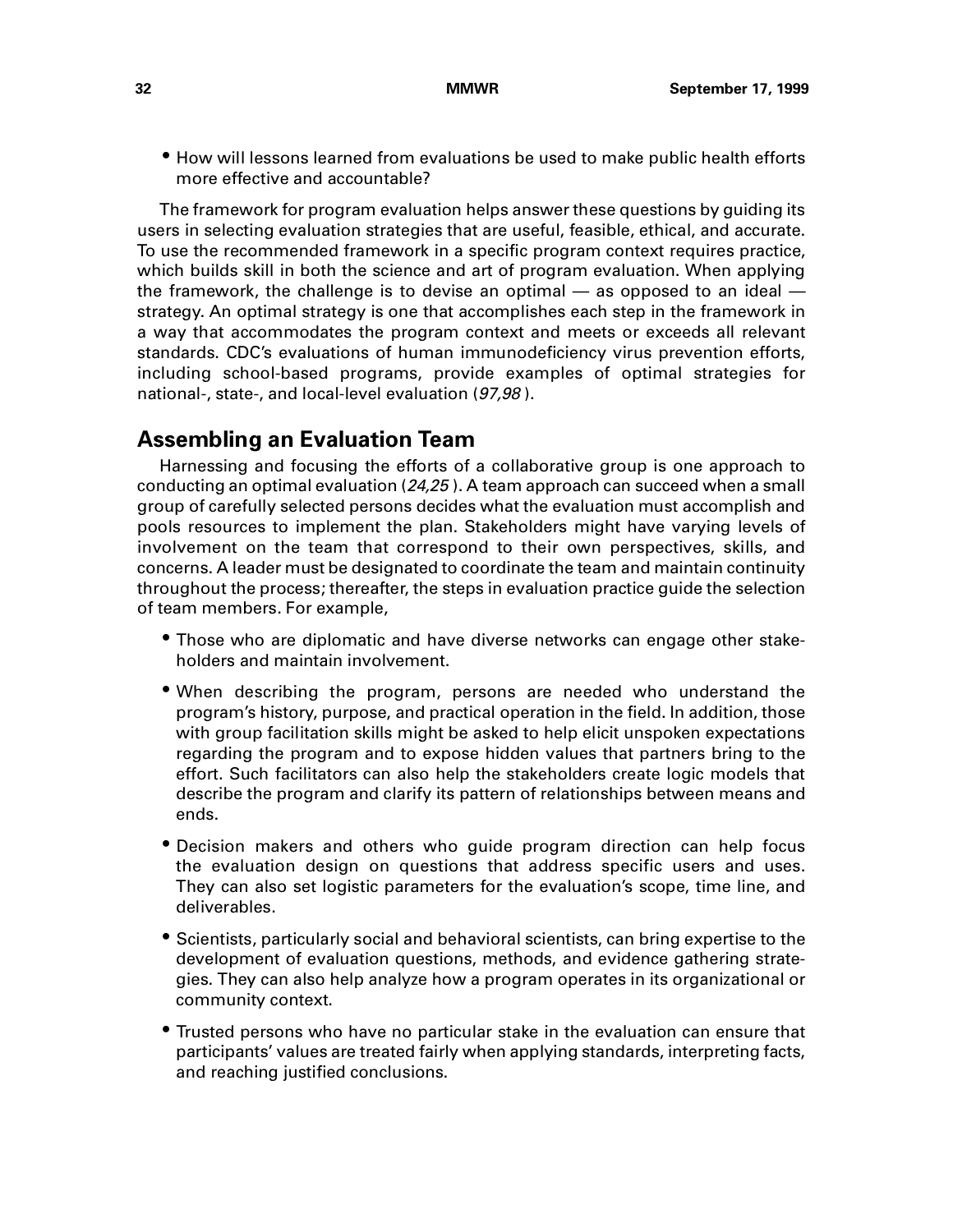<span id="page-49-0"></span>• Advocates, clear communicators, creative thinkers, and members of the power structure can help ensure that lessons learned from the evaluation influence future decision-making regarding program strategy.

All organizations, even those that are able to find evaluation team members within their own agency, should collaborate with partners and take advantage of community resources when assembling an evaluation team. This strategy increases the available resources and enhances the evaluation's credibility. Furthermore, a diverse team of engaged stakeholders has a greater probability of conducting a culturally competent evaluation (i.e., one that understands and is sensitive to the persons, conditions, and contexts associated with the program) (99,100 ). Although challenging for the coordinator and the participants, the collaborative approach is practical because of the benefits it brings (e.g., reduces suspicion and fear, increases awareness and commitment, increases the possibility of achieving objectives, broadens knowledge base, teaches evaluation skills, strengthens partnerships, increases the possibility that findings will be used, and allows for differing perspectives) (8,24 ).

### **Addressing Common Concerns**

Common concerns regarding program evaluation are clarified by using this framework. Evaluations might not be undertaken because they are misperceived as having to be costly. However, the expense of an evaluation is relative; the cost depends on the questions being asked and the level of precision desired for the answers. A simple, low-cost evaluation can deliver valuable results.

Rather than discounting evaluations as time-consuming and tangential to program operations (e.g., left to the end of a program's project period), the framework encourages conducting evaluations from the beginning that are timed strategically to provide necessary feedback to guide action. This makes integrating evaluation with program practice possible.

Another concern centers on the perceived technical demands of designing and conducting an evaluation. Although circumstances exist where controlled environments and elaborate analytic techniques are needed, most public health program evaluations do not require such methods. Instead, the practical approach endorsed by this framework focuses on questions that will improve the program by using contextsensitive methods and analytic techniques that summarize accurately the meaning of qualitative and quantitative information.

Finally, the prospect of evaluation troubles some program staff because they perceive evaluation methods as punitive, exclusionary, or adversarial. The framework encourages an evaluation approach that is designed to be helpful and engages all interested stakeholders in a process that welcomes their participation. Sanctions to be applied, if any, should not result from discovering negative findings, but from failing to use the learning to change for greater effectiveness (10 ).

## **EVALUATION TRENDS**

Interest in program improvement and accountability continues to grow in government, private, and nonprofit sectors. The Government Performance and Results Act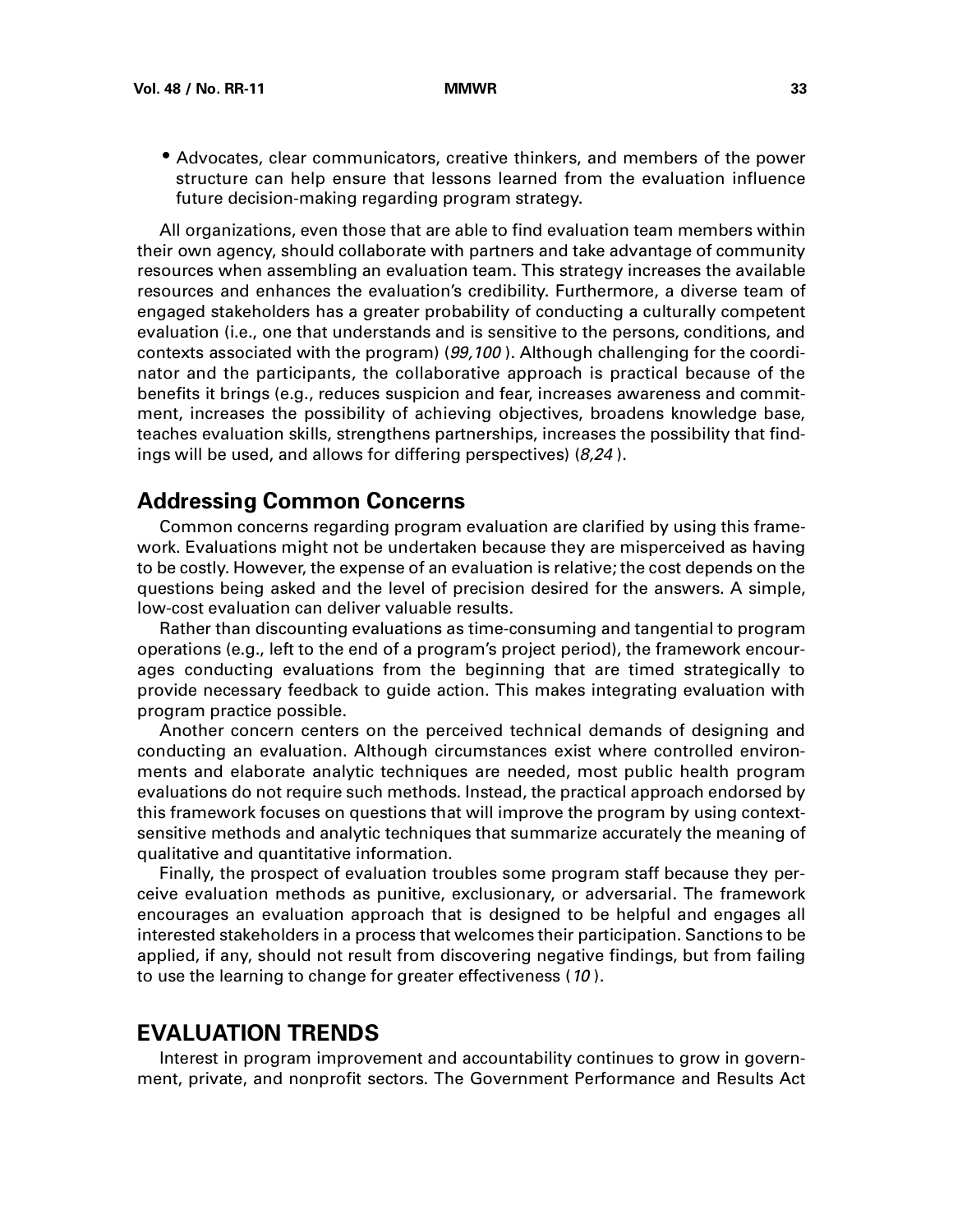<span id="page-50-0"></span>requires federal agencies to set performance goals and to measure annual results. Nonprofit donor organizations (e.g., United Way) have integrated evaluation into their program activities and now require that grant recipients measure program outcomes (30 ). Public-health-oriented foundations (e.g., W.K. Kellogg Foundation) have also begun to emphasize the role of evaluation in their programming (24 ). Innovative approaches to staffing program evaluations have also emerged. For example, the American Cancer Society (ACS) Collaborative Evaluation Fellows Project links students and faculty in 17 schools of public health with the ACS national and regional offices to evaluate local cancer control programs (101 ). These activities across public and private sectors reflect a collective investment in building evaluation capacity for improving performance and being accountable for achieving public health results.

Investments in evaluation capacity are made to improve program quality and effectiveness. One of the best examples of the beneficial effects of conducting evaluations is the Malcolm Baldridge National Quality Award Program (102 ).\* Evidence demonstrates that the evaluative processes required to win the Baldridge Award have helped American businesses outperform their competitors (103). Now these same effects on quality and performance are being translated to the health and human service sector. Recently, Baldridge Award criteria were developed for judging the excellence of health care organizations (104 ). This extension to the health-care industry illustrates the critical role for evaluation in achieving health and human service objectives. Likewise, the framework for program evaluation was developed to help integrate evaluation into the corporate culture of public health and fulfill CDC's operating principles for public health practice (1,2).

Building evaluation capacity throughout the public health workforce is a goal also shared by the Public Health Functions Steering Committee. Chaired by the U.S. Surgeon General, this committee identified core competencies for evaluation as essential for the public health workforce of the twenty first century (105 ). With its focus on making evaluation accessible to all program staff and stakeholders, the framework helps to promote evaluation literacy and competency among all public health professionals.

### **SUMMARY**

Evaluation is the only way to separate programs that promote health and prevent injury, disease, or disability from those that do not; it is a driving force for planning effective public health strategies, improving existing programs, and demonstrating the results of resource investments. Evaluation also focuses attention on the common purpose of public health programs and asks whether the magnitude of investment matches the tasks to be accomplished (95 ).

The recommended framework is both a synthesis of existing evaluation practices and a standard for further improvement. It supports a practical approach to evaluation that is based on steps and standards applicable in public health settings. Because the framework is purposefully general, it provides a guide for designing and conducting

<sup>\*</sup>The Malcolm Baldridge National Quality Improvement Act of 1987 (Public Law 100-107) established a public-private partnership focused on encouraging American business and other organizations to practice effective quality management. The annual award process, which involves external review as well as self-assessment against Criteria for Performance Excellence, provides a proven course for organizations to improve significantly the quality of their goods and services.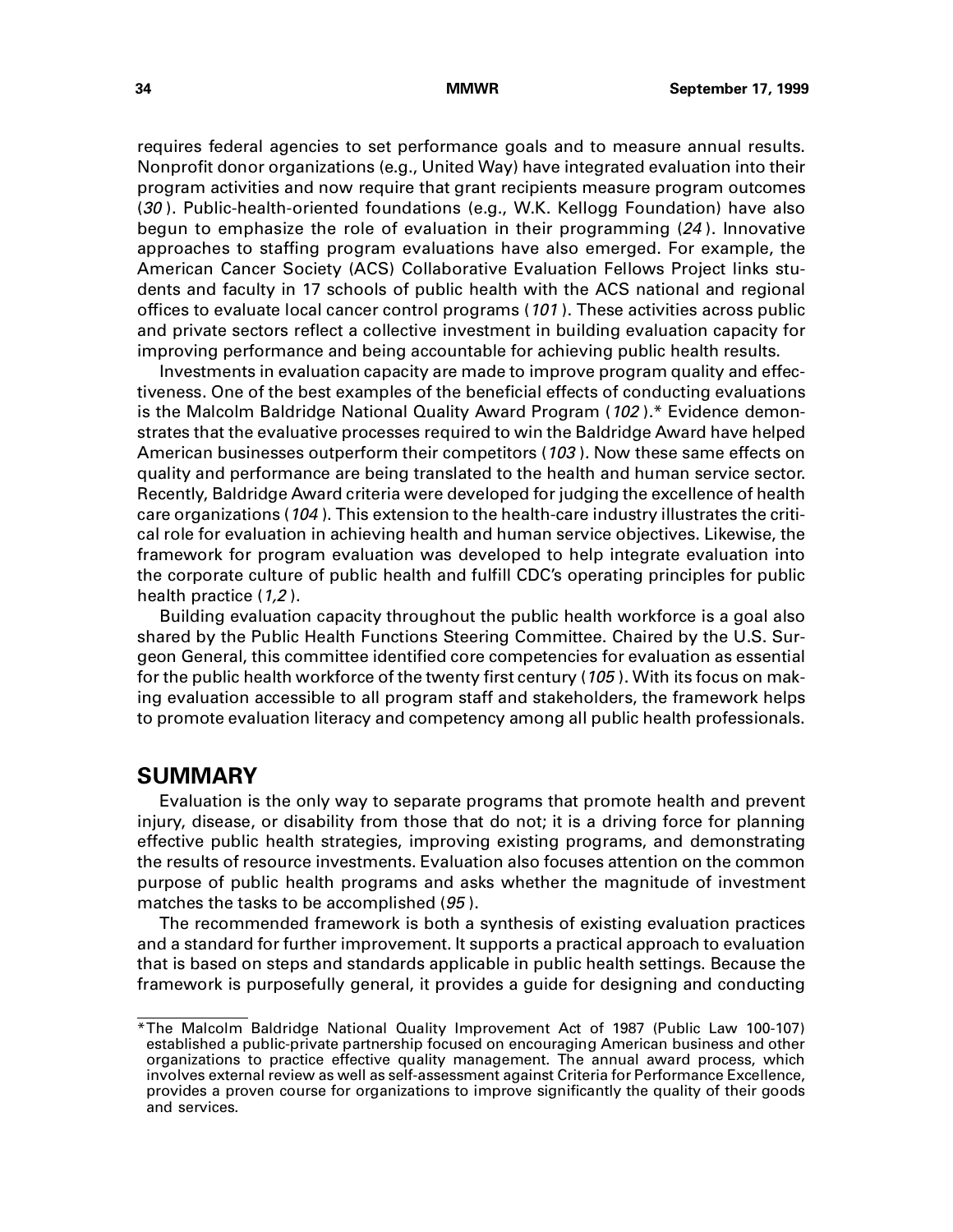<span id="page-51-0"></span>specific evaluation projects across many different program areas. In addition, the framework can be used as a template to create or enhance program-specific evaluation guidelines that further operationalize the steps and standards in ways that are appropriate for each program (20,96,106–112 ). Thus, the recommended framework is one of several tools that CDC can use with its partners to improve and account for their health promotion and disease or injury prevention work.

# **ADDITIONAL INFORMATION**

Sources of additional information are available for those who wish to begin applying the framework presented in this report or who wish to enhance their understanding of program evaluation. In particular, the following resources are recommended:

- "Practical Evaluation of Public Health Programs" (course no. VC0017) is a 5-hr distance-learning course that also uses the framework presented in this report. Developed through CDC's Public Health Training Network (PHTN) (8 ), the course consists of two videotapes and a workbook, which can be used by individuals for self-study or by small groups with optional activities. Continuing education credit is available for this course. Additional information is available at the PHTN website at <http://www.cdc.gov/phtn> or by calling, toll-free, 800-41-TRAIN (800- 418-7246). Also, course materials can be purchased from the Public Health Foundation by calling, toll-free, 877-252-1200, or using the on-line order form at <http://bookstore.phf.org/prod41.htm>. For informational purposes, the workbook can be viewed over the Internet at <http://www.cdc.gov/eval/ workbook.pdf>.
- The Community Toolbox (CTB) is an Internet resource for health promotion and community development that contains information regarding how to conduct public health work and social change on a community level. Because they consider program evaluation to be a critical part of successful community-based health promotion, the CTB team used the framework for program evaluation to create a unique gateway to evaluation-related ideas and tools. This gateway can be accessed at <http://ctb.lsi.ukans.edu/ctb/c30/ProgEval.html>.
- The CDC Evaluation Working Group has compiled a list of additional resources for program evaluation. These resources address such topics as a) ethics, principles, and standards for program evaluation; b) evaluation-related organizations, societies, foundations, and associations; c) journals and on-line publications; d) step-by-step evaluation manuals; e) resources for developing logic models; f) planning- and performance-improvement tools; and g) evaluation-related publications. This list of resources can be obtained through the Working Group's website at <http://www.cdc.gov/eval/index.htm> or by sending an electronic message to <eval@cdc.gov>.

#### References

- 1. Dyal WW. Ten organizational practices of public health: a historical perspective. Am J Prev Med 1995;11(6)Suppl 2:6–8.
- 2. Koplan JP. CDC sets millennium priorities. US Medicine 1999;4–7.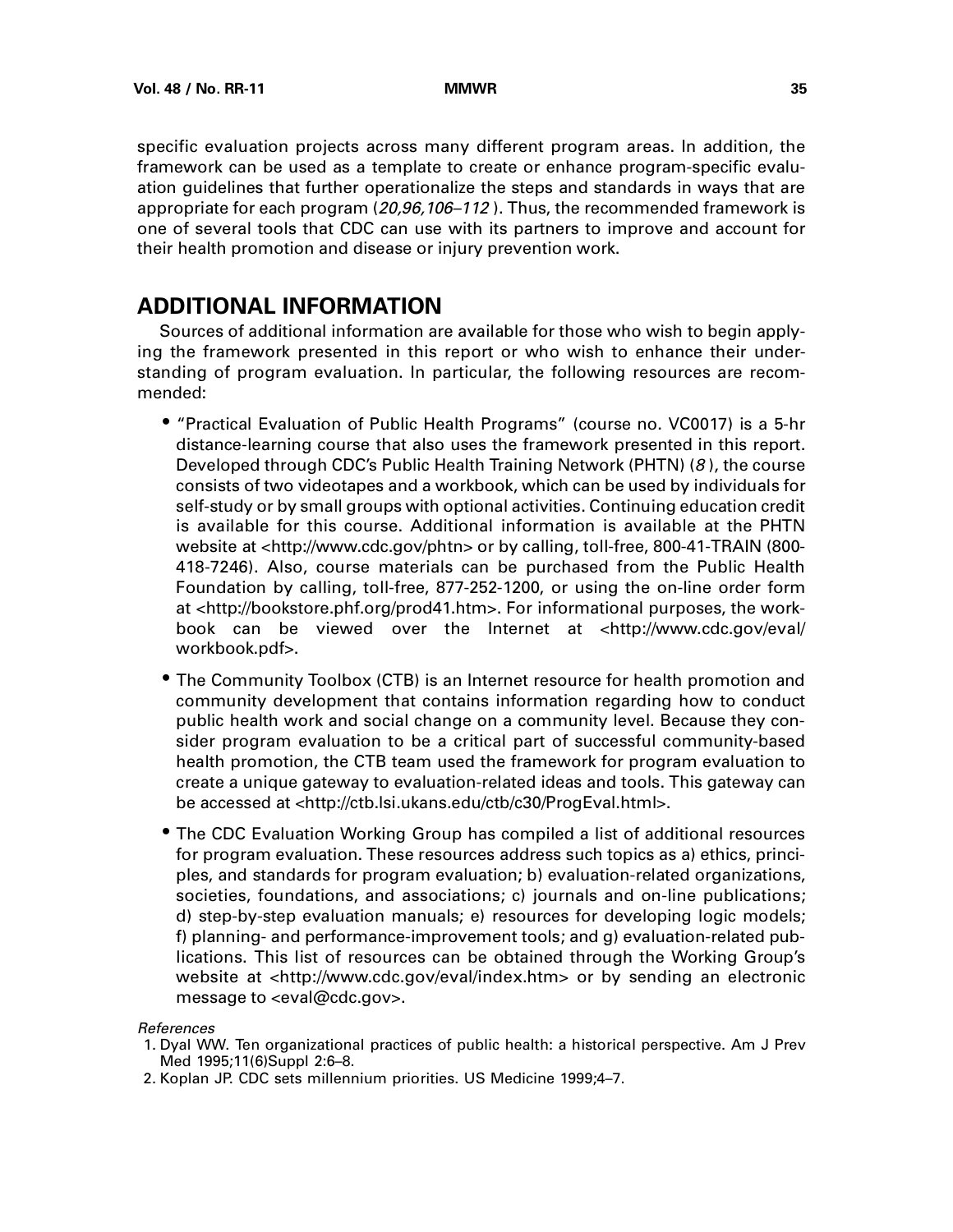- 3. Scriven M. Minimalist theory of evaluation: the least theory that practice requires. American Journal of Evaluation 1998;19:57–70.
- 4. Shadish WR, Cook TD, Leviton LC. Foundations of program evaluation: theories of practice. Newbury Park, CA: Sage Publications, 1991.
- 5. Weiss CH. Evaluation: methods for studying programs and policies. 2nd ed. Upper Saddle River, NJ: Prentice Hall, 1998.
- 6. Worthen BR, Sanders JR, Fitzpatrick, JL. Program evaluation: alternative approaches and practical guidelines. 2nd ed. New York, NY: Longman, 1996.
- 7. Patton MQ. Utilization-focused evaluation: the new century text. 3rd ed. Thousand Oaks, CA: Sage Publications, 1997.
- 8. CDC. Practical evaluation of public health programs. Atlanta, GA: US Department of Health and Human Services, CDC, Public Health Training Network, 1998; PHTN course no. VC-0017.
- 9. Love A. Internal evaluation: building organizations from within. Applied social research, vol 24. Newbury Park, CA: Sage Publications, 1991.
- 10. Sanders JR. Uses of evaluation as a means toward organizational effectiveness. In: Gray ST, ed. Leadership IS: a vision of evaluation; a report of learnings from Independent Sector's work on evaluation. Washington, DC: Independent Sector, 1993.
- 11. Shadish WR. Evaluation theory is who we are. American Journal of Evaluation 1998;19(1):1–19.
- 12. Joint Committee on Standards for Educational Evaluation. Program evaluation standards: how to assess evaluations of educational programs. 2nd ed. Thousand Oaks, CA: Sage Publications, 1994.
- 13. Joint Committee on Standards for Educational Evaluation. Personnel evaluation standards: how to assess systems for evaluating educators. Newbury Park, CA: Sage Publications, 1988.
- 14. CDC. Principles of community engagement. Atlanta, GA: CDC, Public Health Practice Program Office, 1997.
- 15. Mertens DM. Inclusive evaluation: implications of transformative theory for evaluation. American Journal of Evaluation 1999;20(1):1–14.
- 16. Connell JP, Kubisch AC. Applying a theory of change approach to the evaluation of comprehensive community initiatives: progress, prospects, and problems. In: Fulbright-Anderson K, Kubisch AC, Connell JP, eds. New approaches to evaluating community initiatives: theory, measurement, and analysis. Washington, DC: Aspen Institute, 1998.
- 17. Chen HT. Theory driven evaluations. Newbury Park, CA: Sage Publications, 1990.
- 18. U.S. General Accounting Office. Managing for results: measuring program results that are under limited federal control. Washington, DC: U.S. General Accounting Office 1998; publication no. GAO/GGD-99-16.
- 19. Haddix AC, Teutsch SM, Shaffer PA, Duñet DO, eds. Prevention effectiveness: a guide to decision analysis and economic evaluation. New York, NY: Oxford University Press, 1996.
- 20. CDC. Framework for assessing the effectiveness of disease and injury prevention. MMWR 1992;41(No. RR-3):1–13.
- 21. Gold ME, Russell LB, Siegel JE, Weinstein MC. Cost-effectiveness in health and medicine. New York: Oxford University Press, 1996.
- 22. Eoyang GH, Berkas T. Evaluation in a complex adaptive system. In: Lissack M, Gunz H, eds. Managing complexity in organizations. Westport, CT: Quorum Books, 1999.
- 23. Rush B, Ogbourne A. Program logic models: expanding their role and structure for program planning and evaluation. Canadian Journal of Program Evaluation 1991;6(2):95–106.
- 24. W.K. Kellogg Foundation. W.K. Foundation Evaluation Handbook. Battle Creek, MI: W.K. Kellogg Foundation, 1998.
- 25. Taylor-Powell E, Rossing B, Geran J. Evaluating collaboratives: reaching the potential. Madison, WI: University of Wisconsin—Cooperative Extension, 1998.
- 26. Poreteous NL, Sheldrick BJ, Stewart PJ. Program evaluation tool kit: a blueprint for public health management. Ottawa, Ontario, Canada: Ottawa-Carleton Health Department, Public Health Research, Education and Development Program, 1997.
- 27. Weiss CH. Nothing as practical as a good theory: exploring theory-based evaluation for comprehensive community initiatives for families and children. In: Connell JP, Kubisch AC, Schorr LB, Weiss CH, eds. New approaches to evaluating community initiatives: concepts, methods, and contexts. Washington, DC: Aspen Institute, 1995.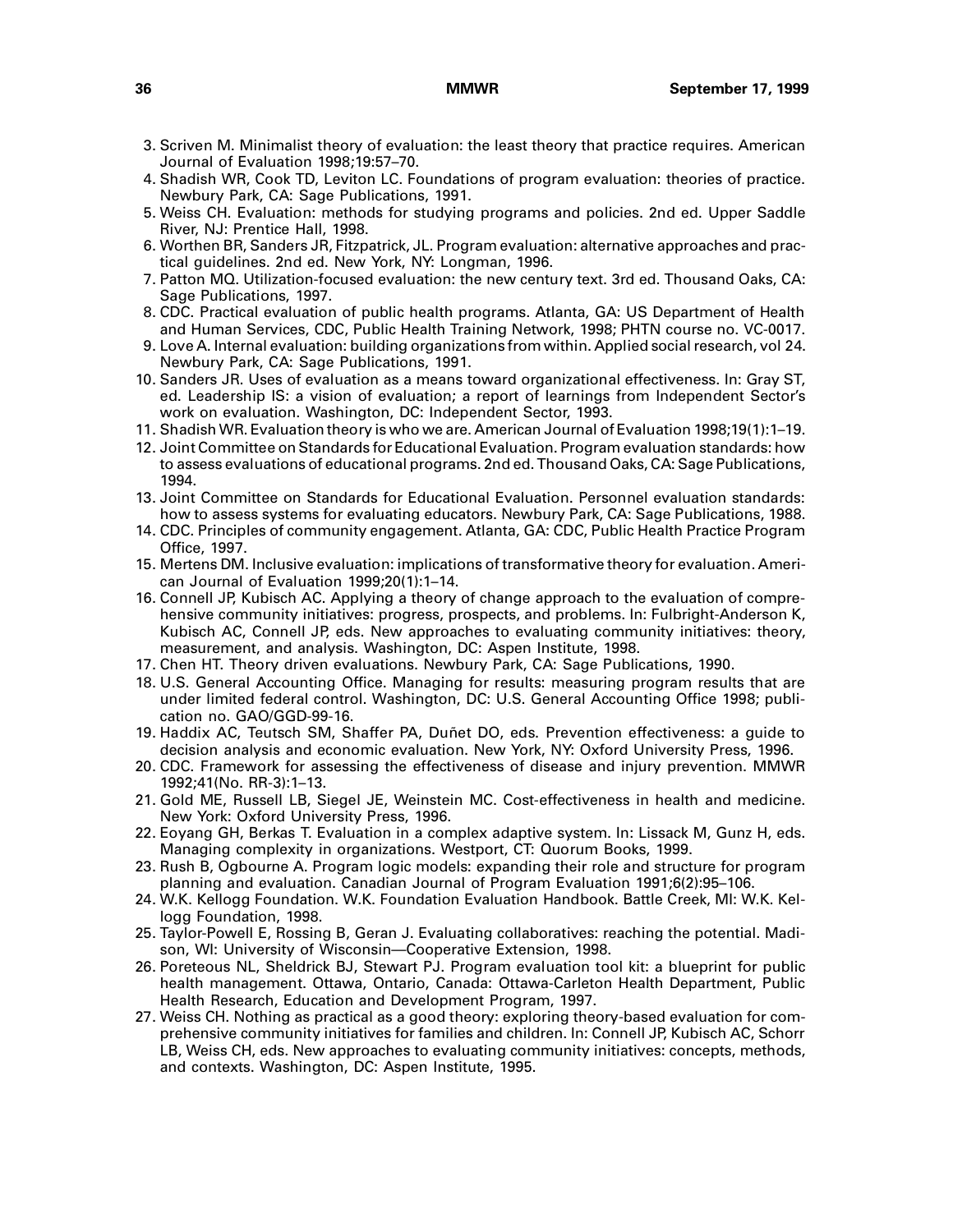- 28. Weiss CH. How can theory-based evaluation make greater headway? Evaluation Review 1997;21:501–24.
- 29. Wong-Reiger D, David L. Using program logic models to plan and evaluate education and prevention programs. In: Love AJ, ed. Evaluation methods sourcebook II. Ottawa, Ontario, Canada: Canadian Evaluation Society, 1995.
- 30. United Way of America. Measuring program outcomes: a practical approach. Alexandria, VA: United Way of America, 1996.
- 31. Moyer A, Verhovsek H, Wilson VL. Facilitating the shift to population-based public health programs: innovation through the use of framework and logic model tools. Can J Public Health 1997;88(2):95–8.
- 32. McLaughlin JA, Jordan GB. Logic models: a tool for telling your program's performance story. Evaluation and Program Planning 1999;22(1):65–72.
- 33. McEwan KL, Bigelow DA. Using a logic model to focus health services on population health goals. Canadian Journal of Program Evaluation 1997;12(1):167–74.
- 34. Julian D. Utilization of the logic model as a system level planning and evaluation device. Evaluation and Program Planning 1997;20(3):251–7.
- 35. Lipsey MW. Theory as method: small theories of treatments. New Directions for Program Evaluation 1993;57:5–38.
- 36. U.S. General Accounting Office. Designing evaluations. Washington, DC: U.S. General Accounting Office, 1991; publication no. GAO/PEMD-10.1.4.
- 37. Taylor-Powell E, Steele S, Douglah M. Planning a program evaluation. Madison, WI: University of Wisconsin Cooperative Extension, 1996.
- 38. Fetterman DM, Kaftarian SJ, Wandersman A, eds. Empowerment evaluation: knowledge and tools for self-assessment and accountability. Thousand Oaks, CA: Sage Publications, 1996.
- 39. Preskill HS, Torres RT. Evaluative inquiry for learning in organizations. Thousand Oaks, CA: Sage Publications, 1999.
- 40. Patton MQ. Toward distinguishing empowerment evaluation and placing it in a larger context. Evaluation Practice 1997;18(2):147–63.
- 41. Wandersman A, Morrissey E, Davino K, et al. Comprehensive quality programming and accountability: eight essential strategies for implementing successful prevention programs. Journal of Primary Prevention 1998;19(1):3–30.
- 42. Cousins JB, Whitmore E. Framing participatory evaluation. In: Whitmore E, ed. Understanding and practicing participatory evaluation, vol 80. San Francisco, CA: Jossey-Bass, 1998:5–24.
- 43. Bickman L, Rog DJ, eds. Handbook of applied social research methods. Thousand Oaks, CA: Sage Publications, 1998.
- 44. Cook TD, Reichardt CS, eds. Qualitative and quantitative methods in evaluation research. Sage research progress series in evaluation, vol 1. Beverly Hills, CA: Sage Publications, 1979.
- 45. Patton MQ. Qualitative evaluation and research methods. 2nd ed. Newbury Park, CA: Sage Publications, 1990.
- 46. Posavac EJ, Carey RG. Program evaluation: methods and case studies. Englewood Cliffs, NJ: Prentice-Hall, 1980.
- 47. Rossi PH, Freeman HE, Lipsey MW. Evaluation: a systematic approach. 6th ed. Thousand Oaks, CA: Sage Publications, 1999.
- 48. Trochim WMK. Research methods knowledge base [on-line textbook]. 2nd ed. 1999. Available at <http://trochim.human.cornell.edu >. Accessed June 1999.
- 49. Boruch RF. Randomized controlled experiments for evaluation and planning. In: Bickman L, Rog DJ, eds. Handbook of applied social research methods. Thousand Oaks, CA: Sage Publications, 1998:161–92.
- 50. Cook TD, Campbell DT. Quasi-experimentation: design and analysis issues for field settings. Boston, MA: Houghton Mifflin, 1979.
- 51. Reichardt CS, Mark MM. Quasi-experimentation. In: Bickman L, Rob DJ, eds. Handbook of applied social research methods. Thousand Oaks, CA: Sage Publications, 1998:193–228.
- 52. Yin RK. Case study research: design and methods. 2nd ed. Applied Social Research Methods Series, vol 5. Thousand Oaks, CA: Sage Publications, 1994.
- 53. Yin RK. Abridged version of case study research: design and method. In: Bickman L, Rob DJ, eds. Handbook of applied social research methods. Thousand Oaks, CA: Sage Publications, 1998:229–60.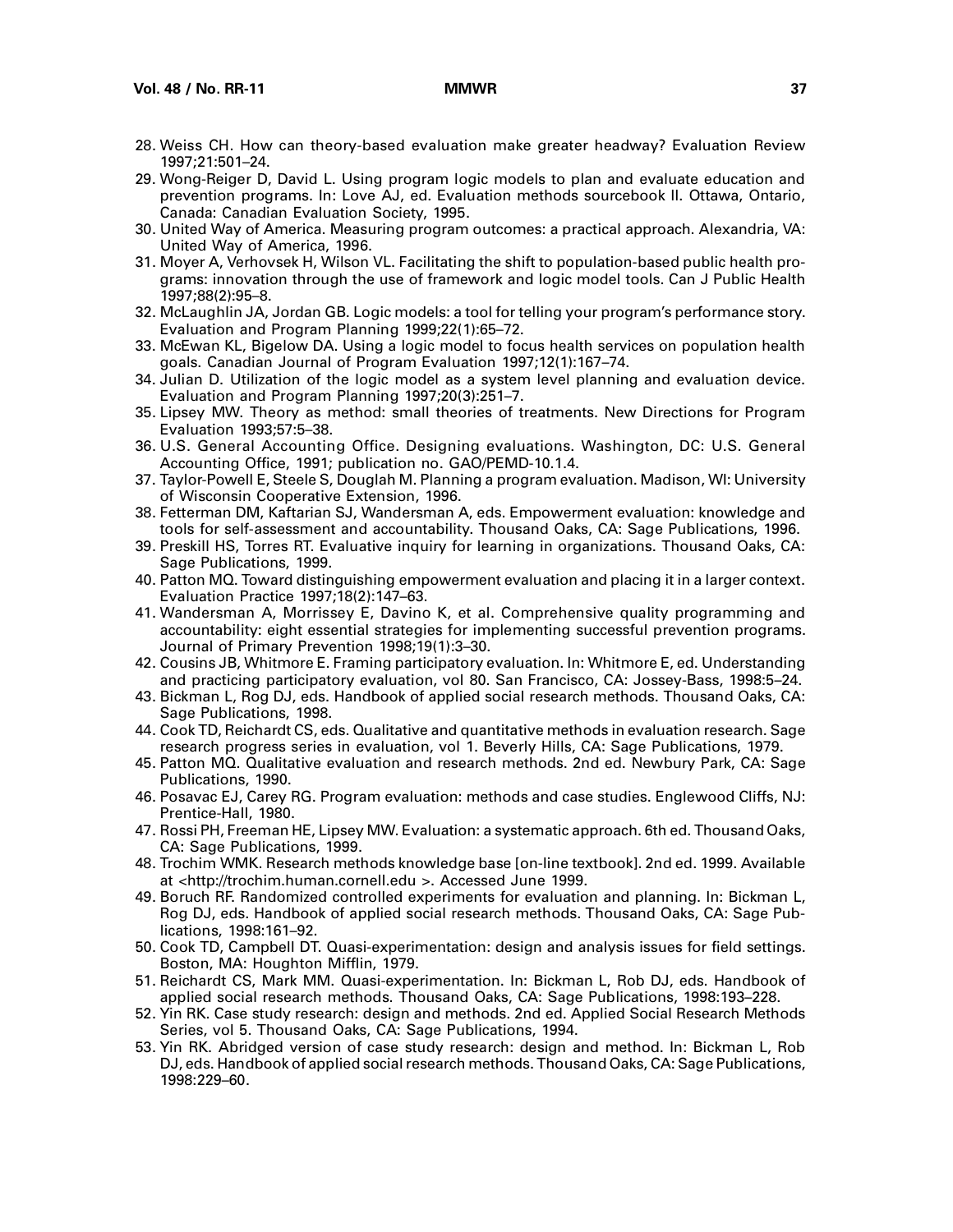- 54. U.S. General Accounting Office. Case study evaluations. Washington, DC: U.S. General Accounting Office, 1990; publication no. GAO/PEMD-91-10.1.9.
- 55. McQueen DV, Anderson LM. What counts as evidence? Issues and debates on evidence relevant to the evaluation of community health promotion programs. In: Rootman I, Goodstadt M, Hyndman B, et al., eds. Evaluation in health promotion: principles and perspectives. Copenhagen, Denmark. World Health Organization (Euro), 1999 (In press).
- 56. Green JC, Caracelli V, eds. Advances in mixed-method evaluation: the challenges and benefits of integrating diverse paradigms. New Directions for Program Evaluation, vol 74; San Francisco, CA: Jossey-Bass 1997.
- 57. Frechtling J, Sharp L. User-friendly handbook for mixed method evaluations. Arlington, VA: National Science Foundation, 1997.
- 58. U.S. General Accounting Office. Evaluation synthesis. Washington, DC: U.S. General Accounting Office, 1992. publication no. GAO/PEMD-10.1.2.
- 59. Newman DL, Brown RD. Applied ethics for program evaluation. Thousand Oaks, CA: Sage Publications, 1996.
- 60. Fitzpatrick JL, Morris M, eds. Current and emerging ethical challenges in evaluation. New Directions for Program Evaluation, vol 82; San Francisco, CA: Jossey-Bass 1999.
- 61. Newcomer K. Using statistics appropriately. In: Wholey J, Hatry H, Newcomer K, eds. Handbook of practical program evaluation. San Francisco, CA: Jossey-Bass, 1994.
- 62. Basch CE, Silepcevich EM, Gold RS, Duncan DF, Kolbe LJ. Avoiding type III errors in health education program evaluation: a case study. Health Education Quarterly 1985;12(4):315–31.
- 63. Perrin EB, Koshel JJ, eds. Assessment of performance measures for public health, substance abuse, and mental health. Washington, DC: National Academy Press, 1997.
- 64. Innes JE. Knowledge and public policy: the search for meaningful indicators. 2nd expanded ed. New Brunswick, NJ: Transaction Publishers, 1990.
- 65. McRae D Jr. Policy indicators: links between social science and public debate. Chapel Hill, NC: University of North Carolina Press, 1985.
- 66. Institute of Medicine. Improving health in the community: a role for performance monitoring. Durch, JS, Bailey LA, Stoto MA, eds. Washington, DC: National Academy Press, 1997.
- 67. Eddy DM. Performance measurement: problems and solutions. Health Aff 1998;17(4):7–25.
- 68. Harvard Family Research Project. Performance measurement. Evaluation Exchange 1998;4(1):1–15.
- 69. Rugg D. New activities and use of indicators in the evaluation of HIV prevention efforts at CDC. National Alliance of State and Territorial AIDS Directors (NASTAD) HIV Prevention Community Planning Bulletin;1997:2–3.
- 70. Center for Substance Abuse Prevention. Measurements in prevention: a manual on selecting and using instruments to evaluate prevention programs. CSAP technical report no. 8 (SMA)93- 2041. Rockville, MD: U.S. Department of Health and Human Services, Substance Abuse and Mental Health Services Administration, 1993.
- 71. Goodman RM, Speers MA, McLeroy K, et al. Identifying and defining the dimensions of community capacity to provide a basis for measurement. Health Educ Behav 1998;25(3):258–78.
- 72. Phillips JJ. Handbook of training evaluation and measurement methods. 3rd ed. Houston, TX: Gulf Publishing Company, 1997.
- 73. Knauft EB. What Independent Sector learned from an evaluation of its own hard-to-measure programs. In: Gray ST, ed. Leadership IS: a vision of evaluation; a report of learnings from Independent Sector's work on evaluation. Washington, DC: Independent Sector, 1993.
- 74. Perrin B. Effective use and misuse of performance measurement. American Journal of Evaluation 1998;19(3):367–79.
- 75. U.S. General Accounting Office. Using statistical sampling. Washington, DC: U.S. General Accounting Office, 1992; publication no. GAO/PEMD-10.1.6.
- 76. Henry GT. Practical sampling. In: Bickman L, Rog DJ, eds. Handbook of applied social research methods. Thousand Oaks, CA: Sage Publications, 1998:101–26.
- 77. Johnson JC. Selecting ethnographic informants. Qualitative Research Methods Series, vol 22; Thousand Oaks, CA: Sage Publications, 1991,
- 78. Steckler A, McLeroy KR, Goodman RM, Bird ST, McCormick L. Toward integrating qualitative and quantitative methods: an introduction. Health Education Quarterly 1992;19(1):191–8.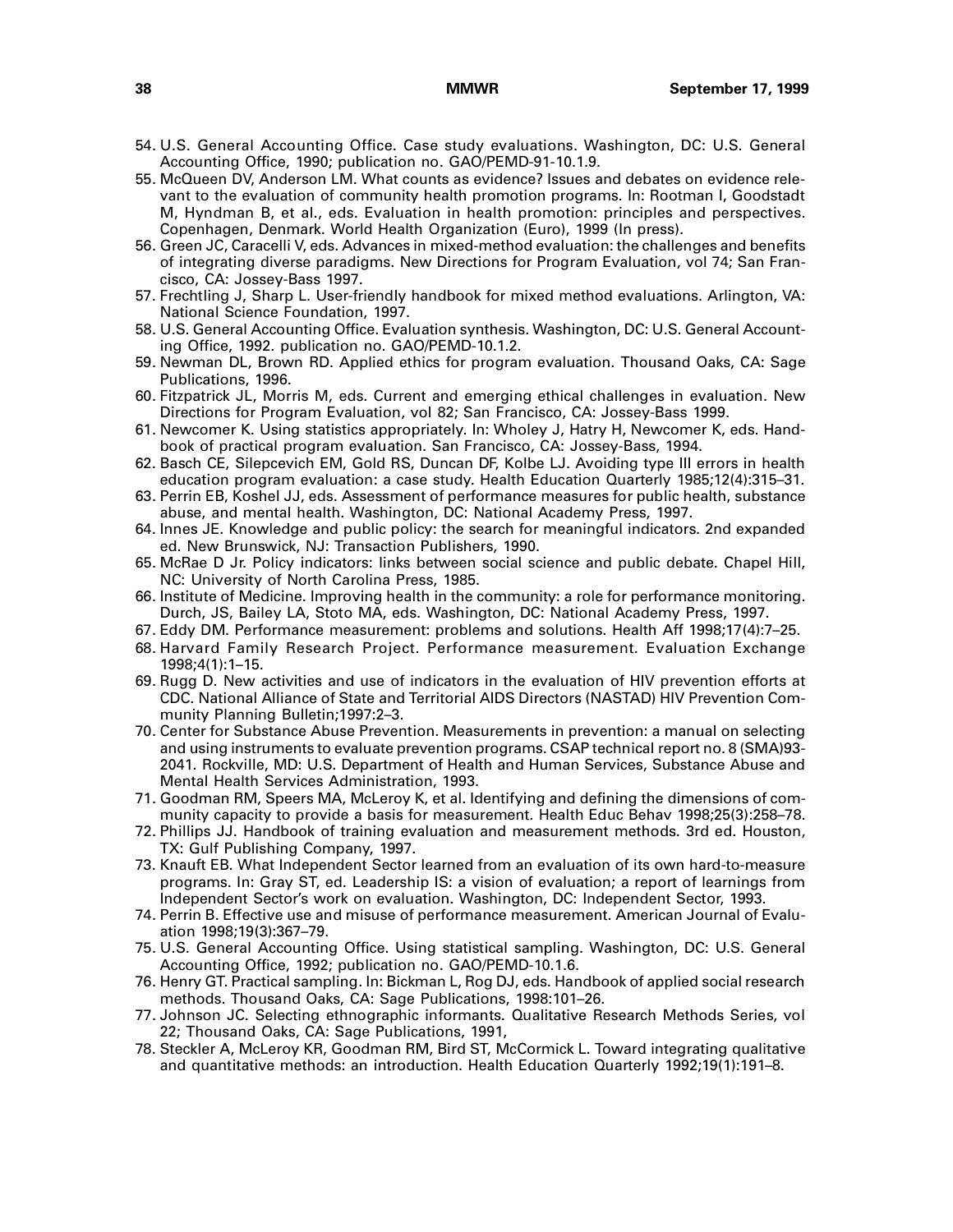- 79. Greene JC. Qualitative program evaluation: practice and promise. In: Denzin NK, Lincoln YS, eds. Handbook of qualitative research. Thousand Oaks, CA: Sage Publications, 1994.
- 80. de Vries H, Weijts W, Dijkstra M, Kok G. Utilization of qualitative and quantitative data for health education program planning, implementation, and evaluation: a spiral approach. Health Education Quarterly 1992;19:101–15.
- 81. U.S. General Accounting Office. Prospective evaluation methods: the prospective evaluation synthesis. Washington, DC: U.S. General Accounting Office, 1990; publication no. GAO/PEMD-10.1.10.
- 82. Lipsey MW. What can you build with thousands of bricks? Musings on the cumulation of knowledge in program evaluation. New Directions for Evaluation 1997;76:7–23.
- 83. Lipsy MW. Design sensitivity: statistical power for applied experimental research. In: Bickman L, Rob DJ, eds. Handbook of applied social research methods. Thousand Oaks, CA: Sage Publications, 1998:39–68.
- 84. Sieber JE. Planning ethically responsible research. In: Bickman L, Rob DJ, eds. Handbook of applied social research methods. Thousand Oaks, CA: Sage Publications, 1998:127–56.
- 85. Miles MB, Huberman AM. Qualitative data analysis: an expanded sourcebook. 2nd ed. Thousand Oaks, CA: Sage Publications, 1994.
- 86. Hennessy M. Evaluation. In: Stroup D, Teutsch S., eds. Statistics in Public Health. New York, NY: Oxford University Press, 1998:193–219.
- 87. Henry GT. Graphing data. In: Bickman L, Rog DJ, eds. Handbook of applied social research methods. Thousand Oaks, CA: Sage Publications, 1998:527–56.
- 88. Weick KE. Sensemaking in organizations. Thousand Oaks, CA: Sage Publications, 1995.
- 89. Rogers PJ, Hough G. Improving the effectiveness of evaluations: making the link to organizational theory. Evaluation and Program Planning 1995;18(4):321–32.
- 90. Adler M, Ziglio E. Gazing into the oracle: the Delphi method and its application to social policy and public health. Bristol, PA: Jessica Kingsley Publishers, 1996.
- 91. Torres RT, Preskill HS, Piontek ME. Evaluation strategies for communicating and reporting: enhancing learning in organizations. Thousand Oaks, CA: Sage Publications, 1996.
- 92. Zaltman G, Barabba VP. Hearing the voice of the market: competitive advantage through creative use of market information. Boston, MA: Harvard Business School Press, 1990.
- 93. Shulha LM, Cousins JB. Evaluation use: theory, research, and practice since 1986. Evaluation Practice 1997;18(3):195–208.
- 94. Weiss CH. Have we learned anything new about the use of evaluation? American Journal of Evaluation 1998;19(1):21–33.
- 95. Schorr LB. Common purpose: strengthening families and neighborhoods to rebuild America. New York, NY: Doubleday, Anchor Books, 1997.
- 96. Fawcett SB, Paine-Andrews A, Francisco VT, et al. Evaluating community initiatives for health and development. In: Rootman I, Goodstadt M, Hyndman B, et al., eds. Evaluation in health promotion: principles and perspectives. Copenhagen, Denmark. World Health Organization (Euro), 1999 (In press).
- 97. Collins J, Rugg D, Kann L, Banspach S, and Kolbe L. Evaluating a national program of schoolbased HIV prevention. Evaluation and Program Planning 1996;19(3):209–18.
- 98. Rugg D, Buehler J, Renaud M, et al. Evaluating HIV prevention: a framework for national, state, and local levels. American Journal of Evaluation 1999:20(1):35–56.
- 99. Greene J, Lincoln Y, Mathison S, Mertens DM, Ryan K. Advantages and challenges of using inclusive evaluation approaches in evaluation practice. American Journal of Evaluation 1998;19(1):101–22.
- 100. Smith NL. The context of investigations in cross-cultural evaluations. Studies in Educational Evaluation 1991;17:3–21.
- 101. Bonnet, DG. An evaluation of year 1 of the American Cancer Society's collaborative evaluation fellows project. Indianapolis, IN: D. Bonnet Associates, 1999.
- 102. National Institute of Standards and Technology. National Quality Program. National Institute of Standards and Technology, 1999. Available at <http://www.quality.nist.gov>. Accessed June 1999.
- 103. National Institute of Standards and Technology. Baldridge index outperforms S&P 500 for fifth year. National Institute of Standards and Technology, National Quality Program, 1999. Available at <http://www.nist.gov/public\_affairs/releases/n99-02.htm>. Accessed June 1999.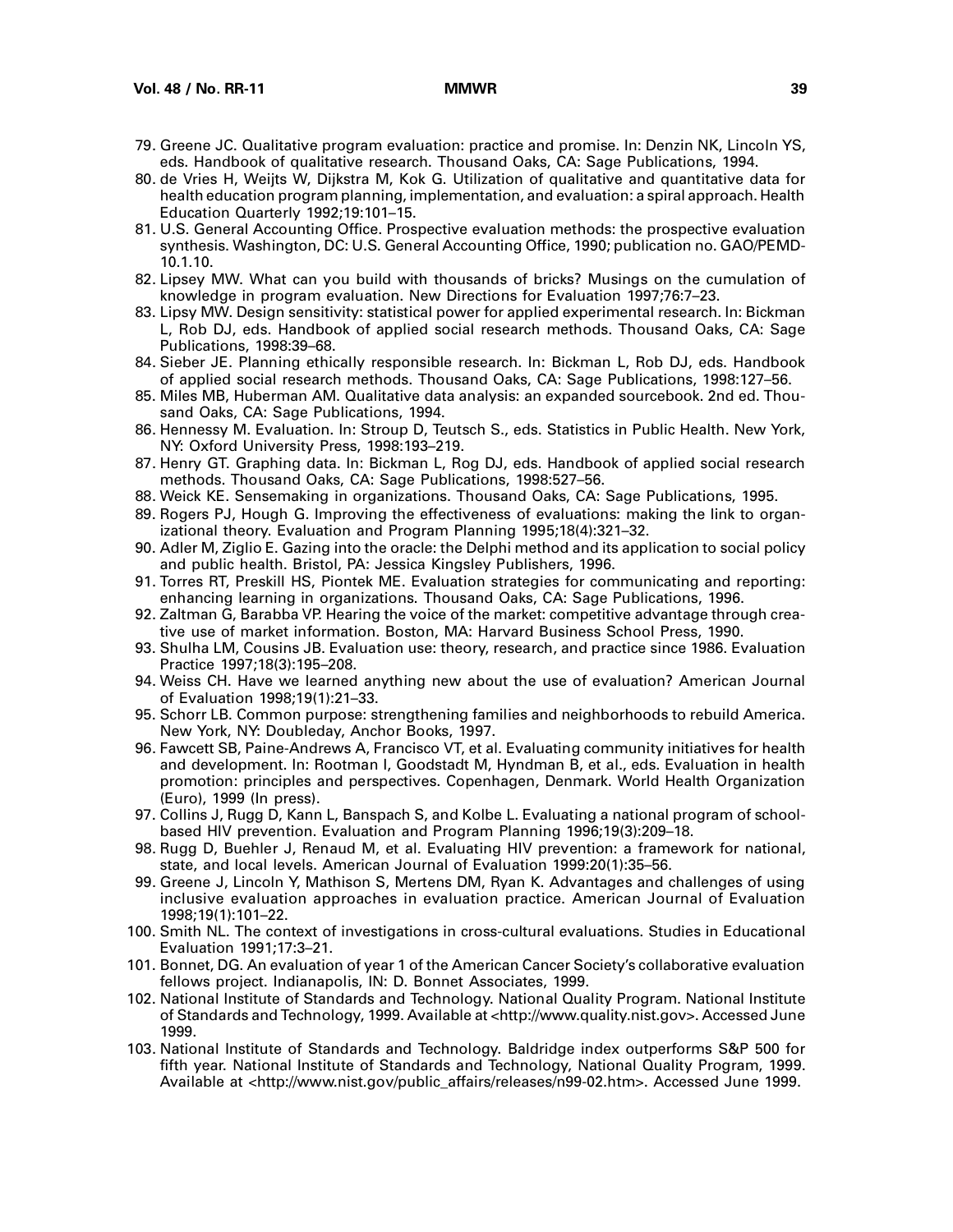- 104. National Institute of Standards and Technology. Health care criteria for performance excellence. Gaithersburg, MD: National Institute of Standards and Technology, Baldrige National Quality Program, 1999. Also available at <http://www.quality.nist.gov>. Accessed June 1999.
- 105. Public Health Service. Public health workforce: an agenda for the 21st century: a report of the public health functions project. Washington, DC: US Department of Health and Human Services, Office of Disease Prevention and Health Promotion, 1997.
- 106. CDC. Handbook for evaluating HIV education. Atlanta, GA: US Department of Health and Human Services, CDC, National Center for Chronic Disease Prevention and Health Promotion, Division of Adolescent and School Health, 1993.
- 107. Thompson, NJ, McClintock HO. Demonstrating your program's worth: a primer on evaluation for programs to prevent unintentional injury. Atlanta: CDC, National Center for Injury Prevention and Control, 1998.
- 108. CDC. Guidelines for evaluating surveillance systems. MMWR 1988;37(No. SS-5):1–18.
- 109. Fawcett SB, Sterling TD, Paine-Andrews A, et al. Evaluating community efforts to prevent cardiovascular diseases. Atlanta, GA: U.S. Department of Health and Human Services, CDC, National Center for Chronic Disease Prevention and Health Promotion, 1995.
- 110. Rootman I, Goodstadt M, Hyndman B, et al., eds. Evaluation in health promotion: principles and perspectives. Copenhagen, Denmark. World Health Organization (Euro), 1999 (In press).
- 111. CDCynergy (Version 1.0) [CD ROM]. Atlanta, GA: U.S. Department of Health and Human Services, CDC, Office of Communication, 1998.
- 112. Linney JA, Wandersman A. Prevention plus III: assessing alcohol and other drug prevention programs at the school and community level: a four-step guide to useful program assessment. Rockville, MD: U.S. Department of Health and Human Services, Public Health Service, Alcohol, Drug Abuse, and Mental Health Administration, Office for Substance Abuse Prevention, 1991. publication no. (ADM)91-1817.